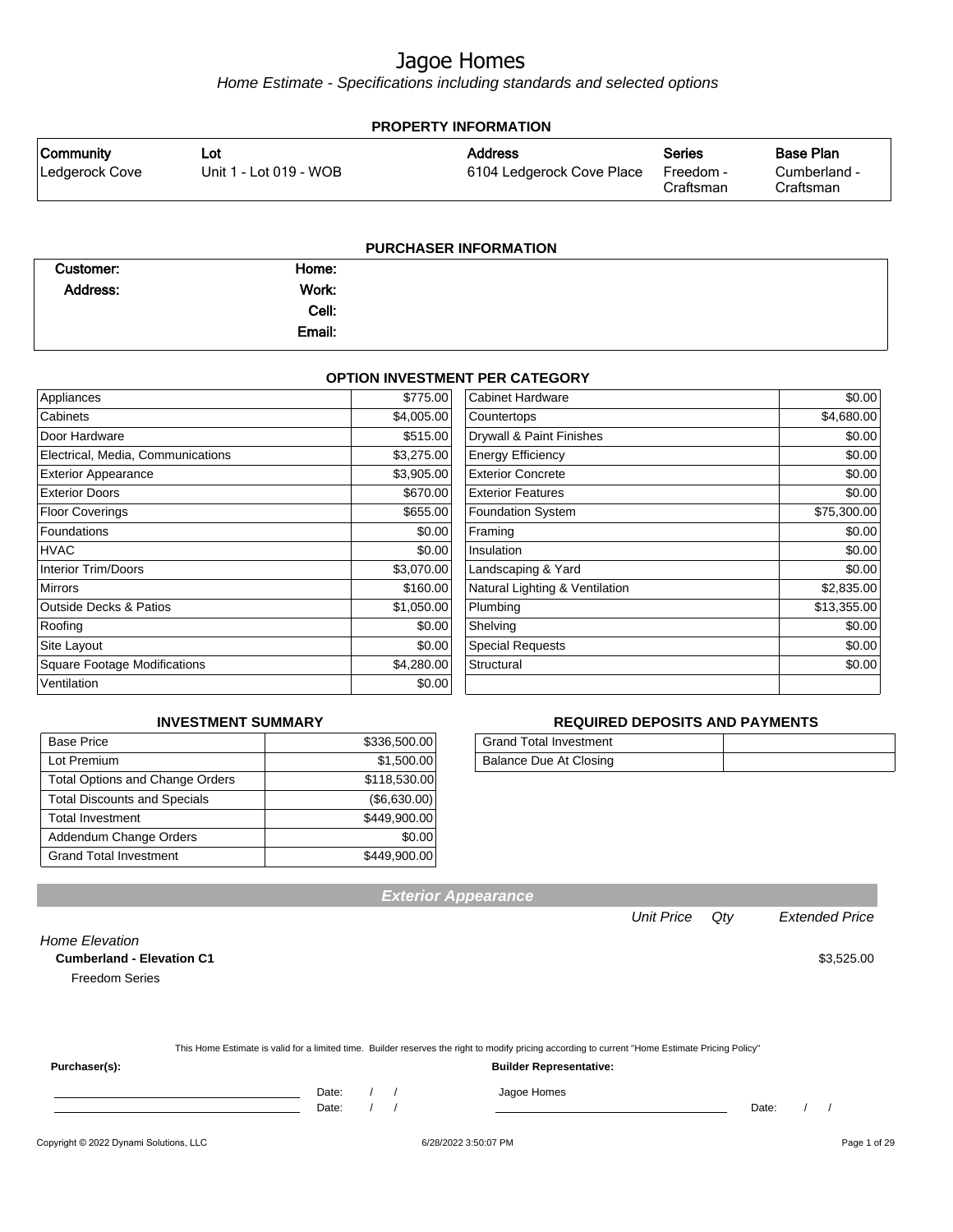Home Estimate - Specifications including standards and selected options

|                                                                                          |                                                                                                                                                                                                                     | <b>PROPERTY INFORMATION</b>                                                                                                                      |                                         |        |                                               |
|------------------------------------------------------------------------------------------|---------------------------------------------------------------------------------------------------------------------------------------------------------------------------------------------------------------------|--------------------------------------------------------------------------------------------------------------------------------------------------|-----------------------------------------|--------|-----------------------------------------------|
| Community<br>Ledgerock Cove                                                              | Lot<br>Unit 1 - Lot 019 - WOB                                                                                                                                                                                       | <b>Address</b><br>6104 Ledgerock Cove Place                                                                                                      | <b>Series</b><br>Freedom -<br>Craftsman |        | <b>Base Plan</b><br>Cumberland -<br>Craftsman |
|                                                                                          |                                                                                                                                                                                                                     | <b>Exterior Appearance</b>                                                                                                                       |                                         |        |                                               |
|                                                                                          |                                                                                                                                                                                                                     |                                                                                                                                                  | <b>Unit Price</b>                       | Qty    | <b>Extended Price</b>                         |
| <b>Home Exterior Brick</b><br><b>Brick Veneer Front - Per Plan</b><br><b>Brick Color</b> | Includes brick front of home. See plan for details. Does not include drop brick ledge.                                                                                                                              |                                                                                                                                                  |                                         |        | Included in Price                             |
|                                                                                          | Selected Brick Color: Brownstone                                                                                                                                                                                    |                                                                                                                                                  |                                         |        | Included in Price                             |
| Drop Brick Ledge                                                                         | Drop Brick Ledge, Applies Only where Brick is Located on Wall Above                                                                                                                                                 |                                                                                                                                                  |                                         |        | \$0.00                                        |
| <b>Brick Skirt</b><br><b>Brick Skirt</b>                                                 |                                                                                                                                                                                                                     |                                                                                                                                                  |                                         |        | \$0.00                                        |
| <b>Brick Color</b><br>Selected Brick Color: Ripley                                       |                                                                                                                                                                                                                     |                                                                                                                                                  |                                         |        | Included in Price                             |
| <b>Address Stone</b><br><b>Address Stone</b>                                             | Includes one 8"x16" address stone for front of the house. Street Number ONLY will be on the<br>stone. Location of address stone will be predetermined by builder.                                                   |                                                                                                                                                  |                                         |        | \$380.00                                      |
|                                                                                          |                                                                                                                                                                                                                     |                                                                                                                                                  |                                         |        |                                               |
|                                                                                          |                                                                                                                                                                                                                     | <b>Foundation System</b>                                                                                                                         | <b>Unit Price</b>                       | $Q$ ty | <b>Extended Price</b>                         |
| <b>Foundation System</b><br><b>Walk-Out Basement</b>                                     |                                                                                                                                                                                                                     |                                                                                                                                                  |                                         |        | \$75,300.00                                   |
|                                                                                          |                                                                                                                                                                                                                     |                                                                                                                                                  |                                         |        |                                               |
|                                                                                          |                                                                                                                                                                                                                     | <b>Energy Efficiency</b>                                                                                                                         | <b>Unit Price</b>                       |        | <b>Extended Price</b>                         |
| <b>HERS Rating</b>                                                                       |                                                                                                                                                                                                                     |                                                                                                                                                  |                                         | Qty    |                                               |
|                                                                                          | HERS Rated Home (Less than 85 Score)<br>Note - Jagoe Homes receives all applicable rebates for energy efficiency, utilities,<br>manufacturers, etc. Rebates have been reflected as a discount in Base Price of Home |                                                                                                                                                  |                                         |        | Included in Price                             |
|                                                                                          |                                                                                                                                                                                                                     | <b>Square Footage Modifications</b>                                                                                                              |                                         |        |                                               |
|                                                                                          |                                                                                                                                                                                                                     |                                                                                                                                                  | <b>Unit Price</b>                       | Qty    | <b>Extended Price</b>                         |
| <b>Square Footage Modifications</b>                                                      | <b>Convert Two-Story Foyer to 4th Bedroom</b>                                                                                                                                                                       |                                                                                                                                                  |                                         |        | \$4,280.00                                    |
|                                                                                          |                                                                                                                                                                                                                     |                                                                                                                                                  |                                         |        |                                               |
|                                                                                          |                                                                                                                                                                                                                     | This Home Estimate is valid for a limited time. Builder reserves the right to modify pricing according to current "Home Estimate Pricing Policy" |                                         |        |                                               |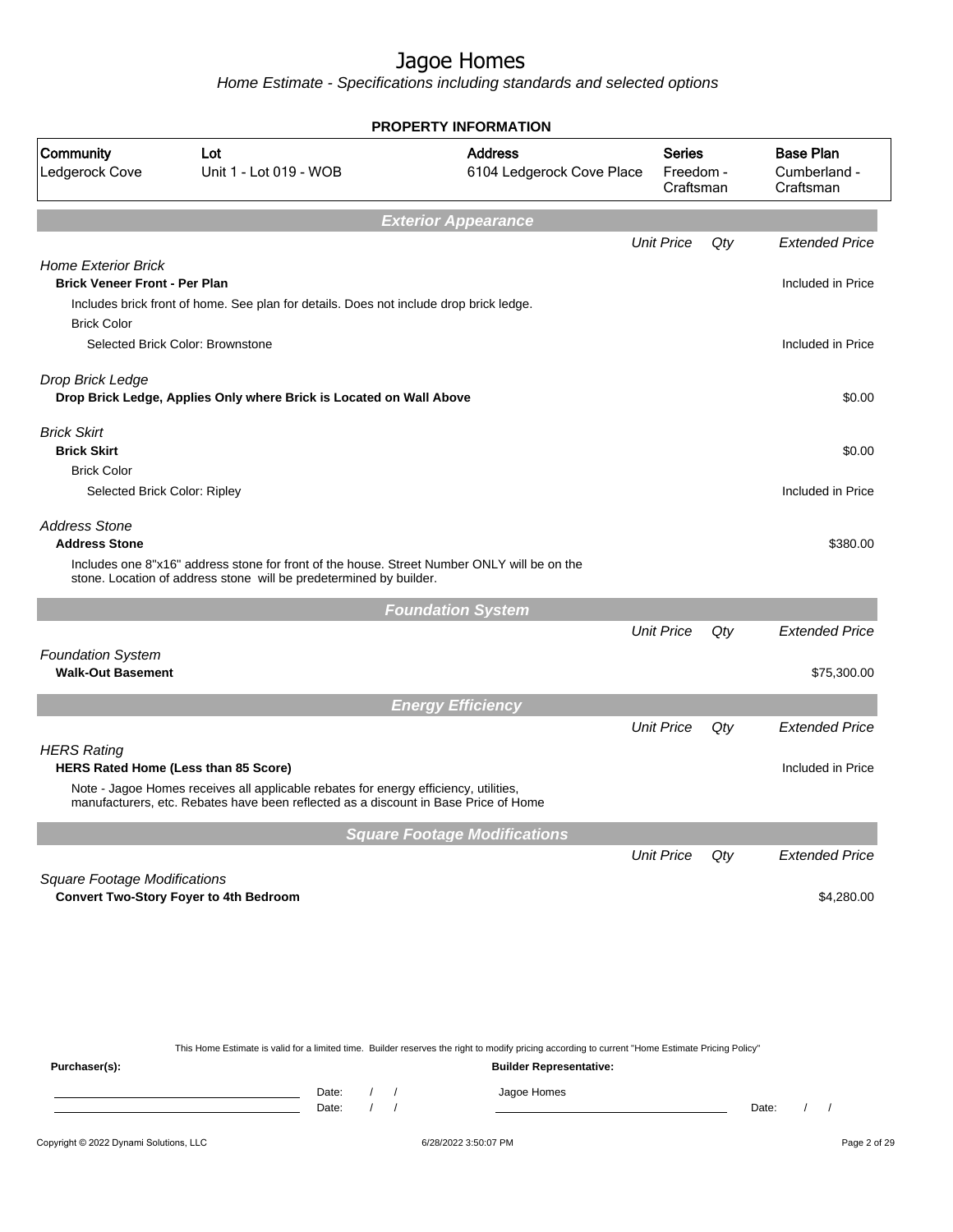|                                                                    |                                                                                                | <b>PROPERTY INFORMATION</b>                 |                                         |     |                                               |
|--------------------------------------------------------------------|------------------------------------------------------------------------------------------------|---------------------------------------------|-----------------------------------------|-----|-----------------------------------------------|
| Community<br>Ledgerock Cove                                        | Lot<br>Unit 1 - Lot 019 - WOB                                                                  | <b>Address</b><br>6104 Ledgerock Cove Place | <b>Series</b><br>Freedom -<br>Craftsman |     | <b>Base Plan</b><br>Cumberland -<br>Craftsman |
|                                                                    |                                                                                                | <b>Structural</b>                           |                                         |     |                                               |
|                                                                    |                                                                                                |                                             | <b>Unit Price</b>                       | Qty | <b>Extended Price</b>                         |
| Concrete Slab<br>Barrier, Termite Warranty 1 year                  | Concrete Slab 4" thick (avg), 3500 psi, Slab fill 6" minimum, 6 mil polyethylene Vapor         |                                             |                                         |     | Included in Price                             |
| <b>Basement Walls</b><br><b>Poured Basement Walls</b>              |                                                                                                |                                             |                                         |     | Included in Price                             |
|                                                                    |                                                                                                | <b>Outside Decks &amp; Patios</b>           |                                         |     |                                               |
|                                                                    |                                                                                                |                                             | <b>Unit Price</b>                       | Qty | <b>Extended Price</b>                         |
| <b>Outside Retreat Wood Deck</b>                                   |                                                                                                |                                             |                                         |     |                                               |
|                                                                    | 16' Wide x 12' Deep Walk Out Basement Deck (Pressure Treated)                                  |                                             |                                         |     | \$1,050.00                                    |
|                                                                    |                                                                                                | <b>Exterior Doors</b>                       |                                         |     |                                               |
|                                                                    |                                                                                                |                                             | <b>Unit Price</b>                       | Qty | <b>Extended Price</b>                         |
| <b>Basement Door</b><br><b>HD Steel Smooth Full Glass 3/0 Door</b> |                                                                                                |                                             |                                         |     | Included in Price                             |
| match interior door paint selection.                               | HD Steel Smooth Full Glass 3/0 Door. Exterior door paint to be selected. Interior of door will |                                             |                                         |     |                                               |
| Front Entry Door                                                   | HD Smooth Steel 3/0 Painted Craftsman MHD-217-010-2 w/ 22x17 Clear Glass Insert                |                                             |                                         |     | Included in Price                             |
|                                                                    | Consult with Design Coordinator for Glass Pattern, Door Handle, and Paint Selections.          |                                             |                                         |     |                                               |
| 16' Craftsman Garage Overhead Door                                 |                                                                                                |                                             |                                         |     |                                               |
|                                                                    | Carriage House Stamped 16x7 Garage Door                                                        |                                             |                                         |     | Included in Price                             |
|                                                                    | CHI 5250   Stamped Carriage House Steel   Includes Decorative Hardware                         |                                             |                                         |     |                                               |
| Color<br>Selected Color: White                                     |                                                                                                |                                             |                                         |     | Included in Price                             |
| Dining Area Patio Door                                             |                                                                                                |                                             |                                         |     |                                               |
|                                                                    | Vinyl 6/0 Sliding Door w/ NO Grilles, Screen, and 1/0 Transom                                  |                                             |                                         |     | \$670.00                                      |
|                                                                    | Vinyl 6/0 Sliding Door w/ NO Grilles, Screen, and 1/0 Transom                                  |                                             |                                         |     |                                               |
| Color                                                              |                                                                                                |                                             |                                         |     |                                               |
| Selected Color: White                                              |                                                                                                |                                             |                                         |     | Included in Price                             |
| Garage-to-Home Door                                                | HD Steel Smooth 2 Panel Square 2/8 x 6/8 Door                                                  |                                             |                                         |     | \$0.00                                        |
| Smooth Finish<br><b>Primed for Paint</b>                           | Interior Door Paint Selection unless otherwise Specified                                       |                                             |                                         |     |                                               |

|               | This Home Estimate is valid for a limited time. Builder reserves the right to modify pricing according to current "Home Estimate Pricing Policy" |                                |  |  |             |       |  |  |
|---------------|--------------------------------------------------------------------------------------------------------------------------------------------------|--------------------------------|--|--|-------------|-------|--|--|
| Purchaser(s): |                                                                                                                                                  | <b>Builder Representative:</b> |  |  |             |       |  |  |
|               |                                                                                                                                                  | Date:                          |  |  | Jagoe Homes |       |  |  |
|               |                                                                                                                                                  | Date:                          |  |  |             | Date: |  |  |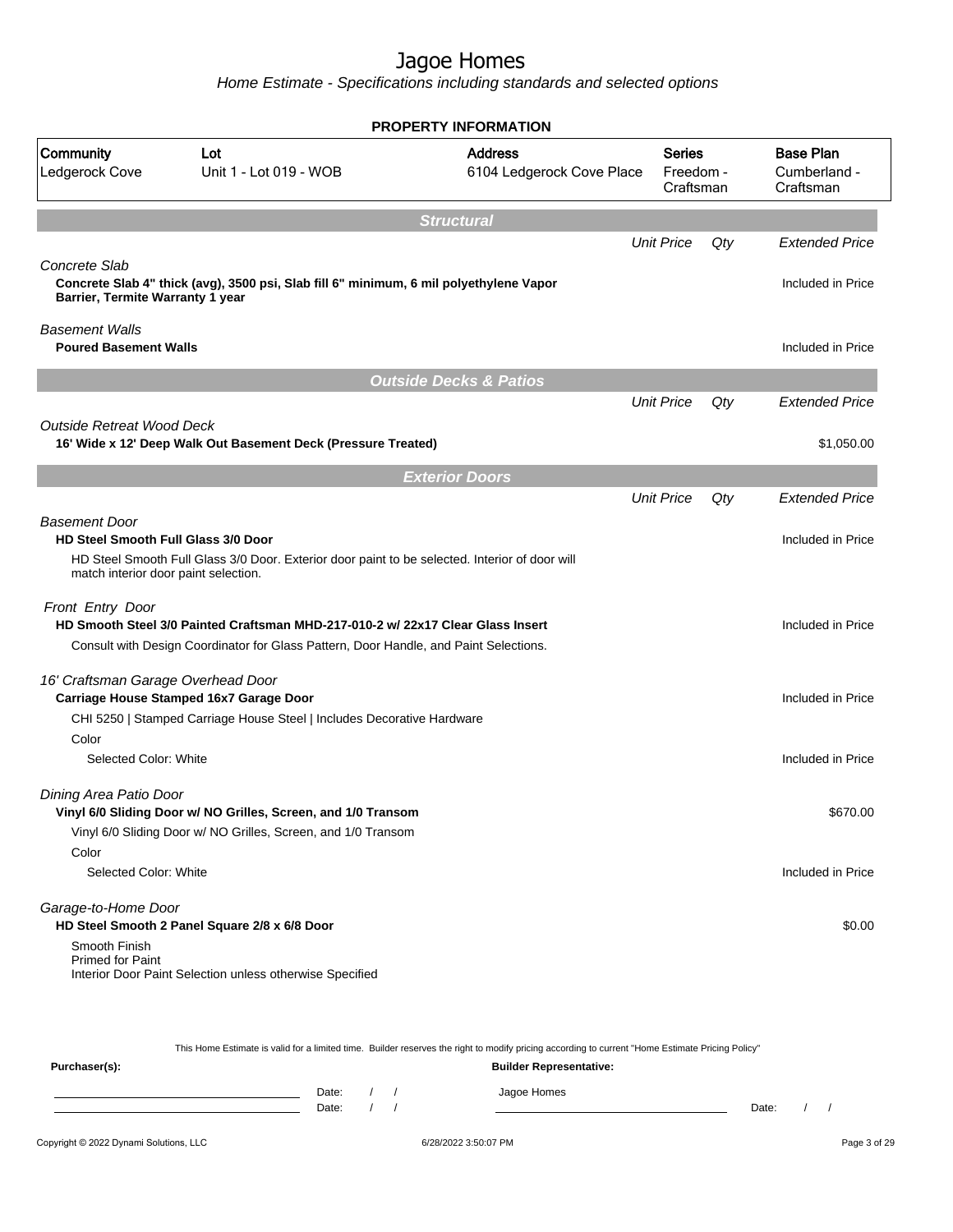Home Estimate - Specifications including standards and selected options

|                                                          |                                                                                                                                                                                                                                                                              | <b>PROPERTY INFORMATION</b>                 |                                         |     |                                               |
|----------------------------------------------------------|------------------------------------------------------------------------------------------------------------------------------------------------------------------------------------------------------------------------------------------------------------------------------|---------------------------------------------|-----------------------------------------|-----|-----------------------------------------------|
| Community<br>Ledgerock Cove                              | Lot<br>Unit 1 - Lot 019 - WOB                                                                                                                                                                                                                                                | <b>Address</b><br>6104 Ledgerock Cove Place | <b>Series</b><br>Freedom -<br>Craftsman |     | <b>Base Plan</b><br>Cumberland -<br>Craftsman |
|                                                          |                                                                                                                                                                                                                                                                              | <b>Exterior Doors</b>                       |                                         |     |                                               |
|                                                          |                                                                                                                                                                                                                                                                              |                                             | <b>Unit Price</b>                       | Qty | <b>Extended Price</b>                         |
| Garage Door Opener                                       | <b>Garage Door Opener(s) with 2 Transmitters</b>                                                                                                                                                                                                                             |                                             |                                         |     | Included in Price                             |
|                                                          |                                                                                                                                                                                                                                                                              | <b>Natural Lighting &amp; Ventilation</b>   |                                         |     |                                               |
|                                                          |                                                                                                                                                                                                                                                                              |                                             | <b>Unit Price</b>                       | Qty | Extended Price                                |
| <b>Entire Home Windows</b>                               | Vinyl Low E Single Hung Window w/ GBG & Half Screen                                                                                                                                                                                                                          |                                             |                                         |     | Included in Price                             |
| confirm with New Home Consultant.<br><b>Window Color</b> | Vinyl Low E Single Hung Window w/ GBG & Half Screen. Glass is Clear unless otherwise<br>noted. Grilles are between the glass. Grille patterns will differ based on Home Series. Please                                                                                       |                                             |                                         |     |                                               |
|                                                          | Selected Window Color: White Exterior/White Interior                                                                                                                                                                                                                         |                                             |                                         |     | Included in Price                             |
| Entire Home Additional Windows<br><b>Screen</b>          | Additional 3228 (approx 36" W x 60" H) Vinyl Low E Single Hung Window w/ GBG & Half                                                                                                                                                                                          |                                             | \$410.00                                | 3   | \$1,230.00                                    |
| (Bonus Room 3)                                           | Vinyl Low E Single Hung Window w/ GBG & Half Screen. Grilles are between the glass. Grille<br>patterns will differ based on Home Series. Please confirm with New Home Consultant.<br>Technical Specification: This option is not available for the finished room over garage |                                             |                                         |     |                                               |
| <b>Window Color</b>                                      |                                                                                                                                                                                                                                                                              |                                             |                                         |     |                                               |
|                                                          | Selected Window Color: White                                                                                                                                                                                                                                                 |                                             |                                         |     | Included in Price                             |
| <b>Comments: Basement</b>                                |                                                                                                                                                                                                                                                                              |                                             |                                         |     |                                               |
| <b>Screen</b>                                            | Additional 4034 (approx 44" W x 73" H) Vinyl Low E Single Hung Window w/ GBG & Half                                                                                                                                                                                          |                                             |                                         |     | \$545.00                                      |
|                                                          | Vinyl Low E Single Hung Window w/ GBG & Half Screen. Grilles are between the glass. Grille<br>patterns will differ based on Home Series. Please confirm with New Home Consultant.                                                                                            |                                             |                                         |     |                                               |
| (Bonus Room 3)                                           | Technical Specification: This option is not available for the finished room over garage                                                                                                                                                                                      |                                             |                                         |     |                                               |
| <b>Window Color</b>                                      |                                                                                                                                                                                                                                                                              |                                             |                                         |     |                                               |
|                                                          | Selected Window Color: White                                                                                                                                                                                                                                                 |                                             |                                         |     | Included in Price                             |
|                                                          | Entire Home Extended Jambs and Casing<br>Extended Jambs and Casing (No Window Stool) Package for Windows                                                                                                                                                                     |                                             |                                         |     | Included in Price                             |
|                                                          | Includes extended jambs and casing on all additional windows                                                                                                                                                                                                                 |                                             |                                         |     |                                               |
| Basement - Extended Jambs and Casing                     | Extended Jambs and Casing (No Window Stool) Package for Windows - NOT INCLUDED                                                                                                                                                                                               |                                             |                                         |     | Included in Price                             |
|                                                          | Extended Jambs and Casing for Additional Windows<br>Extended Jambs and Casing (No Window Stool) Package for Windows                                                                                                                                                          |                                             |                                         |     | Included in Price                             |
|                                                          |                                                                                                                                                                                                                                                                              |                                             |                                         |     |                                               |

This Home Estimate is valid for a limited time. Builder reserves the right to modify pricing according to current "Home Estimate Pricing Policy"

| Purchaser(s): |                |  | <b>Builder Representative:</b> |       |  |
|---------------|----------------|--|--------------------------------|-------|--|
|               | Date:<br>Date: |  | Jagoe Homes                    | Date: |  |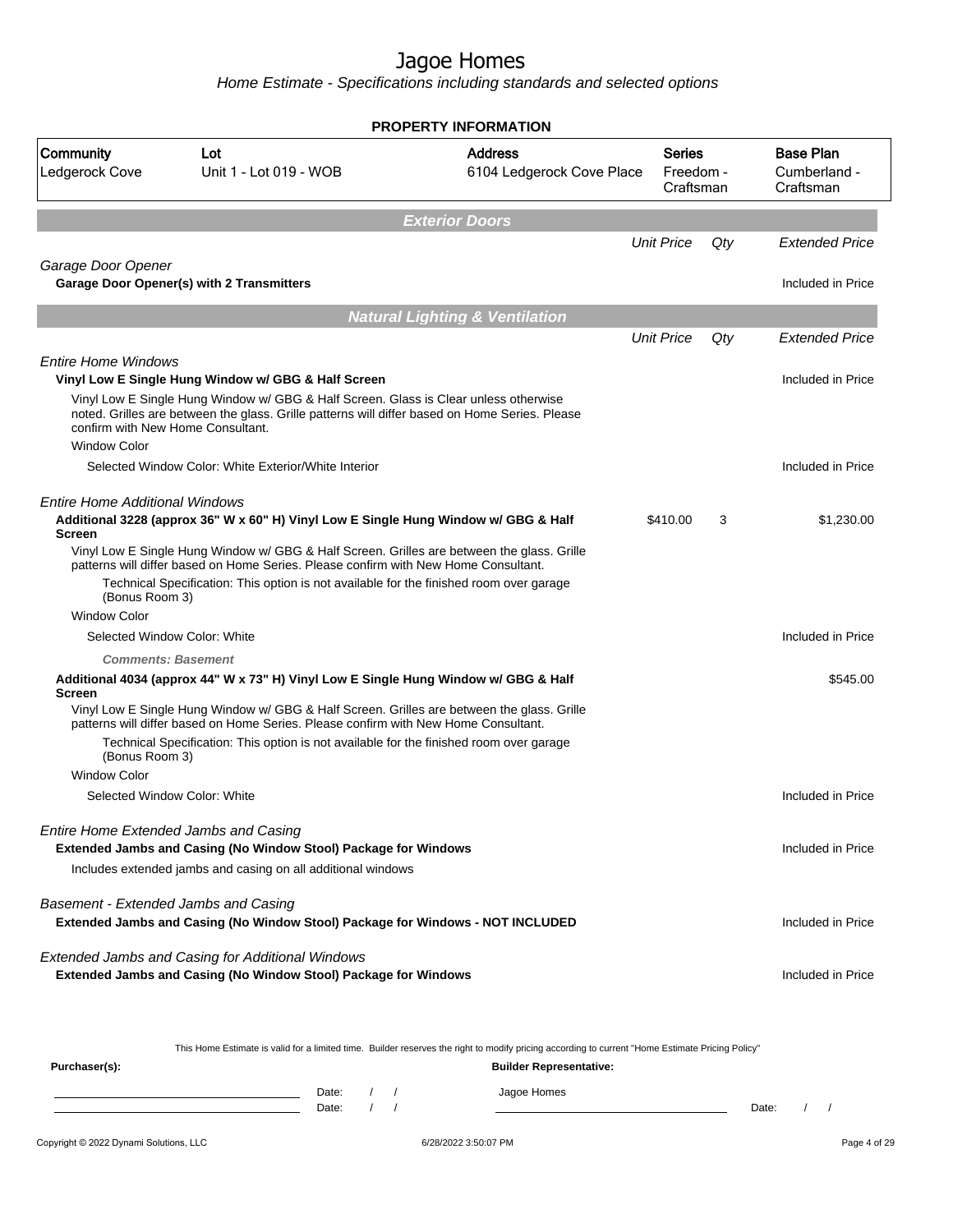Home Estimate - Specifications including standards and selected options

|                                                       |                                                                                                                               | <b>PROPERTY INFORMATION</b>                 |                                         |        |                                               |
|-------------------------------------------------------|-------------------------------------------------------------------------------------------------------------------------------|---------------------------------------------|-----------------------------------------|--------|-----------------------------------------------|
| Community<br>Ledgerock Cove                           | Lot<br>Unit 1 - Lot 019 - WOB                                                                                                 | <b>Address</b><br>6104 Ledgerock Cove Place | <b>Series</b><br>Freedom -<br>Craftsman |        | <b>Base Plan</b><br>Cumberland -<br>Craftsman |
|                                                       |                                                                                                                               | <b>Natural Lighting &amp; Ventilation</b>   |                                         |        |                                               |
|                                                       |                                                                                                                               |                                             | <b>Unit Price</b>                       | Qty    | <b>Extended Price</b>                         |
|                                                       | Extended Jambs and Casing for Additional Windows<br>Includes extended jambs and casing on all additional windows              |                                             |                                         |        |                                               |
| Entire Home Fixed Window/Transom                      | Vinyl Fixed Glass Transom 4 Lite ST2020 (Approx 24"W x 23"H) (N/A for SHOWER)                                                 |                                             | \$210.00                                | 4      | \$840.00                                      |
| N/A for use in SHOWER.                                | Vinyl Fixed Glass 4 Lite Approx 24"W x 23"H Window. Placement predetermined per plan.<br>See New Home Consultant for details. |                                             |                                         |        |                                               |
|                                                       | Technical Specification: ST2020 (23-3/8" x 22-5/8")                                                                           |                                             |                                         |        |                                               |
| <b>Glass Pattern</b><br>Selected Glass Pattern: Clear |                                                                                                                               |                                             |                                         |        | Included in Price                             |
| <b>Comments: 3 - Foyer</b><br>1 - Laundry             |                                                                                                                               |                                             |                                         |        |                                               |
| <b>Owner's Bath Window</b><br>Window                  | Owner's Bath - Vinyl Fixed Glass Transom ST2020 4 Lite Grille(Approx 24"W x 23"H)                                             |                                             |                                         |        | \$220.00                                      |
|                                                       | Vinyl Fixed Glass 4 Lite Approx 24"W x 23"H Window. Placement predetermined per plan.<br>See New Home Consultant for details. |                                             |                                         |        |                                               |
| <b>Glass Pattern</b>                                  | Technical Specification: V57ST2020 (23-3/8" x 22-5/8")                                                                        |                                             |                                         |        |                                               |
| Selected Glass Pattern: Clear                         |                                                                                                                               |                                             |                                         |        | Included in Price                             |
|                                                       |                                                                                                                               | <b>Exterior Concrete</b>                    |                                         |        |                                               |
|                                                       |                                                                                                                               |                                             | <b>Unit Price</b>                       | $Q$ ty | <b>Extended Price</b>                         |
| <b>Exterior Concrete Driveway</b>                     | Driveway/Parking Double Garage: 16' 3" wide, 3500 psi                                                                         |                                             |                                         |        | Included in Price                             |
| Finish                                                |                                                                                                                               |                                             |                                         |        |                                               |
| Selected Finish: Broom Finish                         |                                                                                                                               |                                             |                                         |        | Included in Price                             |
|                                                       | Exterior Concrete - Front Porch & Sidewalk<br>Exterior Concrete - Front Porch & Sidewalk, 3500 psi                            |                                             |                                         |        | Included in Price                             |
| Finish<br>Selected Finish: Broom Finish               |                                                                                                                               |                                             |                                         |        | Included in Price                             |

This Home Estimate is valid for a limited time. Builder reserves the right to modify pricing according to current "Home Estimate Pricing Policy"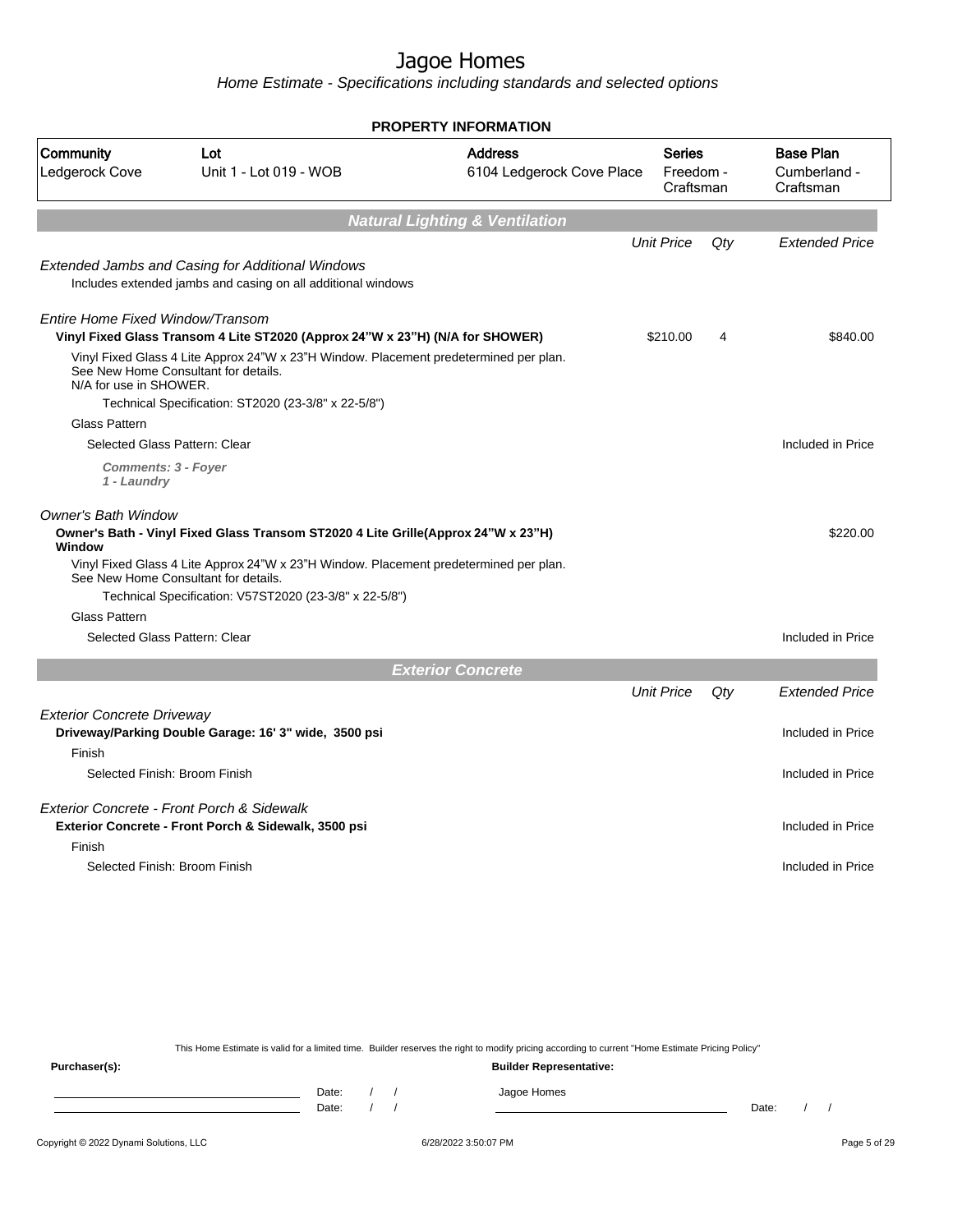Home Estimate - Specifications including standards and selected options

|                                                                                 | <b>PROPERTY INFORMATION</b>                                                                                                                                           |                                             |                                         |                                               |  |  |  |
|---------------------------------------------------------------------------------|-----------------------------------------------------------------------------------------------------------------------------------------------------------------------|---------------------------------------------|-----------------------------------------|-----------------------------------------------|--|--|--|
| Community<br>Ledgerock Cove                                                     | Lot<br>Unit 1 - Lot 019 - WOB                                                                                                                                         | <b>Address</b><br>6104 Ledgerock Cove Place | <b>Series</b><br>Freedom -<br>Craftsman | <b>Base Plan</b><br>Cumberland -<br>Craftsman |  |  |  |
|                                                                                 |                                                                                                                                                                       | <b>Exterior Features</b>                    |                                         |                                               |  |  |  |
|                                                                                 |                                                                                                                                                                       |                                             | <b>Unit Price</b><br>Qty                | <b>Extended Price</b>                         |  |  |  |
| <b>Exterior Siding</b><br>Color                                                 | Exterior Portfolio - Double 4" Vinyl Siding                                                                                                                           |                                             |                                         | Included in Price                             |  |  |  |
| Selected Color: Cypress                                                         |                                                                                                                                                                       |                                             |                                         | Included in Price                             |  |  |  |
| Exterior Bracket/Corbel<br>Exterior Bracket(s), Corbel(s) Painted               |                                                                                                                                                                       |                                             |                                         | Included in Price                             |  |  |  |
| Color                                                                           | Selected Color: SW7006 Extra White (White Coordinate)                                                                                                                 |                                             |                                         | Included in Price                             |  |  |  |
| <b>Exterior Decorative Siding</b><br><b>Exterior Portfolio Perfection Shake</b> |                                                                                                                                                                       |                                             |                                         | Included in Price                             |  |  |  |
| Color                                                                           | Perfection shingles have a more finished appearance than a hand-split shake. They are<br>patterned from #1 Red Cedar and offer a cleaner and more uniform appearance. |                                             |                                         |                                               |  |  |  |
| Selected Color: Cypress                                                         |                                                                                                                                                                       |                                             |                                         | Included in Price                             |  |  |  |
| <b>Exterior Special Trim Areas</b><br>color selected.                           | Aluminum Wrapped Trim: Window Trim, Beams, Rake/Fascia, etc. Color will match Soffit<br>See plan for details. Color will match Soffit Color Selected.                 |                                             |                                         | Included in Price                             |  |  |  |
| <b>Exterior Vinyl Corner Trim(s)</b>                                            |                                                                                                                                                                       |                                             |                                         |                                               |  |  |  |
| <b>Vinyl Corner Trim(s)</b><br>Color                                            |                                                                                                                                                                       |                                             |                                         | Included in Price                             |  |  |  |
| Selected Color: White                                                           |                                                                                                                                                                       |                                             |                                         | Included in Price                             |  |  |  |
| Fascia<br><b>Fascia Aluminum</b>                                                | Color will match Soffit Color Selected                                                                                                                                |                                             |                                         | Included in Price                             |  |  |  |
| Soffit                                                                          |                                                                                                                                                                       |                                             |                                         |                                               |  |  |  |
| Soffit - Continuous Perforated Vinyl<br>Color                                   |                                                                                                                                                                       |                                             |                                         | Included in Price                             |  |  |  |
| Selected Color: White                                                           |                                                                                                                                                                       |                                             |                                         | Included in Price                             |  |  |  |
| Gutter<br>Gutters Aluminum 5" (.027 gauge)                                      |                                                                                                                                                                       |                                             |                                         | Included in Price                             |  |  |  |
| Color<br>Selected Color: White                                                  |                                                                                                                                                                       |                                             |                                         | Included in Price                             |  |  |  |
|                                                                                 |                                                                                                                                                                       |                                             |                                         |                                               |  |  |  |

This Home Estimate is valid for a limited time. Builder reserves the right to modify pricing according to current "Home Estimate Pricing Policy"

| Purchaser(s): |                |  | <b>Builder Representative:</b> |       |  |  |
|---------------|----------------|--|--------------------------------|-------|--|--|
|               | Date:<br>Date: |  | Jagoe Homes                    | Date: |  |  |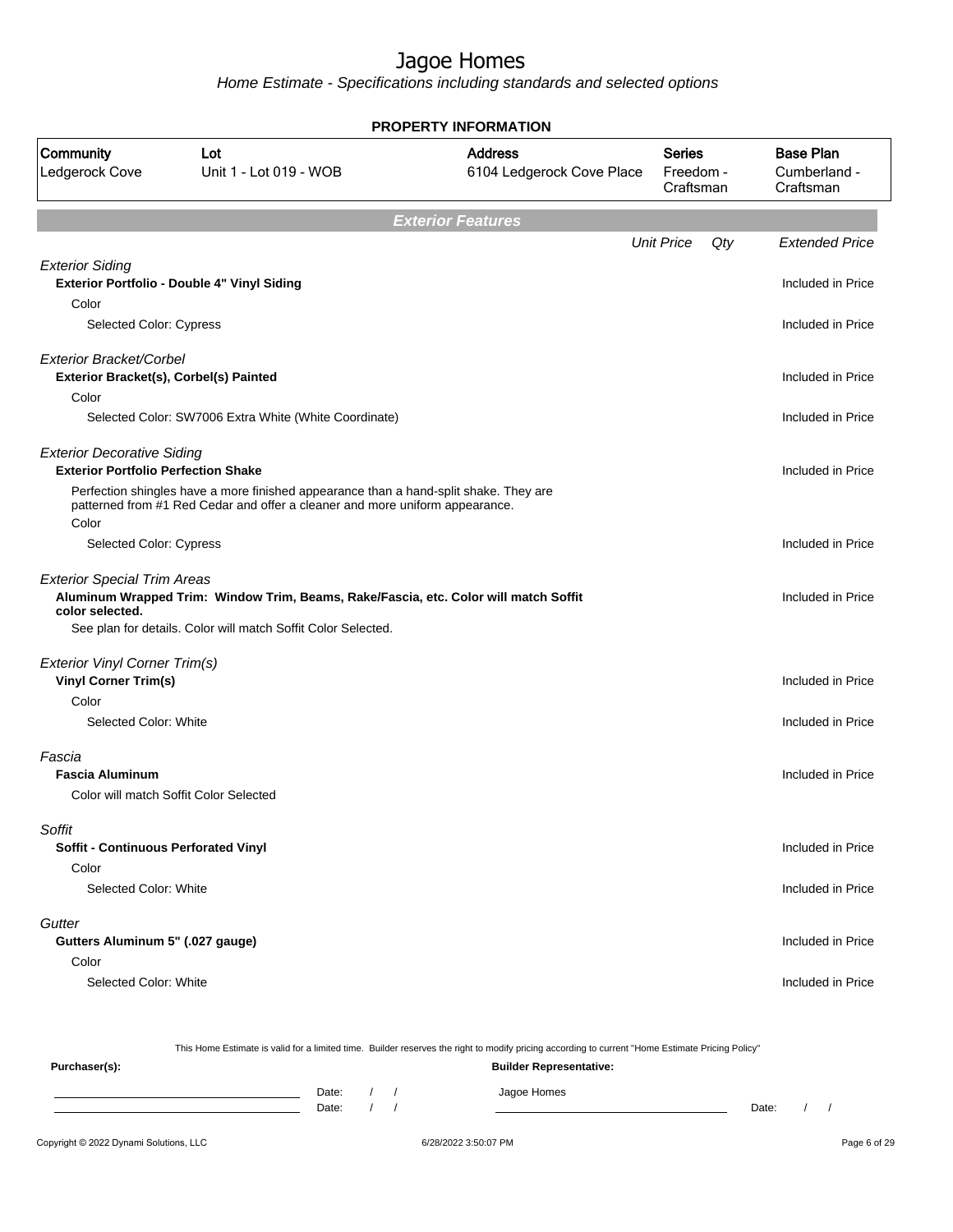Home Estimate - Specifications including standards and selected options

|                                             | <b>PROPERTY INFORMATION</b>                                                             |                                             |                                         |     |                                               |  |  |
|---------------------------------------------|-----------------------------------------------------------------------------------------|---------------------------------------------|-----------------------------------------|-----|-----------------------------------------------|--|--|
| Community<br>Ledgerock Cove                 | Lot<br>Unit 1 - Lot 019 - WOB                                                           | <b>Address</b><br>6104 Ledgerock Cove Place | <b>Series</b><br>Freedom -<br>Craftsman |     | <b>Base Plan</b><br>Cumberland -<br>Craftsman |  |  |
|                                             |                                                                                         | <b>Exterior Features</b>                    |                                         |     |                                               |  |  |
|                                             |                                                                                         |                                             | <b>Unit Price</b>                       | Qty | <b>Extended Price</b>                         |  |  |
| Downspout                                   | Downspouts Aluminum 3" x 2" (.027 gauge)                                                |                                             |                                         |     | Included in Price                             |  |  |
| Splash Block                                |                                                                                         |                                             |                                         |     |                                               |  |  |
| Splash Blocks 24" precast concrete          |                                                                                         |                                             |                                         |     | Included in Price                             |  |  |
| <b>Front Porch Post</b>                     |                                                                                         |                                             |                                         |     |                                               |  |  |
|                                             | (2) 16" Square Tapered Smooth Painted Columns on Cultured Stone Pier                    |                                             |                                         |     | \$0.00                                        |  |  |
| details.                                    | Column paint and cultured stone to be selected. Placement predetermined. Check plan for |                                             |                                         |     |                                               |  |  |
| Color                                       |                                                                                         |                                             |                                         |     |                                               |  |  |
|                                             | Selected Color: SW7006 Extra White                                                      |                                             |                                         |     | Included in Price                             |  |  |
| <b>Cultured Stone Color</b>                 |                                                                                         |                                             |                                         |     |                                               |  |  |
|                                             | Selected Cultured Stone Color: Ledgestone Penn #800                                     |                                             |                                         |     | Included in Price                             |  |  |
| Flashing<br><b>Flashing see Plan Detail</b> |                                                                                         |                                             |                                         |     | Included in Price                             |  |  |
| <b>Exterior Mailbox</b>                     | Special Lite Single Black Mailbox w/Address Plaque                                      |                                             |                                         |     | \$0.00                                        |  |  |
|                                             |                                                                                         | <b>Roofing</b>                              |                                         |     |                                               |  |  |
|                                             |                                                                                         |                                             | <b>Unit Price</b>                       | Qty | <b>Extended Price</b>                         |  |  |
| <b>Roof Felt</b>                            |                                                                                         |                                             |                                         |     |                                               |  |  |
|                                             | Synthetic Underlayment or Felt, Aluminum Drip Edge                                      |                                             |                                         |     | Included in Price                             |  |  |
| <b>Roof Shingles</b>                        |                                                                                         |                                             |                                         |     |                                               |  |  |
| <b>Roofing Color</b>                        | 30 Year GAF Dimensional Roof Shingles                                                   |                                             |                                         |     | Included in Price                             |  |  |
|                                             | Selected Roofing Color: Weathered Wood                                                  |                                             |                                         |     | Included in Price                             |  |  |
| Roof Valley Ice Guard                       |                                                                                         |                                             |                                         |     |                                               |  |  |
| <b>Valley Material Ice Guard</b>            |                                                                                         |                                             |                                         |     | Included in Price                             |  |  |
| Roof Flashing                               |                                                                                         |                                             |                                         |     |                                               |  |  |
| Roof Flashing- required by design           |                                                                                         |                                             |                                         |     | Included in Price                             |  |  |
|                                             |                                                                                         |                                             |                                         |     |                                               |  |  |

Copyright © 2022 Dynami Solutions, LLC <br>
6/28/2022 3:50:07 PM Page 7 of 29 This Home Estimate is valid for a limited time. Builder reserves the right to modify pricing according to current "Home Estimate Pricing Policy" **Purchaser(s): Builder Representative:** Date: / / Jagoe Homes<br>Date: / / Jagoe Homes Date: / / **Date: / / 2006** Date: / / / Date: / / /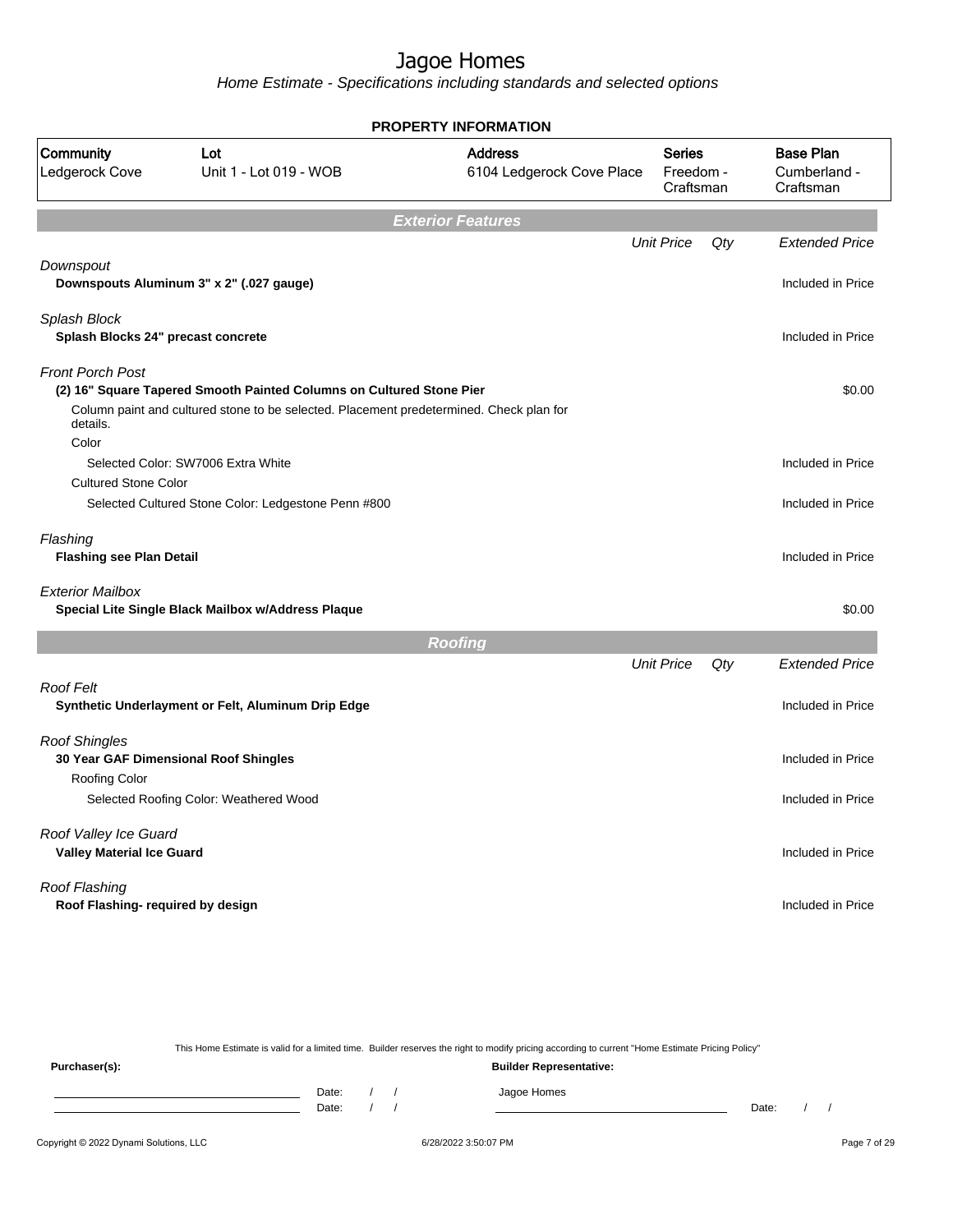Home Estimate - Specifications including standards and selected options

|                                                                                      |                                                                                      | <b>PROPERTY INFORMATION</b>                 |                                  |     |                                               |
|--------------------------------------------------------------------------------------|--------------------------------------------------------------------------------------|---------------------------------------------|----------------------------------|-----|-----------------------------------------------|
| Community<br>Ledgerock Cove                                                          | Lot<br>Unit 1 - Lot 019 - WOB                                                        | <b>Address</b><br>6104 Ledgerock Cove Place | Series<br>Freedom -<br>Craftsman |     | <b>Base Plan</b><br>Cumberland -<br>Craftsman |
|                                                                                      |                                                                                      | <b>Insulation</b>                           |                                  |     |                                               |
|                                                                                      |                                                                                      |                                             | <b>Unit Price</b>                | Qty | <b>Extended Price</b>                         |
| Living Area Wall Insulation                                                          | Living Area Walls R15 Fiberglass Blown-In &/or Batt Wall System                      |                                             |                                  |     | Included in Price                             |
| Living Area Ceiling Insulation                                                       | Living Area Flat Ceiling R38 (Average) Blown-In Fiberglass                           |                                             |                                  |     | Included in Price                             |
|                                                                                      |                                                                                      | <b>Drywall &amp; Paint Finishes</b>         |                                  |     |                                               |
|                                                                                      |                                                                                      |                                             | <b>Unit Price</b>                | Qty | <b>Extended Price</b>                         |
| Interior Home Wall Finish                                                            | 1/2" Drywall   Finished, Primed, & Painted Smooth                                    |                                             |                                  |     | Included in Price                             |
| <b>Interior Home Ceiling Finish</b><br><b>Drywall   Textured Throughout</b>          |                                                                                      |                                             |                                  |     | Included in Price                             |
|                                                                                      | 1/2in Structural or 5/8in Drywall   Stomped Texture   White                          |                                             |                                  |     |                                               |
| Garage Drywall and Finish Application                                                | Two Car Garage   Drywall, Prime, & Paint                                             |                                             |                                  |     | Included in Price                             |
|                                                                                      | Entire Home Paint Color used unless otherwise specified under Additional Paint Color |                                             |                                  |     |                                               |
| <b>Mechanical Storage</b><br><b>Unfinished Drywall</b>                               |                                                                                      |                                             |                                  |     | Included in Price                             |
| <b>Interior Wall Surfaces Paint</b><br><b>Sherwin Williams Duration Latex   Flat</b> |                                                                                      |                                             |                                  |     | Included in Price                             |
| Color                                                                                |                                                                                      |                                             |                                  |     |                                               |
| Sheen                                                                                | Selected Color: SW7015 Repose Gray                                                   |                                             |                                  |     | Included in Price                             |
| Selected Sheen: Flat                                                                 |                                                                                      |                                             |                                  |     | Included in Price                             |
| <b>Interior Trim &amp; Door Paint</b><br>Color                                       | Trim & Door   Sherwin Williams ProClassic Waterborne Acrylic   Semi-Gloss            |                                             |                                  |     | Included in Price                             |
|                                                                                      | Selected Color: SW7006 Extra White                                                   |                                             |                                  |     | Included in Price                             |
|                                                                                      |                                                                                      |                                             |                                  |     |                                               |

This Home Estimate is valid for a limited time. Builder reserves the right to modify pricing according to current "Home Estimate Pricing Policy"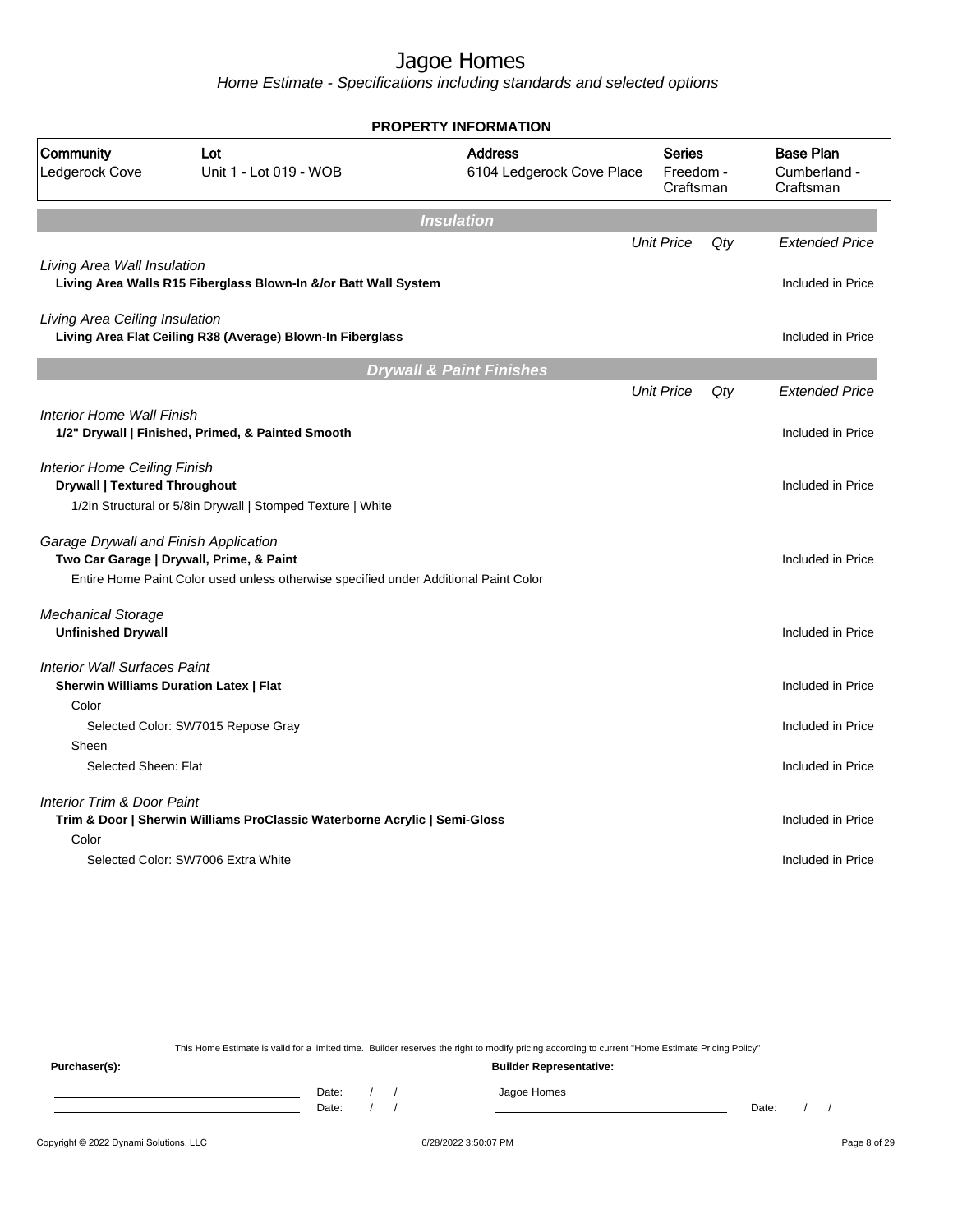Home Estimate - Specifications including standards and selected options

|                                                                                                  |                                                                                                                                                                                                                                              | <b>PROPERTY INFORMATION</b>                 |                                  |     |                                               |
|--------------------------------------------------------------------------------------------------|----------------------------------------------------------------------------------------------------------------------------------------------------------------------------------------------------------------------------------------------|---------------------------------------------|----------------------------------|-----|-----------------------------------------------|
| Community<br>Ledgerock Cove                                                                      | Lot<br>Unit 1 - Lot 019 - WOB                                                                                                                                                                                                                | <b>Address</b><br>6104 Ledgerock Cove Place | Series<br>Freedom -<br>Craftsman |     | <b>Base Plan</b><br>Cumberland -<br>Craftsman |
|                                                                                                  |                                                                                                                                                                                                                                              | <b>Drywall &amp; Paint Finishes</b>         |                                  |     |                                               |
|                                                                                                  |                                                                                                                                                                                                                                              |                                             | <b>Unit Price</b>                | Qty | <b>Extended Price</b>                         |
| <b>Exterior Door Paint</b><br><b>Exterior Door Color   Latex</b><br>painted Interior Trim Color. | Paint color for all HINGED Exterior Doors, Including Front Door. Interior of door will be                                                                                                                                                    |                                             |                                  |     | Included in Price                             |
| Color                                                                                            | Color Requests outside of Available Personal Options will be subject to approval.                                                                                                                                                            |                                             |                                  |     |                                               |
|                                                                                                  | Selected Color: SW7006 Extra White                                                                                                                                                                                                           |                                             |                                  |     | Included in Price                             |
|                                                                                                  |                                                                                                                                                                                                                                              | <b>Interior Trim/Doors</b>                  |                                  |     |                                               |
|                                                                                                  |                                                                                                                                                                                                                                              |                                             | <b>Unit Price</b>                | Qty | <b>Extended Price</b>                         |
| <b>Entire Home Interior Doors</b><br>Smooth Finish<br><b>Primed for Paint</b>                    | Interior Door Units, Hollow Core, 6/8 Tall, 2 Panel Square, Smooth                                                                                                                                                                           |                                             |                                  |     | \$0.00                                        |
| Baseboard 4 1/4"                                                                                 | Entire Home Craftsman Style Trim Package<br>Craftsman Interior Flat Door Casing 3 1/2", Interior Flat Window Trim 3 1/2", Interior Flat<br>Door & Window Casing: 3 1/2" 1015M   Base: 4 1/4"<br>Base installed in Finished Living Areas Only |                                             |                                  |     | \$660.00                                      |
| <b>Open Stairway with Balusters</b>                                                              | 1 1/2 Open Steps w/Wrought Iron Balusters, Oak Handrail & Newel Post, Carpet Runner                                                                                                                                                          |                                             |                                  |     | \$1,120.00                                    |
| otherwise specified                                                                              | Exposed Step End, Newel Post, Rosette, Hand Rail to be Stained. Skirt Board & Risers to be<br>painted Interior Trim Color. Carpet Steps to be Entire Home Carpet Selection unless                                                            |                                             |                                  |     |                                               |
| Pattern                                                                                          |                                                                                                                                                                                                                                              |                                             |                                  |     |                                               |
| Selected Pattern: Straight                                                                       |                                                                                                                                                                                                                                              |                                             |                                  |     | Included in Price                             |
| <b>Stain Color</b>                                                                               |                                                                                                                                                                                                                                              |                                             |                                  |     |                                               |
|                                                                                                  | Selected Stain Color: MW415 Tidal Wood                                                                                                                                                                                                       |                                             |                                  |     | Included in Price                             |
| be moved. See plans for details.<br>See Plans for Details                                        | Built In Drop Zone, Painted to match Trim Color<br>Built In Drop Zone with Bench Seat, per plan, Painted to match trim. Some shelving will                                                                                                   |                                             |                                  |     | \$1,290.00                                    |
| Design Feature                                                                                   |                                                                                                                                                                                                                                              |                                             |                                  |     |                                               |
|                                                                                                  | Selected Design Feature: Bead Board Back                                                                                                                                                                                                     |                                             |                                  |     | Included in Price                             |

This Home Estimate is valid for a limited time. Builder reserves the right to modify pricing according to current "Home Estimate Pricing Policy"

| Purchaser(s): |                |  | <b>Builder Representative:</b> |       |  |
|---------------|----------------|--|--------------------------------|-------|--|
|               | Date:<br>Date: |  | Jagoe Homes                    | Date: |  |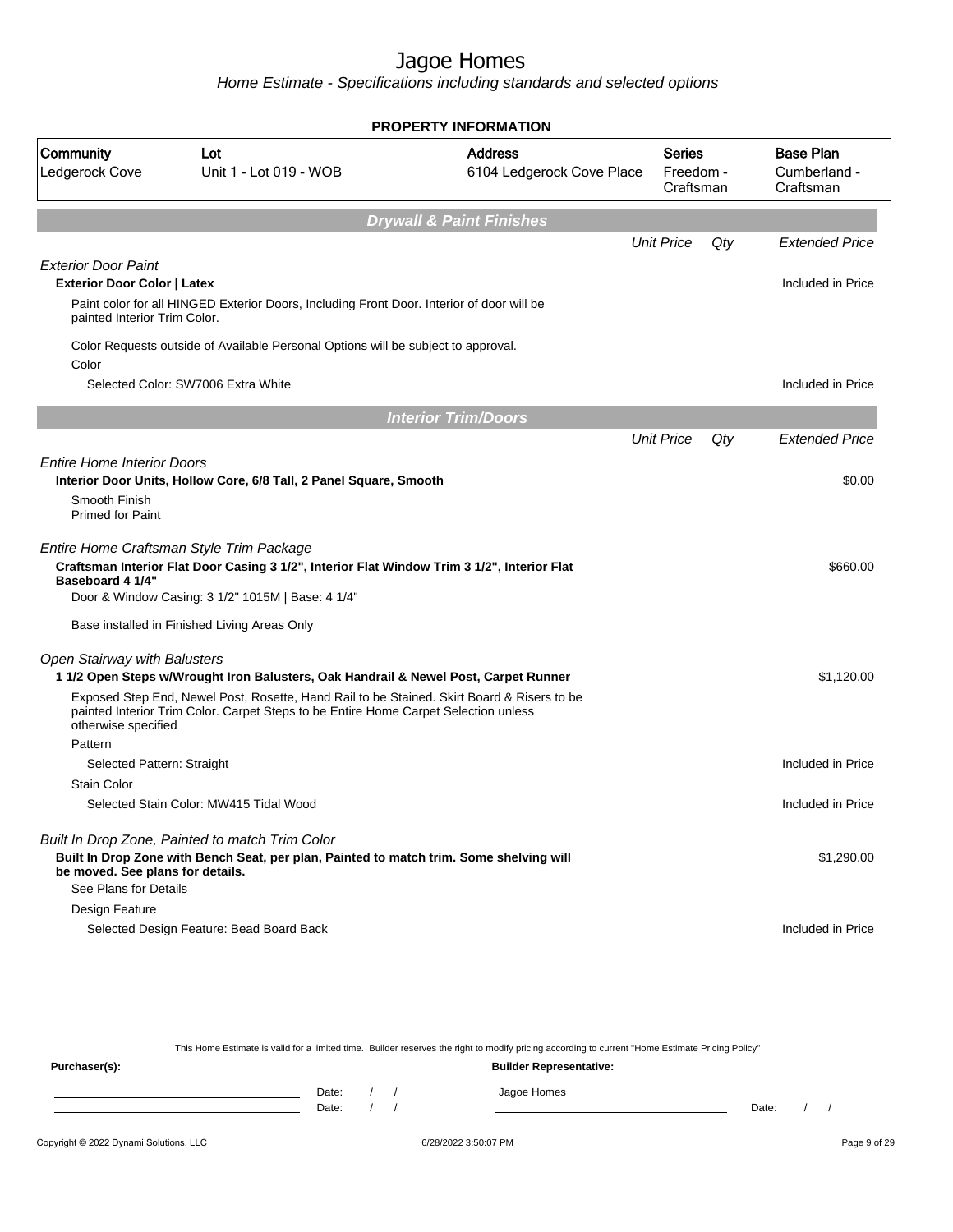|                                                                  |                                                                                                                                                                                         | <b>PROPERTY INFORMATION</b>                 |                                  |     |                                               |
|------------------------------------------------------------------|-----------------------------------------------------------------------------------------------------------------------------------------------------------------------------------------|---------------------------------------------|----------------------------------|-----|-----------------------------------------------|
| Community<br>Ledgerock Cove                                      | Lot<br>Unit 1 - Lot 019 - WOB                                                                                                                                                           | <b>Address</b><br>6104 Ledgerock Cove Place | Series<br>Freedom -<br>Craftsman |     | <b>Base Plan</b><br>Cumberland -<br>Craftsman |
|                                                                  |                                                                                                                                                                                         | <b>Door Hardware</b>                        |                                  |     |                                               |
|                                                                  |                                                                                                                                                                                         |                                             | <b>Unit Price</b>                | Qty | <b>Extended Price</b>                         |
| <b>Front Door Handleset</b>                                      | Kwikset Amador Handleset Front Door Hardware                                                                                                                                            |                                             |                                  |     | \$150.00                                      |
| and Hinges of Front Door.                                        | Includes (1) Exterior Handleset and (1) Interior Door Hardware, to match Exterior Door<br>Hardware Selection Style. Finish selection will be indicated below for Interior Door Hardware |                                             |                                  |     |                                               |
| Front Door Handle Set Finish                                     |                                                                                                                                                                                         |                                             |                                  |     |                                               |
|                                                                  | Selected Front Door Handle Set Finish: Satin Nickel                                                                                                                                     |                                             |                                  |     | Included in Price                             |
| Hinge & Interior Hardware Finish                                 |                                                                                                                                                                                         |                                             |                                  |     |                                               |
|                                                                  | Selected Hinge & Interior Hardware Finish: Match Exterior Handleset - Satin Nickel                                                                                                      |                                             |                                  |     | Included in Price                             |
| Home Exterior Door Hardware                                      | Kwikset Ladera Lever Handle Exterior Door Hardware                                                                                                                                      |                                             | \$60.00                          | 2   | \$120.00                                      |
| Finish                                                           | Includes Front Door (if Front Door Handleset is not selected) Garage to Home Door and any<br>Hinged Patio or Service Door selected in the HE.                                           |                                             |                                  |     |                                               |
| Selected Finish: Satin Nickel                                    |                                                                                                                                                                                         |                                             |                                  |     | Included in Price                             |
| <b>Entire Home Interior Door Locks</b>                           | Kwikset Ladera Lever Handle Interior Door Knob Package                                                                                                                                  |                                             |                                  |     | \$245.00                                      |
| Includes all Interior Doors                                      |                                                                                                                                                                                         |                                             |                                  |     |                                               |
| Finish                                                           |                                                                                                                                                                                         |                                             |                                  |     |                                               |
| Selected Finish: Satin Nickel                                    |                                                                                                                                                                                         |                                             |                                  |     | Included in Price                             |
| Door Stops                                                       |                                                                                                                                                                                         |                                             |                                  |     |                                               |
| Hardware-Spring & Hinge Door Stops                               |                                                                                                                                                                                         |                                             |                                  |     | Included in Price                             |
|                                                                  |                                                                                                                                                                                         | <b>Cabinets</b>                             |                                  |     |                                               |
|                                                                  |                                                                                                                                                                                         |                                             | <b>Unit Price</b>                | Qty | <b>Extended Price</b>                         |
| Kitchen Cabinet Design Options<br><b>Upgraded Kitchen Layout</b> |                                                                                                                                                                                         |                                             |                                  |     | \$1,640.00                                    |
| 24"W x 12"D x 3"H (FWS24)                                        | Remove Upper Wall Cabinets from Back Exterior Wall and replace Single Window w/Triple<br>Window centered on Kitchen Sink. Add (3) Floating Wall Shelves to match Kitchen Cabinets.      |                                             |                                  |     |                                               |
|                                                                  | Technical Specification: Change existing layout of Wall Cabinets to 42" Tall Straight Lay<br>w/Crown Mould. Remove Corner Wall Cabinet & replace w/W3042 w/F342 Filler.                 |                                             |                                  |     |                                               |
| <b>Kitchen Cabinets</b>                                          | Brellin Purestyle Full Overlay Laminate Cabinets w/ Floating Shelves                                                                                                                    |                                             |                                  |     | \$1,630.00                                    |
| Full Overlay Shaker Door                                         |                                                                                                                                                                                         |                                             |                                  |     |                                               |
| Color                                                            |                                                                                                                                                                                         |                                             |                                  |     |                                               |
| Selected Color: Greyhound                                        |                                                                                                                                                                                         |                                             |                                  |     | Included in Price                             |
|                                                                  | This Home Estimate is valid for a limited time. Builder reserves the right to modify pricing according to current "Home Estimate Pricing Policy"                                        |                                             |                                  |     |                                               |
| Purchaser(s):                                                    |                                                                                                                                                                                         | <b>Builder Representative:</b>              |                                  |     |                                               |
|                                                                  | Date:<br>$\sqrt{ }$                                                                                                                                                                     | Jagoe Homes                                 |                                  |     |                                               |
|                                                                  | the control of the control of the control of the control of the control of<br>$\left  \right $<br>Date:                                                                                 |                                             |                                  |     | $\frac{1}{2}$<br>Date:                        |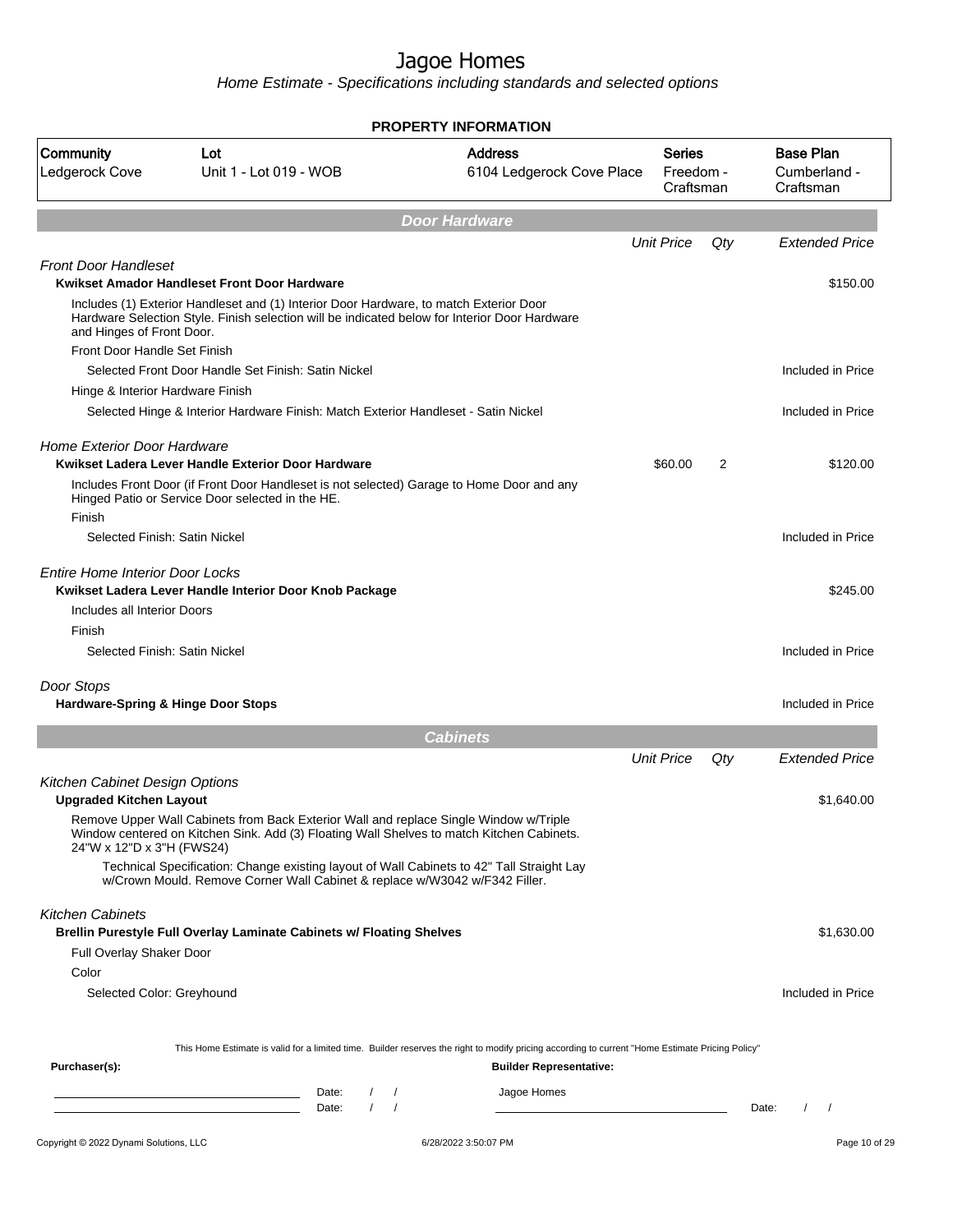Home Estimate - Specifications including standards and selected options

| <b>Base Plan</b><br>Community<br><b>Address</b><br><b>Series</b><br>Lot<br>Ledgerock Cove<br>Unit 1 - Lot 019 - WOB<br>6104 Ledgerock Cove Place<br>Freedom -<br>Cumberland -<br>Craftsman<br>Craftsman<br><b>Cabinets</b><br><b>Unit Price</b><br><b>Extended Price</b><br>Qty<br><b>Owners Bath Cabinets</b><br><b>Brellin Full Overlay Purestyle Laminate</b><br>\$415.00<br>Finish<br>Selected Finish: Greyhound<br>Included in Price<br>Vanity Height<br>Selected Vanity Height: Raised - 35"<br>\$70.00<br><b>Bath 2 Cabinets</b><br><b>Brellin Full Overlay Purestyle Laminate</b><br>\$180.00<br>Finish<br>Included in Price<br>Selected Finish: Greyhound<br>Vanity Height<br>Selected Vanity Height: Raised - 35"<br>\$70.00<br><b>Cabinet Hardware</b><br><b>Unit Price</b><br><b>Extended Price</b><br>Qty<br>Kitchen Cabinet Hardware<br><b>Rosalynn Collection</b><br>\$0.00<br><b>Cabinet Door Hardware</b><br>Selected Cabinet Door Hardware: 192mm<br>Included in Price<br><b>Cabinet Drawer Hardware</b><br>Selected Cabinet Drawer Hardware: 128mm<br>Included in Price<br>Finish<br>Selected Finish: Polished Chrome<br>Included in Price<br>Owner's Bath Cabinet Hardware<br><b>Rosalynn Collection</b><br>\$0.00<br>Cabinet Door Hardware<br>Selected Cabinet Door Hardware: 192mm<br>Included in Price<br><b>Cabinet Drawer Hardware</b><br>Selected Cabinet Drawer Hardware: 128mm<br>Included in Price<br>Finish<br>Selected Finish: Polished Chrome<br>Included in Price<br><b>Bath 2 Cabinet Hardware</b><br><b>Rosalynn Collection</b><br>\$0.00<br><b>Cabinet Door Hardware</b><br>Selected Cabinet Door Hardware: 192mm<br>Included in Price | <b>PROPERTY INFORMATION</b> |  |  |  |  |  |  |
|----------------------------------------------------------------------------------------------------------------------------------------------------------------------------------------------------------------------------------------------------------------------------------------------------------------------------------------------------------------------------------------------------------------------------------------------------------------------------------------------------------------------------------------------------------------------------------------------------------------------------------------------------------------------------------------------------------------------------------------------------------------------------------------------------------------------------------------------------------------------------------------------------------------------------------------------------------------------------------------------------------------------------------------------------------------------------------------------------------------------------------------------------------------------------------------------------------------------------------------------------------------------------------------------------------------------------------------------------------------------------------------------------------------------------------------------------------------------------------------------------------------------------------------------------------------------------------------------------------------------------------------------------------------------------|-----------------------------|--|--|--|--|--|--|
|                                                                                                                                                                                                                                                                                                                                                                                                                                                                                                                                                                                                                                                                                                                                                                                                                                                                                                                                                                                                                                                                                                                                                                                                                                                                                                                                                                                                                                                                                                                                                                                                                                                                            |                             |  |  |  |  |  |  |
|                                                                                                                                                                                                                                                                                                                                                                                                                                                                                                                                                                                                                                                                                                                                                                                                                                                                                                                                                                                                                                                                                                                                                                                                                                                                                                                                                                                                                                                                                                                                                                                                                                                                            |                             |  |  |  |  |  |  |
|                                                                                                                                                                                                                                                                                                                                                                                                                                                                                                                                                                                                                                                                                                                                                                                                                                                                                                                                                                                                                                                                                                                                                                                                                                                                                                                                                                                                                                                                                                                                                                                                                                                                            |                             |  |  |  |  |  |  |
|                                                                                                                                                                                                                                                                                                                                                                                                                                                                                                                                                                                                                                                                                                                                                                                                                                                                                                                                                                                                                                                                                                                                                                                                                                                                                                                                                                                                                                                                                                                                                                                                                                                                            |                             |  |  |  |  |  |  |
|                                                                                                                                                                                                                                                                                                                                                                                                                                                                                                                                                                                                                                                                                                                                                                                                                                                                                                                                                                                                                                                                                                                                                                                                                                                                                                                                                                                                                                                                                                                                                                                                                                                                            |                             |  |  |  |  |  |  |
|                                                                                                                                                                                                                                                                                                                                                                                                                                                                                                                                                                                                                                                                                                                                                                                                                                                                                                                                                                                                                                                                                                                                                                                                                                                                                                                                                                                                                                                                                                                                                                                                                                                                            |                             |  |  |  |  |  |  |
|                                                                                                                                                                                                                                                                                                                                                                                                                                                                                                                                                                                                                                                                                                                                                                                                                                                                                                                                                                                                                                                                                                                                                                                                                                                                                                                                                                                                                                                                                                                                                                                                                                                                            |                             |  |  |  |  |  |  |
|                                                                                                                                                                                                                                                                                                                                                                                                                                                                                                                                                                                                                                                                                                                                                                                                                                                                                                                                                                                                                                                                                                                                                                                                                                                                                                                                                                                                                                                                                                                                                                                                                                                                            |                             |  |  |  |  |  |  |
|                                                                                                                                                                                                                                                                                                                                                                                                                                                                                                                                                                                                                                                                                                                                                                                                                                                                                                                                                                                                                                                                                                                                                                                                                                                                                                                                                                                                                                                                                                                                                                                                                                                                            |                             |  |  |  |  |  |  |
|                                                                                                                                                                                                                                                                                                                                                                                                                                                                                                                                                                                                                                                                                                                                                                                                                                                                                                                                                                                                                                                                                                                                                                                                                                                                                                                                                                                                                                                                                                                                                                                                                                                                            |                             |  |  |  |  |  |  |
|                                                                                                                                                                                                                                                                                                                                                                                                                                                                                                                                                                                                                                                                                                                                                                                                                                                                                                                                                                                                                                                                                                                                                                                                                                                                                                                                                                                                                                                                                                                                                                                                                                                                            |                             |  |  |  |  |  |  |
|                                                                                                                                                                                                                                                                                                                                                                                                                                                                                                                                                                                                                                                                                                                                                                                                                                                                                                                                                                                                                                                                                                                                                                                                                                                                                                                                                                                                                                                                                                                                                                                                                                                                            |                             |  |  |  |  |  |  |
|                                                                                                                                                                                                                                                                                                                                                                                                                                                                                                                                                                                                                                                                                                                                                                                                                                                                                                                                                                                                                                                                                                                                                                                                                                                                                                                                                                                                                                                                                                                                                                                                                                                                            |                             |  |  |  |  |  |  |
|                                                                                                                                                                                                                                                                                                                                                                                                                                                                                                                                                                                                                                                                                                                                                                                                                                                                                                                                                                                                                                                                                                                                                                                                                                                                                                                                                                                                                                                                                                                                                                                                                                                                            |                             |  |  |  |  |  |  |
|                                                                                                                                                                                                                                                                                                                                                                                                                                                                                                                                                                                                                                                                                                                                                                                                                                                                                                                                                                                                                                                                                                                                                                                                                                                                                                                                                                                                                                                                                                                                                                                                                                                                            |                             |  |  |  |  |  |  |
|                                                                                                                                                                                                                                                                                                                                                                                                                                                                                                                                                                                                                                                                                                                                                                                                                                                                                                                                                                                                                                                                                                                                                                                                                                                                                                                                                                                                                                                                                                                                                                                                                                                                            |                             |  |  |  |  |  |  |
|                                                                                                                                                                                                                                                                                                                                                                                                                                                                                                                                                                                                                                                                                                                                                                                                                                                                                                                                                                                                                                                                                                                                                                                                                                                                                                                                                                                                                                                                                                                                                                                                                                                                            |                             |  |  |  |  |  |  |
|                                                                                                                                                                                                                                                                                                                                                                                                                                                                                                                                                                                                                                                                                                                                                                                                                                                                                                                                                                                                                                                                                                                                                                                                                                                                                                                                                                                                                                                                                                                                                                                                                                                                            |                             |  |  |  |  |  |  |
|                                                                                                                                                                                                                                                                                                                                                                                                                                                                                                                                                                                                                                                                                                                                                                                                                                                                                                                                                                                                                                                                                                                                                                                                                                                                                                                                                                                                                                                                                                                                                                                                                                                                            |                             |  |  |  |  |  |  |
|                                                                                                                                                                                                                                                                                                                                                                                                                                                                                                                                                                                                                                                                                                                                                                                                                                                                                                                                                                                                                                                                                                                                                                                                                                                                                                                                                                                                                                                                                                                                                                                                                                                                            |                             |  |  |  |  |  |  |
|                                                                                                                                                                                                                                                                                                                                                                                                                                                                                                                                                                                                                                                                                                                                                                                                                                                                                                                                                                                                                                                                                                                                                                                                                                                                                                                                                                                                                                                                                                                                                                                                                                                                            |                             |  |  |  |  |  |  |
|                                                                                                                                                                                                                                                                                                                                                                                                                                                                                                                                                                                                                                                                                                                                                                                                                                                                                                                                                                                                                                                                                                                                                                                                                                                                                                                                                                                                                                                                                                                                                                                                                                                                            |                             |  |  |  |  |  |  |
|                                                                                                                                                                                                                                                                                                                                                                                                                                                                                                                                                                                                                                                                                                                                                                                                                                                                                                                                                                                                                                                                                                                                                                                                                                                                                                                                                                                                                                                                                                                                                                                                                                                                            |                             |  |  |  |  |  |  |
|                                                                                                                                                                                                                                                                                                                                                                                                                                                                                                                                                                                                                                                                                                                                                                                                                                                                                                                                                                                                                                                                                                                                                                                                                                                                                                                                                                                                                                                                                                                                                                                                                                                                            |                             |  |  |  |  |  |  |
|                                                                                                                                                                                                                                                                                                                                                                                                                                                                                                                                                                                                                                                                                                                                                                                                                                                                                                                                                                                                                                                                                                                                                                                                                                                                                                                                                                                                                                                                                                                                                                                                                                                                            |                             |  |  |  |  |  |  |
|                                                                                                                                                                                                                                                                                                                                                                                                                                                                                                                                                                                                                                                                                                                                                                                                                                                                                                                                                                                                                                                                                                                                                                                                                                                                                                                                                                                                                                                                                                                                                                                                                                                                            |                             |  |  |  |  |  |  |
|                                                                                                                                                                                                                                                                                                                                                                                                                                                                                                                                                                                                                                                                                                                                                                                                                                                                                                                                                                                                                                                                                                                                                                                                                                                                                                                                                                                                                                                                                                                                                                                                                                                                            |                             |  |  |  |  |  |  |
|                                                                                                                                                                                                                                                                                                                                                                                                                                                                                                                                                                                                                                                                                                                                                                                                                                                                                                                                                                                                                                                                                                                                                                                                                                                                                                                                                                                                                                                                                                                                                                                                                                                                            |                             |  |  |  |  |  |  |
|                                                                                                                                                                                                                                                                                                                                                                                                                                                                                                                                                                                                                                                                                                                                                                                                                                                                                                                                                                                                                                                                                                                                                                                                                                                                                                                                                                                                                                                                                                                                                                                                                                                                            |                             |  |  |  |  |  |  |
|                                                                                                                                                                                                                                                                                                                                                                                                                                                                                                                                                                                                                                                                                                                                                                                                                                                                                                                                                                                                                                                                                                                                                                                                                                                                                                                                                                                                                                                                                                                                                                                                                                                                            |                             |  |  |  |  |  |  |
|                                                                                                                                                                                                                                                                                                                                                                                                                                                                                                                                                                                                                                                                                                                                                                                                                                                                                                                                                                                                                                                                                                                                                                                                                                                                                                                                                                                                                                                                                                                                                                                                                                                                            |                             |  |  |  |  |  |  |
|                                                                                                                                                                                                                                                                                                                                                                                                                                                                                                                                                                                                                                                                                                                                                                                                                                                                                                                                                                                                                                                                                                                                                                                                                                                                                                                                                                                                                                                                                                                                                                                                                                                                            |                             |  |  |  |  |  |  |
|                                                                                                                                                                                                                                                                                                                                                                                                                                                                                                                                                                                                                                                                                                                                                                                                                                                                                                                                                                                                                                                                                                                                                                                                                                                                                                                                                                                                                                                                                                                                                                                                                                                                            |                             |  |  |  |  |  |  |
|                                                                                                                                                                                                                                                                                                                                                                                                                                                                                                                                                                                                                                                                                                                                                                                                                                                                                                                                                                                                                                                                                                                                                                                                                                                                                                                                                                                                                                                                                                                                                                                                                                                                            |                             |  |  |  |  |  |  |
|                                                                                                                                                                                                                                                                                                                                                                                                                                                                                                                                                                                                                                                                                                                                                                                                                                                                                                                                                                                                                                                                                                                                                                                                                                                                                                                                                                                                                                                                                                                                                                                                                                                                            |                             |  |  |  |  |  |  |
|                                                                                                                                                                                                                                                                                                                                                                                                                                                                                                                                                                                                                                                                                                                                                                                                                                                                                                                                                                                                                                                                                                                                                                                                                                                                                                                                                                                                                                                                                                                                                                                                                                                                            |                             |  |  |  |  |  |  |

This Home Estimate is valid for a limited time. Builder reserves the right to modify pricing according to current "Home Estimate Pricing Policy"

| Purchaser(s): |                |  | <b>Builder Representative:</b> |       |  |
|---------------|----------------|--|--------------------------------|-------|--|
|               | Date:<br>Date: |  | Jagoe Homes                    | Date: |  |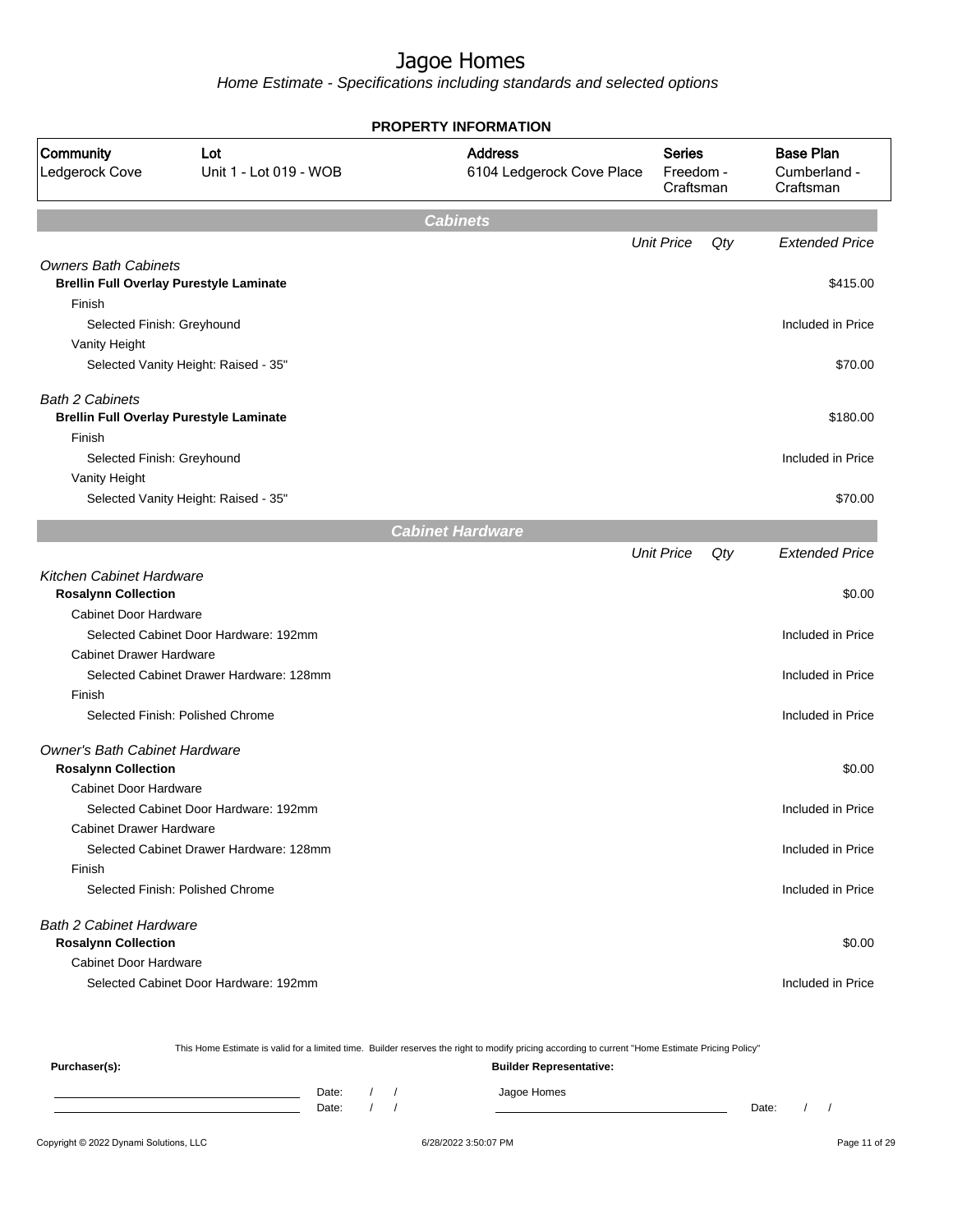Home Estimate - Specifications including standards and selected options

| <b>PROPERTY INFORMATION</b>                           |                                                                                                                                                        |                                             |                                         |     |                                               |  |
|-------------------------------------------------------|--------------------------------------------------------------------------------------------------------------------------------------------------------|---------------------------------------------|-----------------------------------------|-----|-----------------------------------------------|--|
| Community<br>Ledgerock Cove                           | Lot<br>Unit 1 - Lot 019 - WOB                                                                                                                          | <b>Address</b><br>6104 Ledgerock Cove Place | <b>Series</b><br>Freedom -<br>Craftsman |     | <b>Base Plan</b><br>Cumberland -<br>Craftsman |  |
|                                                       |                                                                                                                                                        | <b>Cabinet Hardware</b>                     |                                         |     |                                               |  |
|                                                       |                                                                                                                                                        |                                             | <b>Unit Price</b>                       | Qty | <b>Extended Price</b>                         |  |
| <b>Bath 2 Cabinet Hardware</b>                        |                                                                                                                                                        |                                             |                                         |     |                                               |  |
| <b>Cabinet Drawer Hardware</b>                        |                                                                                                                                                        |                                             |                                         |     |                                               |  |
| Selected Cabinet Drawer Hardware: 96mm                |                                                                                                                                                        |                                             |                                         |     | Included in Price                             |  |
| Finish<br>Selected Finish: Polished Chrome            |                                                                                                                                                        |                                             |                                         |     | Included in Price                             |  |
|                                                       |                                                                                                                                                        |                                             |                                         |     |                                               |  |
|                                                       |                                                                                                                                                        | <b>Countertops</b>                          |                                         |     |                                               |  |
|                                                       |                                                                                                                                                        |                                             | <b>Unit Price</b>                       | Qty | <b>Extended Price</b>                         |  |
| <b>Kitchen Countertops</b>                            |                                                                                                                                                        |                                             |                                         |     |                                               |  |
| Granite   3cm Class I                                 |                                                                                                                                                        |                                             |                                         |     | \$2,970.00                                    |  |
|                                                       | Includes Stainless Steel Undermount Double Bowl Sink and 4 in Granite splash. Included<br>splash will be removed if decorative backsplash is selected. |                                             |                                         |     |                                               |  |
|                                                       | Granite is not seamless and seams will be visible and can be felt.<br>Colors could vary from samples due to the nature of natural stone.               |                                             |                                         |     |                                               |  |
| Color                                                 |                                                                                                                                                        |                                             |                                         |     |                                               |  |
| Selected Color: Dallas White                          |                                                                                                                                                        |                                             |                                         |     | Included in Price                             |  |
| Edge Profile                                          |                                                                                                                                                        |                                             |                                         |     |                                               |  |
|                                                       | Selected Edge Profile: Pencil Edge Top & Bottom                                                                                                        |                                             |                                         |     | Included in Price                             |  |
| Kitchen Backsplash - Tile                             |                                                                                                                                                        |                                             |                                         |     |                                               |  |
| Subway Tile   4" x 12"                                |                                                                                                                                                        |                                             |                                         |     | \$1,175.00                                    |  |
| Make a design statement in timeless subway tile.      |                                                                                                                                                        |                                             |                                         |     |                                               |  |
| <b>Daltile</b>                                        |                                                                                                                                                        |                                             |                                         |     |                                               |  |
| Ceramic Install Pattern                               |                                                                                                                                                        |                                             |                                         |     |                                               |  |
|                                                       | Selected Ceramic Install Pattern: Straight Stack - Horizontal                                                                                          |                                             |                                         |     | Included in Price                             |  |
| Color                                                 |                                                                                                                                                        |                                             |                                         |     |                                               |  |
| Selected Color: White                                 |                                                                                                                                                        |                                             |                                         |     | Included in Price                             |  |
| <b>Grout Color</b><br>Selected Grout Color: 02 Pewter |                                                                                                                                                        |                                             |                                         |     | Included in Price                             |  |
| Trim                                                  |                                                                                                                                                        |                                             |                                         |     |                                               |  |
| Selected Trim: Jolly   Polished Chrome                |                                                                                                                                                        |                                             |                                         |     | Included in Price                             |  |
| Owner's Bath Vanity Top                               |                                                                                                                                                        |                                             |                                         |     |                                               |  |
|                                                       | Rectangular Wave Bowl - Cultured Marble- Double Bowl                                                                                                   |                                             |                                         |     | \$390.00                                      |  |
| Color                                                 |                                                                                                                                                        |                                             |                                         |     |                                               |  |
| Selected Color: #250 Carrera Frost - Matte            |                                                                                                                                                        |                                             |                                         |     | Included in Price                             |  |

This Home Estimate is valid for a limited time. Builder reserves the right to modify pricing according to current "Home Estimate Pricing Policy" **Purchaser(s): Builder Representative:** Date: / / Jagoe Homes<br>Date: / / Jagoe Homes Date: / / **Date: / / 2006** Date: / / / Date: / / /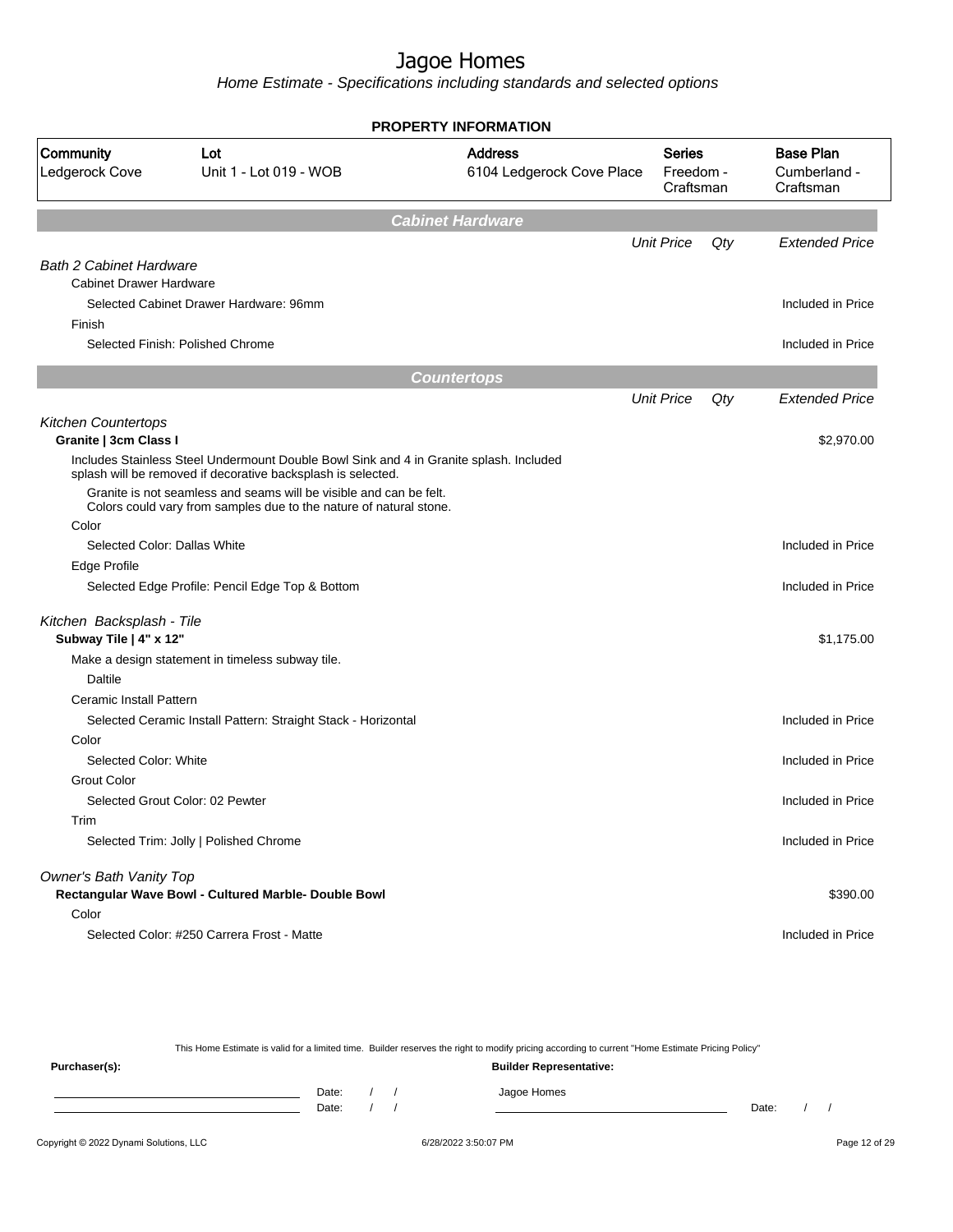Home Estimate - Specifications including standards and selected options

|                                                                      |                                                                                               | <b>PROPERTY INFORMATION</b>                 |                                         |        |                                               |
|----------------------------------------------------------------------|-----------------------------------------------------------------------------------------------|---------------------------------------------|-----------------------------------------|--------|-----------------------------------------------|
| Community<br>Ledgerock Cove                                          | Lot<br>Unit 1 - Lot 019 - WOB                                                                 | <b>Address</b><br>6104 Ledgerock Cove Place | <b>Series</b><br>Freedom -<br>Craftsman |        | <b>Base Plan</b><br>Cumberland -<br>Craftsman |
|                                                                      |                                                                                               | <b>Countertops</b>                          |                                         |        |                                               |
|                                                                      |                                                                                               |                                             | <b>Unit Price</b>                       | Qty    | <b>Extended Price</b>                         |
| Bath 2 Vanity Top                                                    |                                                                                               |                                             |                                         |        |                                               |
| <b>Cultured Marble   Rectangle Bowl</b>                              |                                                                                               |                                             |                                         |        | \$145.00                                      |
| Color                                                                |                                                                                               |                                             |                                         |        |                                               |
| Selected Color: Carerra Frost                                        |                                                                                               |                                             |                                         |        | Included in Price                             |
| Finish                                                               |                                                                                               |                                             |                                         |        |                                               |
| Selected Finish: Matte                                               |                                                                                               |                                             |                                         |        | Included in Price                             |
|                                                                      |                                                                                               | <b>Mirrors</b>                              |                                         |        |                                               |
|                                                                      |                                                                                               |                                             | <b>Unit Price</b>                       | Qty    | <b>Extended Price</b>                         |
| <b>Owner's Bath Mirrors</b><br>Straight Edge Mirrors   (2) 24" X 36" |                                                                                               |                                             |                                         |        | \$160.00                                      |
| <b>Bath 2 Mirror</b>                                                 |                                                                                               |                                             |                                         |        | Included in Price                             |
| Straight Edge Mirror(s)   Size per Plan                              |                                                                                               |                                             |                                         |        |                                               |
| Powder Room Mirror<br>Straight Edge Mirror(s)   Size per Plan        |                                                                                               |                                             |                                         |        | Included in Price                             |
|                                                                      |                                                                                               | <b>Appliances</b>                           |                                         |        |                                               |
|                                                                      |                                                                                               |                                             | <b>Unit Price</b>                       | $Q$ ty | <b>Extended Price</b>                         |
| Kitchen Range                                                        |                                                                                               |                                             |                                         |        |                                               |
|                                                                      | Range - Gas - Free Standing Continuous Grates                                                 |                                             |                                         |        | \$320.00                                      |
| Finish                                                               |                                                                                               |                                             |                                         |        |                                               |
|                                                                      | Selected Finish: Stainless Steel - JGBS66REKSS                                                |                                             |                                         |        | \$150.00                                      |
| Kitchen Microwave or Microwave Hood                                  |                                                                                               |                                             |                                         |        |                                               |
| <b>Microwave - Stainless Steel</b>                                   |                                                                                               |                                             |                                         |        | \$80.00                                       |
|                                                                      | GE® 1.6 CU. FT. OVER-THE-RANGE MICROWAVE OVEN                                                 |                                             |                                         |        |                                               |
|                                                                      | Technical Specification: APPROXIMATE DIMENSIONS (HxWxD)<br>16 1/8 H x 29 7/8 W x 15 9/16 D in |                                             |                                         |        |                                               |
| Finish                                                               |                                                                                               |                                             |                                         |        |                                               |
|                                                                      | Selected Finish: Stainless Steel - JVM3160RFSS                                                |                                             |                                         |        | Included in Price                             |
|                                                                      |                                                                                               |                                             |                                         |        |                                               |

This Home Estimate is valid for a limited time. Builder reserves the right to modify pricing according to current "Home Estimate Pricing Policy"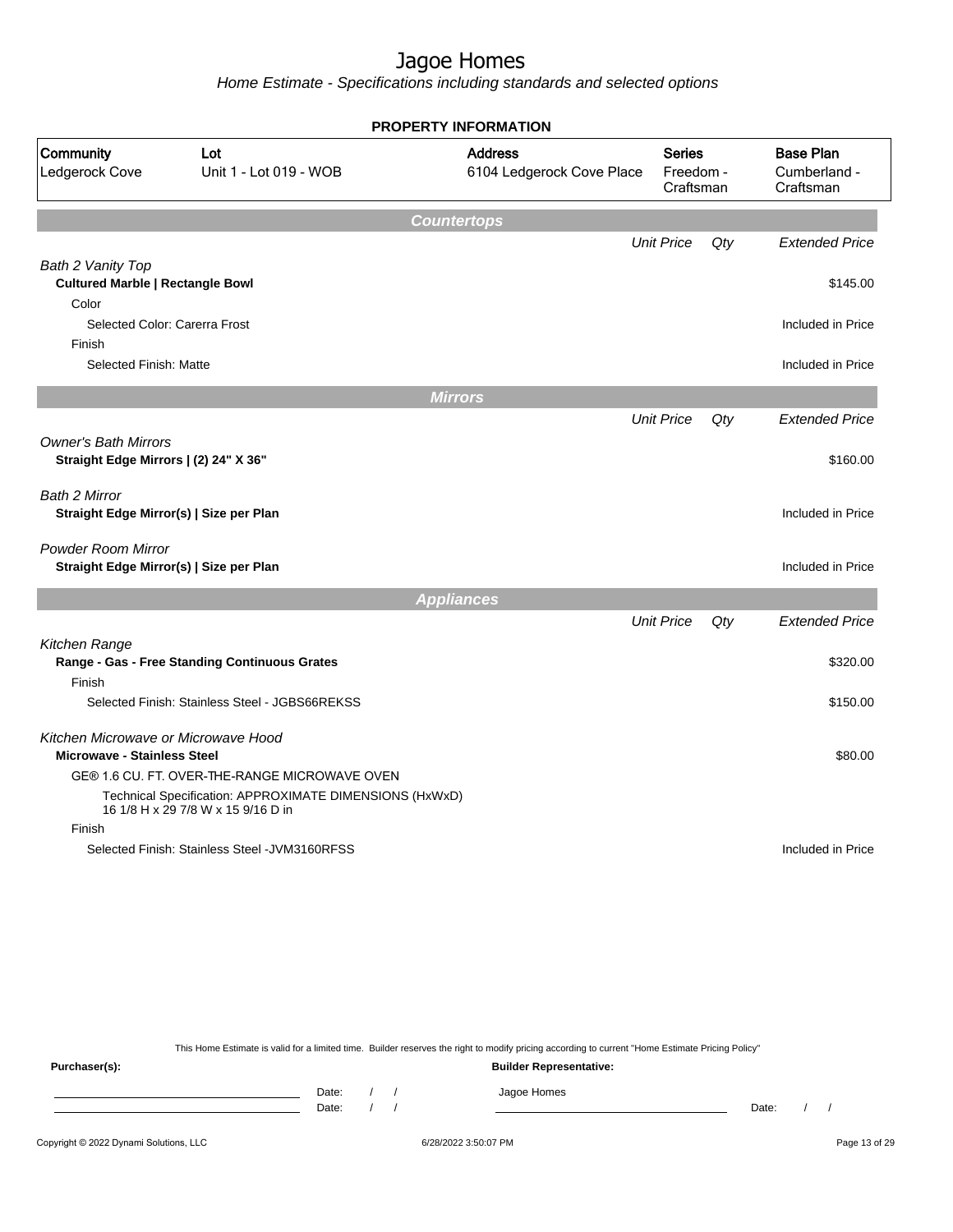Home Estimate - Specifications including standards and selected options

| <b>PROPERTY INFORMATION</b>         |                                                                                               |                                             |                                         |                |                                               |  |
|-------------------------------------|-----------------------------------------------------------------------------------------------|---------------------------------------------|-----------------------------------------|----------------|-----------------------------------------------|--|
| Community<br>Ledgerock Cove         | Lot<br>Unit 1 - Lot 019 - WOB                                                                 | <b>Address</b><br>6104 Ledgerock Cove Place | <b>Series</b><br>Freedom -<br>Craftsman |                | <b>Base Plan</b><br>Cumberland -<br>Craftsman |  |
|                                     |                                                                                               | <b>Appliances</b>                           |                                         |                |                                               |  |
|                                     |                                                                                               |                                             | <b>Unit Price</b>                       | Qty            | <b>Extended Price</b>                         |  |
| <b>Kitchen Dishwasher</b>           | Dishwasher - Front Control - Stainless Steel                                                  |                                             |                                         |                | \$60.00                                       |  |
| <b>CYCLE &amp; DRY BOOST</b>        | GE® FRONT CONTROL WITH PLASTIC INTERIOR DISHWASHER WITH SANITIZE                              |                                             |                                         |                |                                               |  |
|                                     | Technical Specification: APPROXIMATE DIMENSIONS (HxWxD)<br>33 3/8 H x 23 3/4 W x 24 D in      |                                             |                                         |                |                                               |  |
| Finish                              |                                                                                               |                                             |                                         |                |                                               |  |
|                                     | Selected Finish: GDF550PSRSS                                                                  |                                             |                                         |                | Included in Price                             |  |
| Refrigerator<br>Finish              | Refrigerator - Side by Side w/ Ice & Water on Door                                            |                                             |                                         |                | Included in Price                             |  |
|                                     | Selected Finish: Stainless Steel - GSS25GYPFS                                                 |                                             |                                         |                | \$165.00                                      |  |
|                                     |                                                                                               |                                             |                                         |                |                                               |  |
|                                     |                                                                                               | <b>Plumbing</b>                             | <b>Unit Price</b>                       | Qty            | <b>Extended Price</b>                         |  |
| Owner's Bath Fixture Color Package  |                                                                                               |                                             |                                         |                |                                               |  |
| <b>Bath Fixture Color</b>           |                                                                                               |                                             |                                         |                | Included in Price                             |  |
| Color                               |                                                                                               |                                             |                                         |                |                                               |  |
| Selected Color: White               |                                                                                               |                                             |                                         |                | Included in Price                             |  |
| <b>Owner's Bath Vanity</b>          |                                                                                               |                                             |                                         |                |                                               |  |
| 60" Double Bowl Vanity              |                                                                                               |                                             |                                         |                | \$1,760.00                                    |  |
|                                     | 48" single bowl enlarged to 60" double bowl vanity, 12" removed from Owners Closet.           |                                             |                                         |                |                                               |  |
| <b>Owner's Bath Lavatory Faucet</b> |                                                                                               |                                             |                                         |                |                                               |  |
| Delta Ashlyn Faucet - 2564          |                                                                                               |                                             |                                         | $\overline{2}$ | Included in Price                             |  |
| Finish                              |                                                                                               |                                             |                                         |                |                                               |  |
| Selected Finish: Chrome             |                                                                                               |                                             |                                         |                | Included in Price                             |  |
|                                     | Owner's Bath Towel Bar or Robe Hooks & Paper Holder<br>Sage Robe Hooks (Qty 2) & Paper Holder |                                             |                                         |                | \$40.00                                       |  |
| Finish                              | Hooks to be hung 67" above Finished Floor unless customer selects different location.         |                                             |                                         |                |                                               |  |
| Selected Finish: Chrome             |                                                                                               |                                             |                                         |                | Included in Price                             |  |
|                                     |                                                                                               |                                             |                                         |                |                                               |  |

This Home Estimate is valid for a limited time. Builder reserves the right to modify pricing according to current "Home Estimate Pricing Policy" **Purchaser(s): Builder Representative:** Date: / / Jagoe Homes<br>Date: / / Jagoe Homes Date: / / **Date: / / 2006** Date: / / / Date: / / /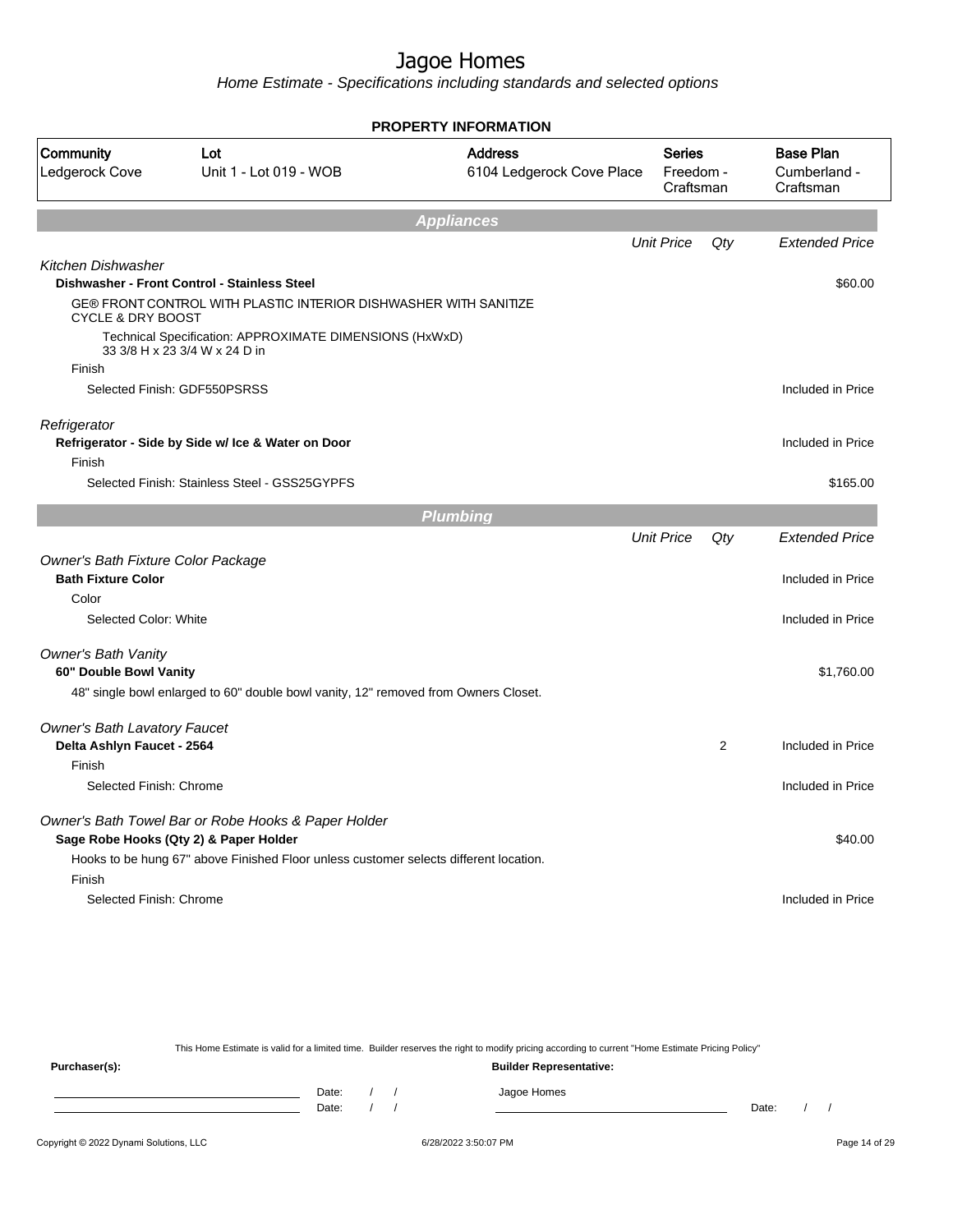| <b>PROPERTY INFORMATION</b>                    |                                                                                                                                  |                                             |                                         |                                               |  |  |  |
|------------------------------------------------|----------------------------------------------------------------------------------------------------------------------------------|---------------------------------------------|-----------------------------------------|-----------------------------------------------|--|--|--|
| Community<br>Ledgerock Cove                    | Lot<br>Unit 1 - Lot 019 - WOB                                                                                                    | <b>Address</b><br>6104 Ledgerock Cove Place | <b>Series</b><br>Freedom -<br>Craftsman | <b>Base Plan</b><br>Cumberland -<br>Craftsman |  |  |  |
|                                                |                                                                                                                                  | <b>Plumbing</b>                             |                                         |                                               |  |  |  |
|                                                |                                                                                                                                  |                                             | <b>Unit Price</b><br>Qty                | <b>Extended Price</b>                         |  |  |  |
| <b>Owner's Bath Tub/Shower or Shower Stall</b> |                                                                                                                                  |                                             |                                         |                                               |  |  |  |
|                                                | Ceramic Shower #003 - 60" x 36" Subway Tile Shower, 3 Wall, Bullnose Trim, (2) Corner                                            |                                             |                                         | \$6,365.00                                    |  |  |  |
|                                                | Shelves, w/Shower Door - Tile to Ceiling (N/A in GMC)<br>Subway will be trimmed with matching Bullnose. See Drawing for Details. |                                             |                                         |                                               |  |  |  |
| <b>Additional Shower Shelf</b>                 |                                                                                                                                  |                                             |                                         |                                               |  |  |  |
|                                                | Selected Additional Shower Shelf: N/A                                                                                            |                                             |                                         | Included in Price                             |  |  |  |
| Ceramic Color                                  |                                                                                                                                  |                                             |                                         |                                               |  |  |  |
|                                                | Selected Ceramic Color: White 4" x 12"                                                                                           |                                             |                                         | Included in Price                             |  |  |  |
| <b>Ceramic Direction</b>                       |                                                                                                                                  |                                             |                                         |                                               |  |  |  |
|                                                | Selected Ceramic Direction: Horizontal                                                                                           |                                             |                                         | Included in Price                             |  |  |  |
| Ceramic Install Pattern                        |                                                                                                                                  |                                             |                                         |                                               |  |  |  |
|                                                | Selected Ceramic Install Pattern: Straight Stack                                                                                 |                                             |                                         | Included in Price                             |  |  |  |
| <b>Glass Pattern</b>                           |                                                                                                                                  |                                             |                                         |                                               |  |  |  |
| Selected Glass Pattern: Clear                  |                                                                                                                                  |                                             |                                         | Included in Price                             |  |  |  |
| <b>Grout Color</b>                             |                                                                                                                                  |                                             |                                         |                                               |  |  |  |
|                                                | Selected Grout Color: 02 Pewter                                                                                                  |                                             |                                         | Included in Price                             |  |  |  |
| Shower Curb                                    |                                                                                                                                  |                                             |                                         |                                               |  |  |  |
|                                                | Selected Shower Curb: White Carrara                                                                                              |                                             |                                         | Included in Price                             |  |  |  |
| Shower Door                                    |                                                                                                                                  |                                             |                                         |                                               |  |  |  |
|                                                | Selected Shower Door: Framed Sliding - Chrome                                                                                    |                                             |                                         | Included in Price                             |  |  |  |
| <b>Shower Floor</b>                            |                                                                                                                                  |                                             |                                         |                                               |  |  |  |
|                                                | Selected Shower Floor: Fiberglass Base - Included                                                                                |                                             |                                         | Included in Price                             |  |  |  |
| <b>Shower Shelving</b>                         |                                                                                                                                  |                                             |                                         |                                               |  |  |  |
|                                                | Selected Shower Shelving: White Carrara                                                                                          |                                             |                                         | Included in Price                             |  |  |  |
| Threshold                                      |                                                                                                                                  |                                             |                                         |                                               |  |  |  |
|                                                | Selected Threshold: N/A w/Fiberglass Base                                                                                        |                                             |                                         | Included in Price                             |  |  |  |
| <b>Vertical Accent Insert</b>                  |                                                                                                                                  |                                             |                                         |                                               |  |  |  |
|                                                | Selected Vertical Accent Insert: N/A                                                                                             |                                             |                                         | Included in Price                             |  |  |  |
| <b>Owner's Bath Shower Stall Faucet</b>        |                                                                                                                                  |                                             |                                         |                                               |  |  |  |
|                                                | Delta Ashlyn Shower Stall Faucet T14264                                                                                          |                                             |                                         | Included in Price                             |  |  |  |
| Model # T14264                                 |                                                                                                                                  |                                             |                                         |                                               |  |  |  |
| Finish                                         |                                                                                                                                  |                                             |                                         |                                               |  |  |  |
| Selected Finish: Chrome                        |                                                                                                                                  |                                             |                                         | Included in Price                             |  |  |  |
| Owner's Bath Commode                           |                                                                                                                                  |                                             |                                         |                                               |  |  |  |
| <b>Hymont/Elongated Commode</b>                |                                                                                                                                  |                                             |                                         | \$195.00                                      |  |  |  |
| Hymont is approx. 17" tall                     |                                                                                                                                  |                                             |                                         |                                               |  |  |  |

| This Home Estimate is valid for a limited time. Builder reserves the right to modify pricing according to current "Home Estimate Pricing Policy" |       |  |  |                                |       |  |  |
|--------------------------------------------------------------------------------------------------------------------------------------------------|-------|--|--|--------------------------------|-------|--|--|
| Purchaser(s):                                                                                                                                    |       |  |  | <b>Builder Representative:</b> |       |  |  |
|                                                                                                                                                  | Date: |  |  | Jagoe Homes                    |       |  |  |
|                                                                                                                                                  | Date: |  |  |                                | Date: |  |  |
|                                                                                                                                                  |       |  |  |                                |       |  |  |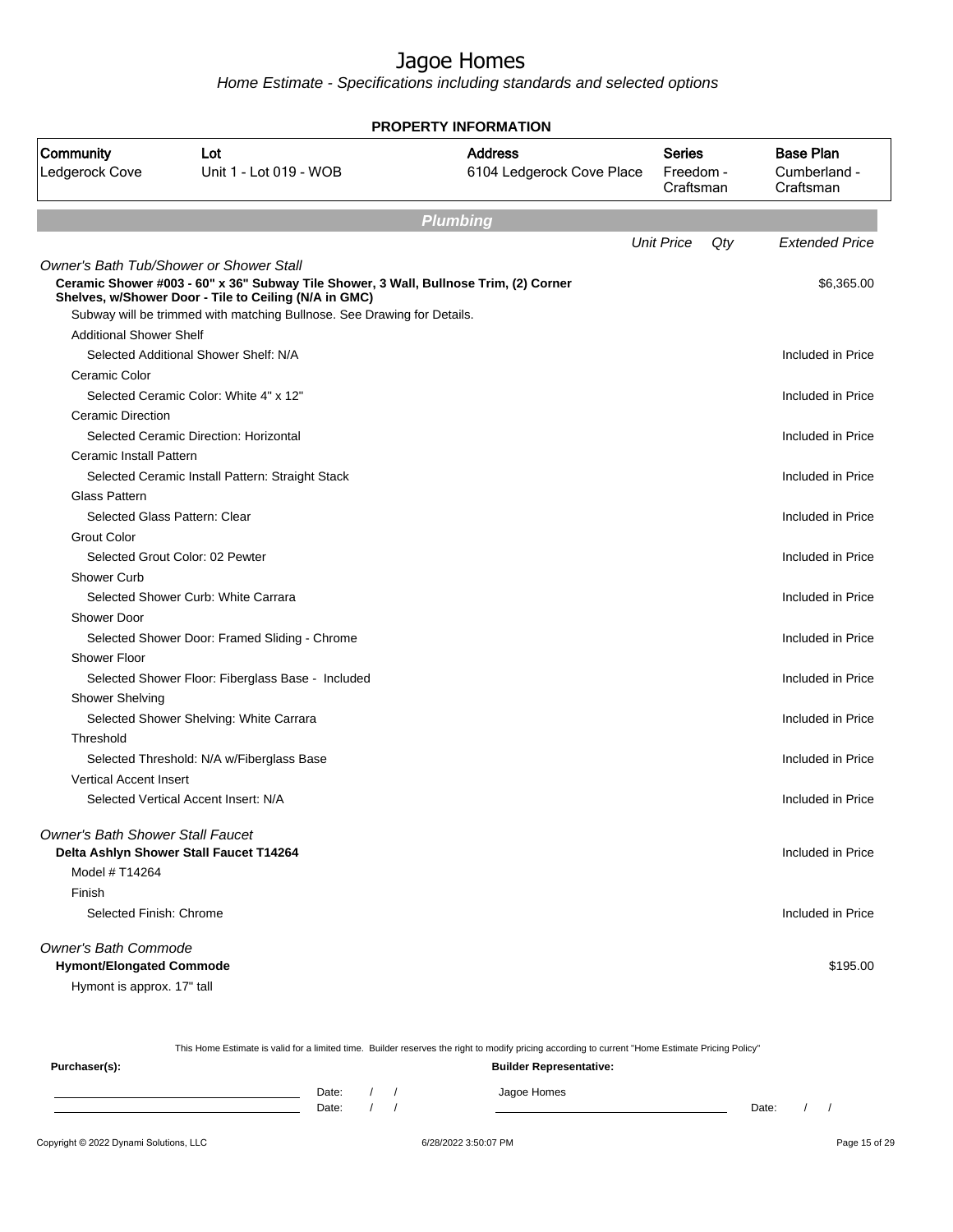Home Estimate - Specifications including standards and selected options

| <b>PROPERTY INFORMATION</b>                                                   |                                       |                                             |                                         |                                               |  |  |  |
|-------------------------------------------------------------------------------|---------------------------------------|---------------------------------------------|-----------------------------------------|-----------------------------------------------|--|--|--|
| Community<br>Ledgerock Cove                                                   | Lot<br>Unit 1 - Lot 019 - WOB         | <b>Address</b><br>6104 Ledgerock Cove Place | <b>Series</b><br>Freedom -<br>Craftsman | <b>Base Plan</b><br>Cumberland -<br>Craftsman |  |  |  |
|                                                                               |                                       | <b>Plumbing</b>                             |                                         |                                               |  |  |  |
|                                                                               |                                       |                                             | <b>Unit Price</b><br>Qty                | <b>Extended Price</b>                         |  |  |  |
| <b>Bath 2 Fixture Color Package</b><br><b>Bath Fixture Color</b>              |                                       |                                             |                                         | Included in Price                             |  |  |  |
| Color                                                                         |                                       |                                             |                                         |                                               |  |  |  |
| Selected Color: White                                                         |                                       |                                             |                                         | Included in Price                             |  |  |  |
| <b>Bath 2 Commode</b><br>Standard 1.6 Gallon Commode, 2 pc.                   |                                       |                                             |                                         | Included in Price                             |  |  |  |
| 1.6 Gallon<br>2 PC                                                            |                                       |                                             |                                         |                                               |  |  |  |
| <b>Bath 2 Lavatory Faucet</b><br>Delta Ashlyn Faucet - 2564                   |                                       |                                             |                                         | Included in Price                             |  |  |  |
| Finish                                                                        |                                       |                                             |                                         |                                               |  |  |  |
| Selected Finish: Chrome                                                       |                                       |                                             |                                         | Included in Price                             |  |  |  |
| Bath 2 Towel Bar & Paper Holder<br><b>Chrome Towel Bar &amp; Paper Holder</b> |                                       |                                             |                                         | Included in Price                             |  |  |  |
| Bath 2 Tub/Shower or Shower Stall<br>60" Fiberglass Tub/Shower                |                                       |                                             |                                         | Included in Price                             |  |  |  |
| <b>Bath 2 Tub/Shower Faucet</b>                                               |                                       |                                             |                                         |                                               |  |  |  |
| Finish                                                                        | Delta Ashlyn Tub/Shower Faucet T14464 |                                             |                                         | Included in Price                             |  |  |  |
| Selected Finish: Chrome                                                       |                                       |                                             |                                         | Included in Price                             |  |  |  |
| Powder Room Fixture Color Package<br><b>Bath Fixture Color</b>                |                                       |                                             |                                         | Included in Price                             |  |  |  |
| Color                                                                         |                                       |                                             |                                         |                                               |  |  |  |
| Selected Color: White                                                         |                                       |                                             |                                         | Included in Price                             |  |  |  |
| Powder Room Vanity / Pedestal<br><b>Pedestal Sink</b>                         |                                       |                                             |                                         | Included in Price                             |  |  |  |
| Powder Room Lavatory Faucet<br>Delta Ashlyn Faucet - 2564                     |                                       |                                             |                                         | Included in Price                             |  |  |  |
| Finish<br>Selected Finish: Chrome                                             |                                       |                                             |                                         | Included in Price                             |  |  |  |

This Home Estimate is valid for a limited time. Builder reserves the right to modify pricing according to current "Home Estimate Pricing Policy" **Purchaser(s): Builder Representative:** Date: / / Jagoe Homes<br>Date: / / Jagoe Homes Date: / / **Date: / / 2006** Date: / / / Date: / / /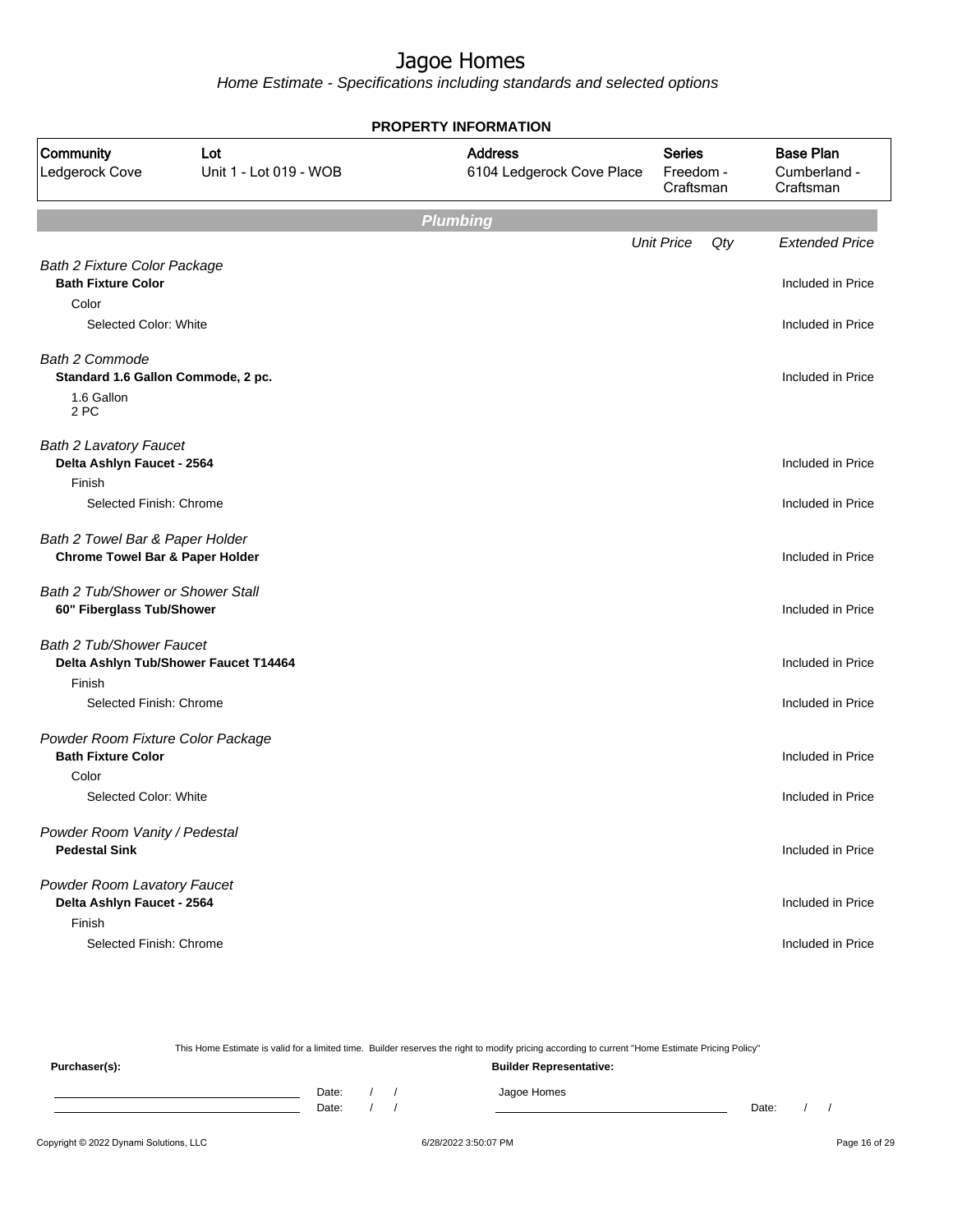Home Estimate - Specifications including standards and selected options

| <b>PROPERTY INFORMATION</b>                                                          |                                                                            |                                             |                                         |                                               |  |  |  |
|--------------------------------------------------------------------------------------|----------------------------------------------------------------------------|---------------------------------------------|-----------------------------------------|-----------------------------------------------|--|--|--|
| Community<br>Ledgerock Cove                                                          | Lot<br>Unit 1 - Lot 019 - WOB                                              | <b>Address</b><br>6104 Ledgerock Cove Place | <b>Series</b><br>Freedom -<br>Craftsman | <b>Base Plan</b><br>Cumberland -<br>Craftsman |  |  |  |
|                                                                                      |                                                                            | <b>Plumbing</b>                             |                                         |                                               |  |  |  |
| Powder Room Towel Ring & Paper Holder<br><b>Chrome Towel Ring &amp; Paper Holder</b> |                                                                            |                                             | <b>Unit Price</b><br>Qty                | <b>Extended Price</b><br>Included in Price    |  |  |  |
| Powder Room Commode<br>Standard 1.6 Gallon Commode, 2 pc.<br>1.6 Gallon<br>2 PC      |                                                                            |                                             |                                         | Included in Price                             |  |  |  |
| <b>Kitchen Sink</b><br>Sink 9 1/2" Deep<br>Color                                     | Blanco Precis Undermount Sink - Super Single Bowl w/Chrome Disposal Flange |                                             |                                         | \$680.00                                      |  |  |  |
|                                                                                      | Selected Color: Metallic Gray 440148                                       |                                             |                                         | Included in Price                             |  |  |  |
| <b>Kitchen Sink Faucet</b><br>Essa #9113   Single Handle Pull Down                   |                                                                            |                                             |                                         | \$310.00                                      |  |  |  |
| <b>Comments: Chrome</b>                                                              |                                                                            |                                             |                                         |                                               |  |  |  |
| Kitchen Garbage Disposal<br>Garbage Disposal 1/3 hp                                  |                                                                            |                                             |                                         | Included in Price                             |  |  |  |
| Kitchen Ice Maker Water Line<br><b>Ice Maker Water Line</b>                          |                                                                            |                                             |                                         | Included in Price                             |  |  |  |
| Kitchen Gas Line for Range<br>Existing 220v outlet remains.                          | Gas Line for Range, Includes 110-Volt Outlet                               |                                             |                                         | \$1,410.00                                    |  |  |  |
| <b>Entire Home Water Heater</b><br><b>Tankless Water Heater</b>                      |                                                                            |                                             |                                         | Included in Price                             |  |  |  |
| Entire Home Main Water Shutoff Valve<br><b>Main Water Shutoff Valve</b>              |                                                                            |                                             |                                         | Included in Price                             |  |  |  |
| <b>Entire Home Plumbing Supply Pipes</b>                                             | <b>Plumbing Pipes: Water Continuous PEX Piping</b>                         |                                             |                                         | Included in Price                             |  |  |  |
| Entire Home Plumbing Waste & Vent Lines<br><b>Plumbing Drains and Vents PVC</b>      |                                                                            |                                             |                                         | Included in Price                             |  |  |  |

This Home Estimate is valid for a limited time. Builder reserves the right to modify pricing according to current "Home Estimate Pricing Policy"

**Purchaser(s): Builder Representative:** Date: / / Jagoe Homes<br>Date: / / Jagoe Homes Date: / / **Date: / / 2006** Date: / / / Date: / / /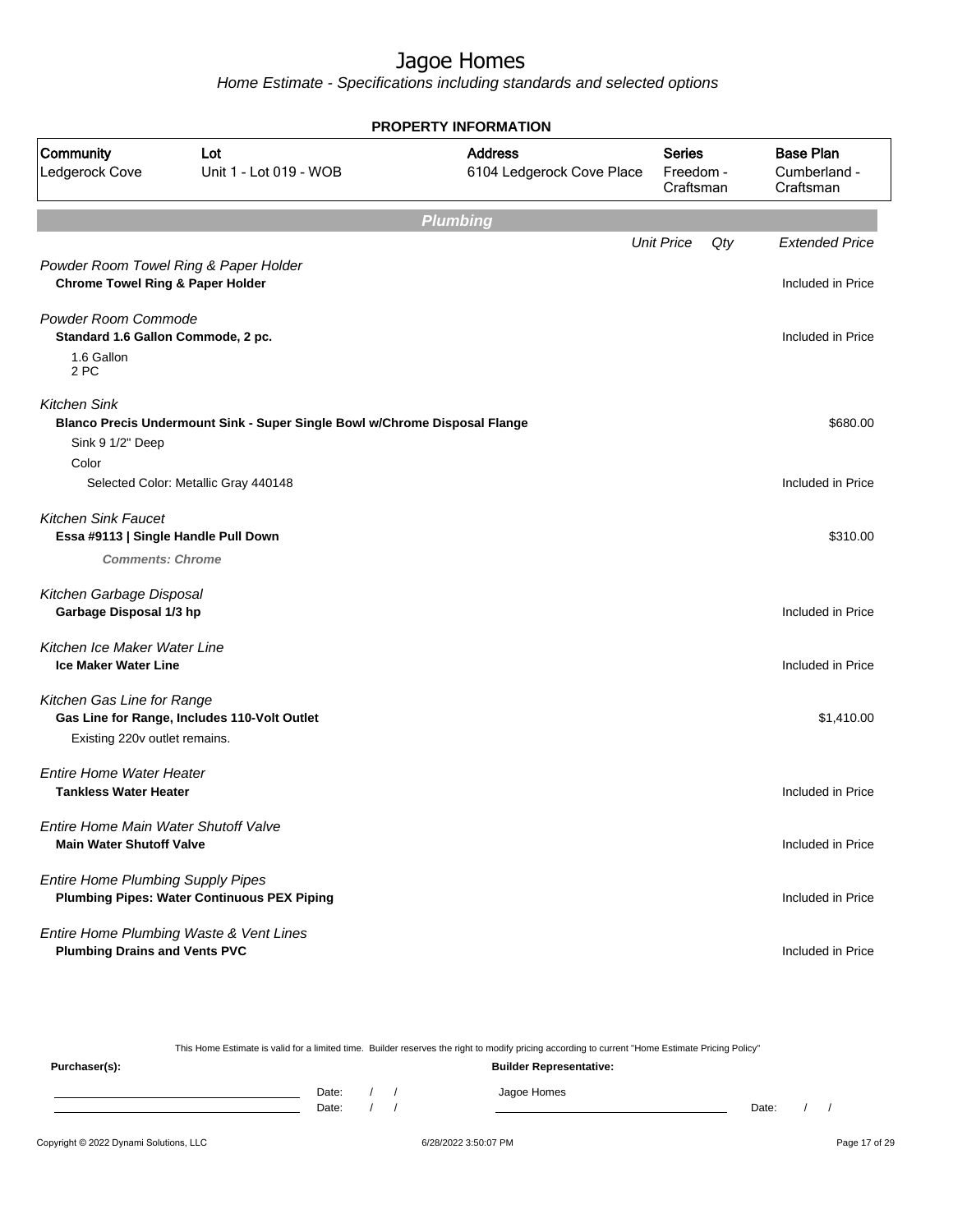| <b>Base Plan</b><br>Community<br><b>Address</b><br><b>Series</b><br>Lot<br>Cumberland -<br>Ledgerock Cove<br>Unit 1 - Lot 019 - WOB<br>6104 Ledgerock Cove Place<br>Freedom -<br>Craftsman<br>Craftsman<br><b>Plumbing</b><br><b>Unit Price</b><br>Qty<br><b>Extended Price</b><br><b>Basement Bath Rough-In</b><br>Rough-In for Half Bath<br>\$2,595.00<br>Location determined by builder.<br>Entire Home Secondary Shut-Off Valves<br>Secondary Shut-Off Valves at each fixture<br>Included in Price<br><b>Exterior Plumbing Sewer Lines</b><br>Plumbing Pipes: Exterior Sewer Lines PVC Schedule 40<br>Included in Price<br><b>Exterior Sillcocks</b><br><b>Outside Faucets Frost Proof (Per Plan)</b><br>Included in Price<br><b>Basement Ejector Pump</b><br><b>Basement Ejector Pump</b><br>\$0.00<br><b>Electrical, Media, Communications</b><br><b>Unit Price</b><br>Qty<br><b>Extended Price</b><br>Front Porch Light(s)<br><b>Recessed Lighting (Per Plan)</b><br>Included in Price<br><b>Front Entry Ceiling Light</b><br>Flush Mount Light   2 Bulb<br>\$0.00<br>Finish<br>Selected Finish: Brushed Nickel<br>Included in Price<br>Main Level Stairway Landing Ceiling Fixture<br><b>Recessed Lighting (Per Plan)</b><br>Included in Price<br><b>Family Room Ceiling Fixture</b><br>Ceiling Fan 52" Kichler Pro #330018, Fan Only<br>Included in Price<br>Color<br>Selected Color: Brushed Nickel w/Silver Blades<br>Included in Price<br>Family Room Recessed Light(s)<br><b>Recessed Lighting (Per Plan)</b><br>Included in Price<br>Kitchen Ceiling Lighting<br><b>Recessed Lighting (Per Plan)</b><br>Included in Price |  | PROPERTY INFORMATION |  |  |
|-----------------------------------------------------------------------------------------------------------------------------------------------------------------------------------------------------------------------------------------------------------------------------------------------------------------------------------------------------------------------------------------------------------------------------------------------------------------------------------------------------------------------------------------------------------------------------------------------------------------------------------------------------------------------------------------------------------------------------------------------------------------------------------------------------------------------------------------------------------------------------------------------------------------------------------------------------------------------------------------------------------------------------------------------------------------------------------------------------------------------------------------------------------------------------------------------------------------------------------------------------------------------------------------------------------------------------------------------------------------------------------------------------------------------------------------------------------------------------------------------------------------------------------------------------------------------------------------------------------------------------------------|--|----------------------|--|--|
|                                                                                                                                                                                                                                                                                                                                                                                                                                                                                                                                                                                                                                                                                                                                                                                                                                                                                                                                                                                                                                                                                                                                                                                                                                                                                                                                                                                                                                                                                                                                                                                                                                         |  |                      |  |  |
|                                                                                                                                                                                                                                                                                                                                                                                                                                                                                                                                                                                                                                                                                                                                                                                                                                                                                                                                                                                                                                                                                                                                                                                                                                                                                                                                                                                                                                                                                                                                                                                                                                         |  |                      |  |  |
|                                                                                                                                                                                                                                                                                                                                                                                                                                                                                                                                                                                                                                                                                                                                                                                                                                                                                                                                                                                                                                                                                                                                                                                                                                                                                                                                                                                                                                                                                                                                                                                                                                         |  |                      |  |  |
|                                                                                                                                                                                                                                                                                                                                                                                                                                                                                                                                                                                                                                                                                                                                                                                                                                                                                                                                                                                                                                                                                                                                                                                                                                                                                                                                                                                                                                                                                                                                                                                                                                         |  |                      |  |  |
|                                                                                                                                                                                                                                                                                                                                                                                                                                                                                                                                                                                                                                                                                                                                                                                                                                                                                                                                                                                                                                                                                                                                                                                                                                                                                                                                                                                                                                                                                                                                                                                                                                         |  |                      |  |  |
|                                                                                                                                                                                                                                                                                                                                                                                                                                                                                                                                                                                                                                                                                                                                                                                                                                                                                                                                                                                                                                                                                                                                                                                                                                                                                                                                                                                                                                                                                                                                                                                                                                         |  |                      |  |  |
|                                                                                                                                                                                                                                                                                                                                                                                                                                                                                                                                                                                                                                                                                                                                                                                                                                                                                                                                                                                                                                                                                                                                                                                                                                                                                                                                                                                                                                                                                                                                                                                                                                         |  |                      |  |  |
|                                                                                                                                                                                                                                                                                                                                                                                                                                                                                                                                                                                                                                                                                                                                                                                                                                                                                                                                                                                                                                                                                                                                                                                                                                                                                                                                                                                                                                                                                                                                                                                                                                         |  |                      |  |  |
|                                                                                                                                                                                                                                                                                                                                                                                                                                                                                                                                                                                                                                                                                                                                                                                                                                                                                                                                                                                                                                                                                                                                                                                                                                                                                                                                                                                                                                                                                                                                                                                                                                         |  |                      |  |  |
|                                                                                                                                                                                                                                                                                                                                                                                                                                                                                                                                                                                                                                                                                                                                                                                                                                                                                                                                                                                                                                                                                                                                                                                                                                                                                                                                                                                                                                                                                                                                                                                                                                         |  |                      |  |  |
|                                                                                                                                                                                                                                                                                                                                                                                                                                                                                                                                                                                                                                                                                                                                                                                                                                                                                                                                                                                                                                                                                                                                                                                                                                                                                                                                                                                                                                                                                                                                                                                                                                         |  |                      |  |  |
|                                                                                                                                                                                                                                                                                                                                                                                                                                                                                                                                                                                                                                                                                                                                                                                                                                                                                                                                                                                                                                                                                                                                                                                                                                                                                                                                                                                                                                                                                                                                                                                                                                         |  |                      |  |  |
|                                                                                                                                                                                                                                                                                                                                                                                                                                                                                                                                                                                                                                                                                                                                                                                                                                                                                                                                                                                                                                                                                                                                                                                                                                                                                                                                                                                                                                                                                                                                                                                                                                         |  |                      |  |  |
|                                                                                                                                                                                                                                                                                                                                                                                                                                                                                                                                                                                                                                                                                                                                                                                                                                                                                                                                                                                                                                                                                                                                                                                                                                                                                                                                                                                                                                                                                                                                                                                                                                         |  |                      |  |  |
|                                                                                                                                                                                                                                                                                                                                                                                                                                                                                                                                                                                                                                                                                                                                                                                                                                                                                                                                                                                                                                                                                                                                                                                                                                                                                                                                                                                                                                                                                                                                                                                                                                         |  |                      |  |  |
|                                                                                                                                                                                                                                                                                                                                                                                                                                                                                                                                                                                                                                                                                                                                                                                                                                                                                                                                                                                                                                                                                                                                                                                                                                                                                                                                                                                                                                                                                                                                                                                                                                         |  |                      |  |  |
|                                                                                                                                                                                                                                                                                                                                                                                                                                                                                                                                                                                                                                                                                                                                                                                                                                                                                                                                                                                                                                                                                                                                                                                                                                                                                                                                                                                                                                                                                                                                                                                                                                         |  |                      |  |  |
|                                                                                                                                                                                                                                                                                                                                                                                                                                                                                                                                                                                                                                                                                                                                                                                                                                                                                                                                                                                                                                                                                                                                                                                                                                                                                                                                                                                                                                                                                                                                                                                                                                         |  |                      |  |  |

|               |       |  | This Home Estimate is valid for a limited time. Builder reserves the right to modify pricing according to current "Home Estimate Pricing Policy" |       |  |
|---------------|-------|--|--------------------------------------------------------------------------------------------------------------------------------------------------|-------|--|
| Purchaser(s): |       |  | <b>Builder Representative:</b>                                                                                                                   |       |  |
|               | Date: |  | Jagoe Homes                                                                                                                                      |       |  |
|               | Date: |  |                                                                                                                                                  | Date: |  |
|               |       |  |                                                                                                                                                  |       |  |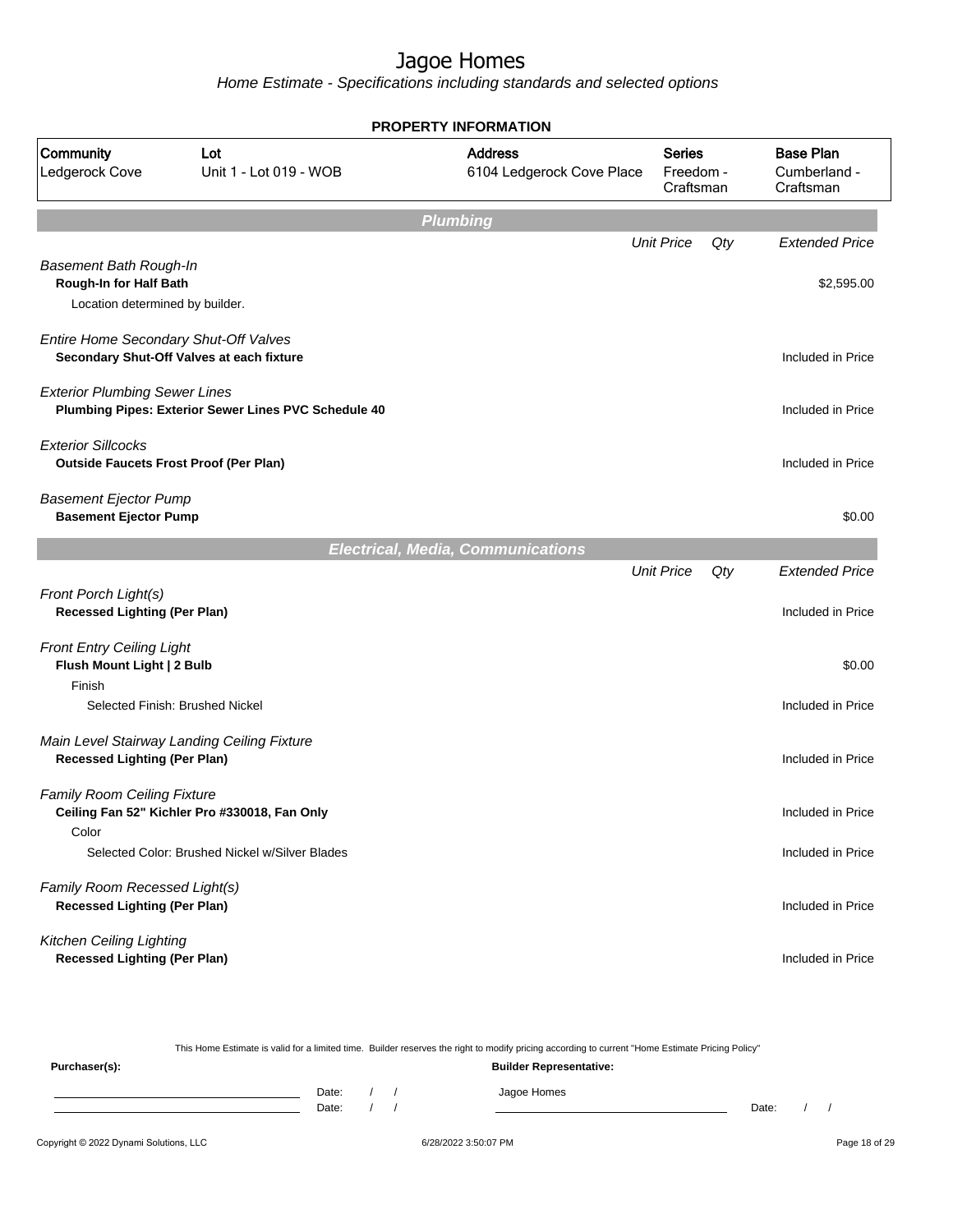Home Estimate - Specifications including standards and selected options

|                                                                      |                                                                                                                                                                       | <b>PROPERTY INFORMATION</b>                 |                                  |                                               |
|----------------------------------------------------------------------|-----------------------------------------------------------------------------------------------------------------------------------------------------------------------|---------------------------------------------|----------------------------------|-----------------------------------------------|
| Community<br>Ledgerock Cove                                          | Lot<br>Unit 1 - Lot 019 - WOB                                                                                                                                         | <b>Address</b><br>6104 Ledgerock Cove Place | Series<br>Freedom -<br>Craftsman | <b>Base Plan</b><br>Cumberland -<br>Craftsman |
|                                                                      |                                                                                                                                                                       | <b>Electrical, Media, Communications</b>    |                                  |                                               |
|                                                                      |                                                                                                                                                                       |                                             | <b>Unit Price</b><br>Qty         | <b>Extended Price</b>                         |
| <b>Sink</b><br>Finish                                                | Kitchen Pendant Light ILO (1) Recessed Cans<br>Pendant Hanging Task Light - Kichler Everly #42046 (Qty 1) ILO Recessed Can above                                      |                                             |                                  | \$210.00                                      |
| Selected Finish: Chrome                                              |                                                                                                                                                                       |                                             |                                  | Included in Price                             |
| Kitchen Under Cabinet Light<br>Under Cabinet Lighting Package, qty 3 |                                                                                                                                                                       |                                             |                                  | \$360.00                                      |
| wall cabinets in the kitchen.<br>Includes 3 under counter lights     | Includes one under counter lighting package to be installed in predetermined location under                                                                           |                                             |                                  |                                               |
| <b>Kitchen GFI Outlet</b><br>Interior GFI Outlet(s)                  |                                                                                                                                                                       |                                             |                                  | Included in Price                             |
| Kitchen Range Receptacle<br>Range 220 Volt Receptacle                |                                                                                                                                                                       |                                             |                                  | Included in Price                             |
| Dining Area Ceiling Light(s)<br><b>Recessed Lighting (Per Plan)</b>  |                                                                                                                                                                       |                                             |                                  | Included in Price                             |
| Powder Room Vanity Light<br>Shailene   3 Light   21"   45574         |                                                                                                                                                                       |                                             |                                  | \$110.00                                      |
| Finish                                                               | The straight lines and up-sized satin etched glass of this bath light from the Shailene<br>Collection create the perfect casual look for the updated urban lifestyle. |                                             |                                  |                                               |
| Selected Finish: Chrome                                              |                                                                                                                                                                       |                                             |                                  | Included in Price                             |
| Powder Room Fan or Fan/Light<br>Bath Exhaust Fan w/ Light            |                                                                                                                                                                       |                                             |                                  | Included in Price                             |
| Main Level Hall Ceiling Light(s)<br>Flush Mount Light   2 Bulb       |                                                                                                                                                                       |                                             |                                  | Included in Price                             |
| Finish                                                               | Selected Finish: Brushed Nickel                                                                                                                                       |                                             |                                  | Included in Price                             |
| <b>Laundry Ceiling Light</b>                                         | Satco - 7" Square Flush Mount, 13.5 Watt/LED                                                                                                                          |                                             |                                  | \$25.00                                       |
| Laundry Dryer Receptacle<br>Dryer 220 Volt Receptacle                |                                                                                                                                                                       |                                             |                                  | Included in Price                             |

This Home Estimate is valid for a limited time. Builder reserves the right to modify pricing according to current "Home Estimate Pricing Policy"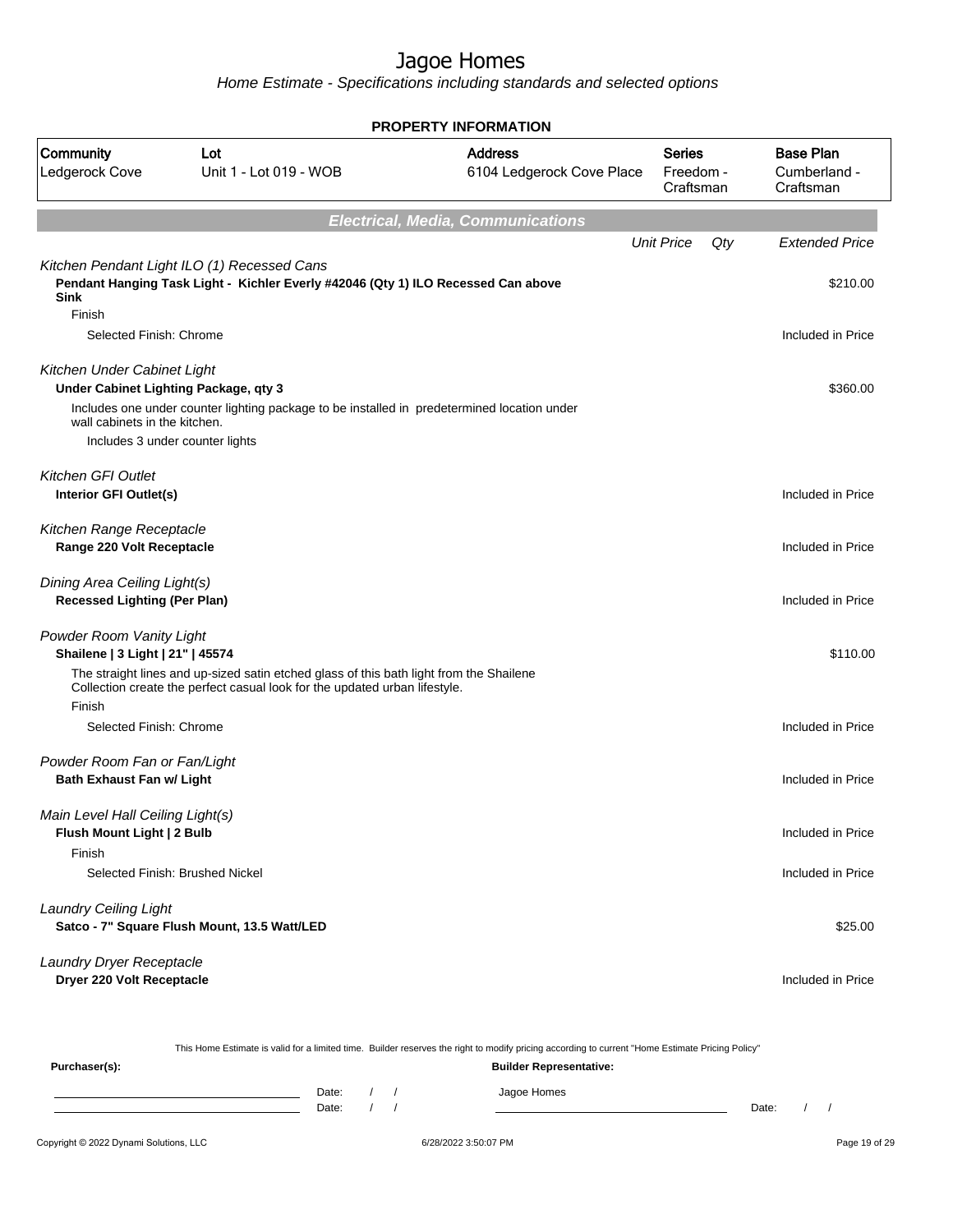Home Estimate - Specifications including standards and selected options

|                                                                              |                                                                                                                                                                       | <b>PROPERTY INFORMATION</b>                 |                                  |                                               |
|------------------------------------------------------------------------------|-----------------------------------------------------------------------------------------------------------------------------------------------------------------------|---------------------------------------------|----------------------------------|-----------------------------------------------|
| Community<br>Ledgerock Cove                                                  | Lot<br>Unit 1 - Lot 019 - WOB                                                                                                                                         | <b>Address</b><br>6104 Ledgerock Cove Place | Series<br>Freedom -<br>Craftsman | <b>Base Plan</b><br>Cumberland -<br>Craftsman |
|                                                                              |                                                                                                                                                                       | Electrical, Media, Communications           |                                  |                                               |
|                                                                              |                                                                                                                                                                       |                                             | <b>Unit Price</b><br>Qty         | <b>Extended Price</b>                         |
| <b>Owner's Suite Ceiling Light</b>                                           | Recessed Lighting (4) ILO Standard Bedroom Flush Mount Light                                                                                                          |                                             |                                  | \$560.00                                      |
| Owner's Closet Light(s)                                                      | Satco - 7" Square Flush Mount, 13.5 Watt/LED                                                                                                                          |                                             |                                  | \$25.00                                       |
| <b>Owner's Bath Vanity Light</b><br>Shailene   3 Light   21"   45574   Qty 2 |                                                                                                                                                                       |                                             |                                  | \$270.00                                      |
| Finish                                                                       | The straight lines and up-sized satin etched glass of this bath light from the Shailene<br>Collection create the perfect casual look for the updated urban lifestyle. |                                             |                                  |                                               |
| Selected Finish: Chrome                                                      |                                                                                                                                                                       |                                             |                                  | Included in Price                             |
| Recessed Can Light Fixture w/ Switch                                         | Owner's Bath Shower or Tub/Shower Light                                                                                                                               |                                             |                                  | \$0.00                                        |
| Owner's Bath Exhaust Fan or Fan/Light<br>Bath Exhaust Fan, Fan Only          |                                                                                                                                                                       |                                             |                                  | Included in Price                             |
| <b>Owner's Bath GFI Outlet</b><br><b>GFI Interior Outlet(s)</b>              |                                                                                                                                                                       |                                             |                                  | Included in Price                             |
| <b>Bedroom 2 Ceiling Light</b><br>Flush Mount Light   3 Bulb                 |                                                                                                                                                                       |                                             |                                  | Included in Price                             |
| Finish                                                                       | Selected Finish: Brushed Nickel                                                                                                                                       |                                             |                                  | Included in Price                             |
| Bedroom 3 Ceiling Light<br>Flush Mount Light   3 Bulb                        |                                                                                                                                                                       |                                             |                                  | Included in Price                             |
| Finish                                                                       | Selected Finish: Brushed Nickel                                                                                                                                       |                                             |                                  | Included in Price                             |
| Bedroom 4 Ceiling Light(s)<br>Flush Mount Light   3 Bulb<br>Finish           |                                                                                                                                                                       |                                             |                                  | Included in Price                             |
|                                                                              | Selected Finish: Brushed Nickel                                                                                                                                       |                                             |                                  | Included in Price                             |

This Home Estimate is valid for a limited time. Builder reserves the right to modify pricing according to current "Home Estimate Pricing Policy"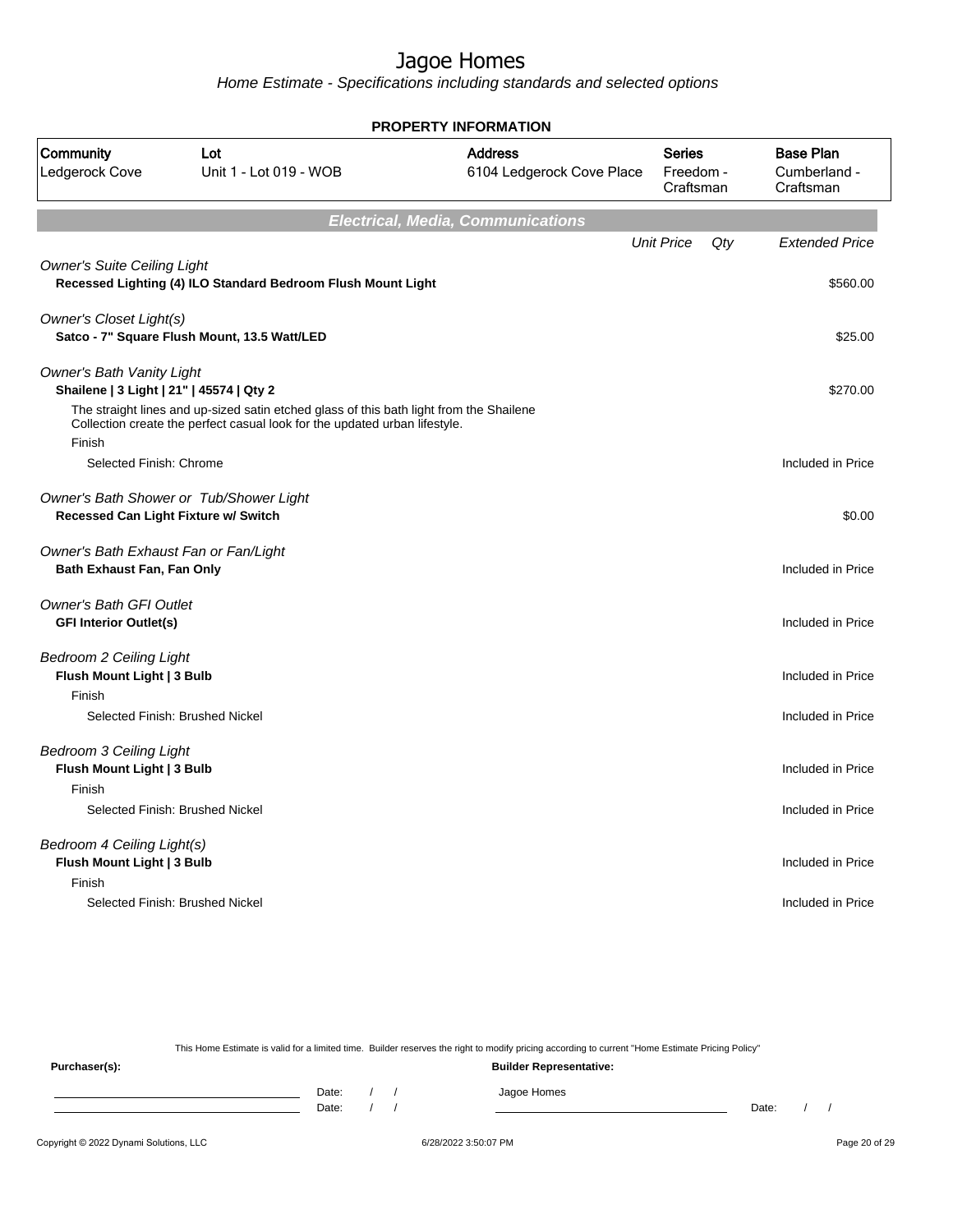| <b>PROPERTY INFORMATION</b>                                             |                                                                                                                                                                       |                                             |                                         |                                               |  |  |  |
|-------------------------------------------------------------------------|-----------------------------------------------------------------------------------------------------------------------------------------------------------------------|---------------------------------------------|-----------------------------------------|-----------------------------------------------|--|--|--|
| Community<br>Ledgerock Cove                                             | Lot<br>Unit 1 - Lot 019 - WOB                                                                                                                                         | <b>Address</b><br>6104 Ledgerock Cove Place | <b>Series</b><br>Freedom -<br>Craftsman | <b>Base Plan</b><br>Cumberland -<br>Craftsman |  |  |  |
|                                                                         |                                                                                                                                                                       | <b>Electrical, Media, Communications</b>    |                                         |                                               |  |  |  |
|                                                                         |                                                                                                                                                                       |                                             | <b>Unit Price</b><br>Qty                | <b>Extended Price</b>                         |  |  |  |
| Bath 2 Vanity Light<br>Shailene   4 Lite   29 1/2"   45575              |                                                                                                                                                                       |                                             |                                         | \$140.00                                      |  |  |  |
| Finish                                                                  | The straight lines and up-sized satin etched glass of this bath light from the Shailene<br>Collection create the perfect casual look for the updated urban lifestyle. |                                             |                                         |                                               |  |  |  |
| Selected Finish: Chrome                                                 |                                                                                                                                                                       |                                             |                                         | Included in Price                             |  |  |  |
| Bath 2 Additional Tub/Shower Light                                      | Additional Tub/Shower Light Fixture w/ Switch                                                                                                                         |                                             |                                         | \$195.00                                      |  |  |  |
|                                                                         | Includes one tub/shower special recessed light fixture with switch in choice of bathroom.<br>Technical Specification: Buyer must indicate choice of bath.             |                                             |                                         |                                               |  |  |  |
| Bath 2 Exhaust Fan or Fan/Light<br>Bath Exhaust Fan, Fan Only           |                                                                                                                                                                       |                                             |                                         | Included in Price                             |  |  |  |
| <b>Bath 2 GFI Outlet</b><br>Interior GFI Outlet(s)                      |                                                                                                                                                                       |                                             |                                         | Included in Price                             |  |  |  |
| 2nd Level Hall Ceiling Light(s)<br>Flush Mount Light   2 Bulb           |                                                                                                                                                                       |                                             |                                         | Included in Price                             |  |  |  |
| Finish                                                                  | Selected Finish: Brushed Nickel                                                                                                                                       |                                             |                                         | Included in Price                             |  |  |  |
| <b>Basement Light(s)</b><br>Keyless (Per Plan)                          |                                                                                                                                                                       |                                             |                                         | Included in Price                             |  |  |  |
| Loft Ceiling Light(s)                                                   | Ceiling Fan 52" Kichler Pro Select #330017, w/Bowl LED Light                                                                                                          |                                             |                                         | \$290.00                                      |  |  |  |
| Color                                                                   | Selected Color: Brushed Nickel w/Silver Blades                                                                                                                        |                                             |                                         | Included in Price                             |  |  |  |
| <b>Stairway Ceiling Lighting</b><br><b>Recessed Lighting (Per Plan)</b> |                                                                                                                                                                       |                                             |                                         | Included in Price                             |  |  |  |
| Stairway Additional Lighting<br><b>Switches</b>                         | Pass & Seymour Additional Stairway Lighting, NTLFULL-WCC6, 2" x 3" (3) Step Lights, (2)                                                                               |                                             |                                         | \$465.00                                      |  |  |  |
|                                                                         | Addition of three step lights and two switches to the stairway. Location will be determined by<br>builder per plan. White Only. LED Light. HORIZONTAL INSTALL         |                                             |                                         |                                               |  |  |  |
|                                                                         | Full Night Light, Adjustable Light Levels. WHITE. Press face to cycle thru the following light<br>levels: Off, Ultra Low, Low, Medium, High                           |                                             |                                         |                                               |  |  |  |

|               | This Home Estimate is valid for a limited time. Builder reserves the right to modify pricing according to current "Home Estimate Pricing Policy" |
|---------------|--------------------------------------------------------------------------------------------------------------------------------------------------|
| Purchaser(s): | <b>Builder Representative:</b>                                                                                                                   |

| Date: |  | Homes<br>0.000 |       |  |
|-------|--|----------------|-------|--|
| Date: |  |                | Date: |  |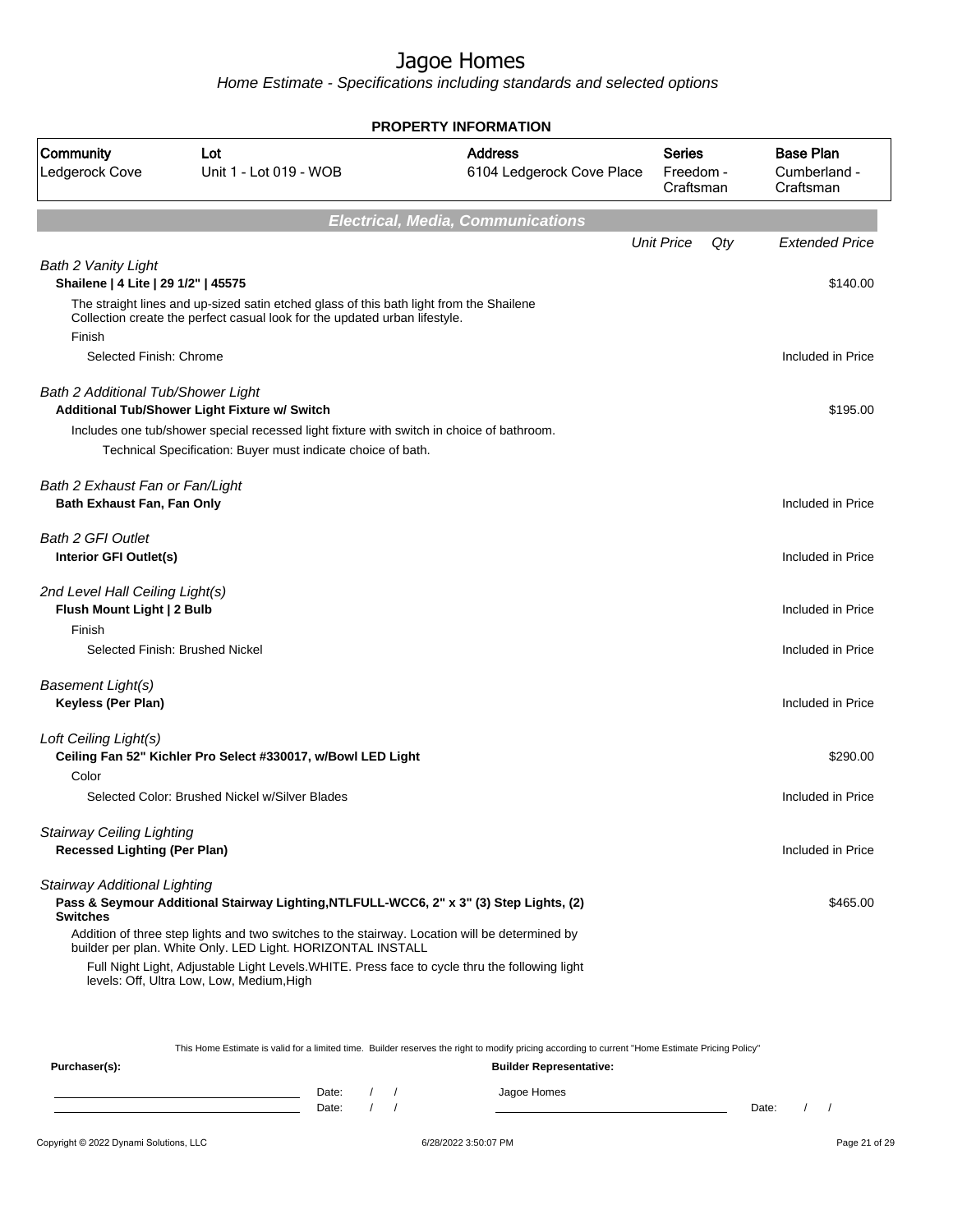|                                                                           |                                                                                                                                                                                                                                                                                                                                            | <b>PROPERTY INFORMATION</b>                 |                                         |                                               |
|---------------------------------------------------------------------------|--------------------------------------------------------------------------------------------------------------------------------------------------------------------------------------------------------------------------------------------------------------------------------------------------------------------------------------------|---------------------------------------------|-----------------------------------------|-----------------------------------------------|
| Community<br>Ledgerock Cove                                               | Lot<br>Unit 1 - Lot 019 - WOB                                                                                                                                                                                                                                                                                                              | <b>Address</b><br>6104 Ledgerock Cove Place | <b>Series</b><br>Freedom -<br>Craftsman | <b>Base Plan</b><br>Cumberland -<br>Craftsman |
|                                                                           |                                                                                                                                                                                                                                                                                                                                            | <b>Electrical, Media, Communications</b>    |                                         |                                               |
|                                                                           |                                                                                                                                                                                                                                                                                                                                            |                                             | <b>Unit Price</b><br>Qty                | <b>Extended Price</b>                         |
| Garage Ceiling Light(s)<br>Keyless (2)                                    |                                                                                                                                                                                                                                                                                                                                            |                                             |                                         | Included in Price                             |
| Garage Opener<br><b>Garage Door Opener Pre-Wire</b>                       |                                                                                                                                                                                                                                                                                                                                            |                                             |                                         | Included in Price                             |
| Garage Exterior Light                                                     | Coach Light Kichler #49926 BKT Capanna                                                                                                                                                                                                                                                                                                     |                                             |                                         | Included in Price                             |
|                                                                           | The 16" 1-light outdoor wall light from the Capanna™ collection features waterfall glass.                                                                                                                                                                                                                                                  |                                             |                                         |                                               |
| Height: 16.00"                                                            | Technical Specification: Width: 10.50"                                                                                                                                                                                                                                                                                                     |                                             |                                         |                                               |
| Finish                                                                    | Selected Finish: Textured Black                                                                                                                                                                                                                                                                                                            |                                             |                                         | Included in Price                             |
| <b>Outside Retreat Light</b>                                              | Exterior Kichler Light #49924 Capanna                                                                                                                                                                                                                                                                                                      |                                             |                                         | Included in Price                             |
|                                                                           | The 10.25" 1-light outdoor wall light from the Capanna(TM) collection gives the classic<br>lantern light a linear update. A textured black finish and squared edges, including a capstone<br>finial, combine with artful waterfall glass to create a style that works on homes with modern,<br>transitional or arts & crafts architecture. |                                             |                                         |                                               |
| 6.50W X 10.25H                                                            |                                                                                                                                                                                                                                                                                                                                            |                                             |                                         |                                               |
| Finish                                                                    |                                                                                                                                                                                                                                                                                                                                            |                                             |                                         |                                               |
|                                                                           | Selected Finish: Black Textured                                                                                                                                                                                                                                                                                                            |                                             |                                         | Included in Price                             |
| <b>Attic Light</b><br><b>Attic Lights Keyless</b>                         |                                                                                                                                                                                                                                                                                                                                            |                                             |                                         | Included in Price                             |
| <b>Front Door Doorbell Button</b><br><b>Doorbell Button at Front Door</b> |                                                                                                                                                                                                                                                                                                                                            |                                             |                                         | Included in Price                             |
|                                                                           |                                                                                                                                                                                                                                                                                                                                            |                                             |                                         |                                               |
| <b>Front Door Door Chime</b>                                              |                                                                                                                                                                                                                                                                                                                                            |                                             |                                         |                                               |
| <b>Door Chime</b>                                                         |                                                                                                                                                                                                                                                                                                                                            |                                             |                                         | Included in Price                             |
|                                                                           | <b>Entire Home - Electrical Outlets and Switches</b><br>Electrical Outlets & Switches per Plan & Code                                                                                                                                                                                                                                      |                                             |                                         | Included in Price                             |
| Color                                                                     |                                                                                                                                                                                                                                                                                                                                            |                                             |                                         |                                               |
| Selected Color: White                                                     |                                                                                                                                                                                                                                                                                                                                            |                                             |                                         | Included in Price                             |
|                                                                           | Entire Home - Cable TV/Phone Outlets (Qty 6 Total)                                                                                                                                                                                                                                                                                         |                                             |                                         |                                               |
| Cable TV Outlets, RG6 wire                                                |                                                                                                                                                                                                                                                                                                                                            |                                             | 5                                       | Included in Price                             |
| <b>Telephone Interior Jacks</b>                                           |                                                                                                                                                                                                                                                                                                                                            |                                             |                                         | \$0.00                                        |

|               |       |  | This Home Estimate is valid for a limited time. Builder reserves the right to modify pricing according to current "Home Estimate Pricing Policy" |       |  |
|---------------|-------|--|--------------------------------------------------------------------------------------------------------------------------------------------------|-------|--|
| Purchaser(s): |       |  | <b>Builder Representative:</b>                                                                                                                   |       |  |
|               | Date: |  | Jagoe Homes                                                                                                                                      |       |  |
|               | Date: |  |                                                                                                                                                  | Date: |  |
|               |       |  |                                                                                                                                                  |       |  |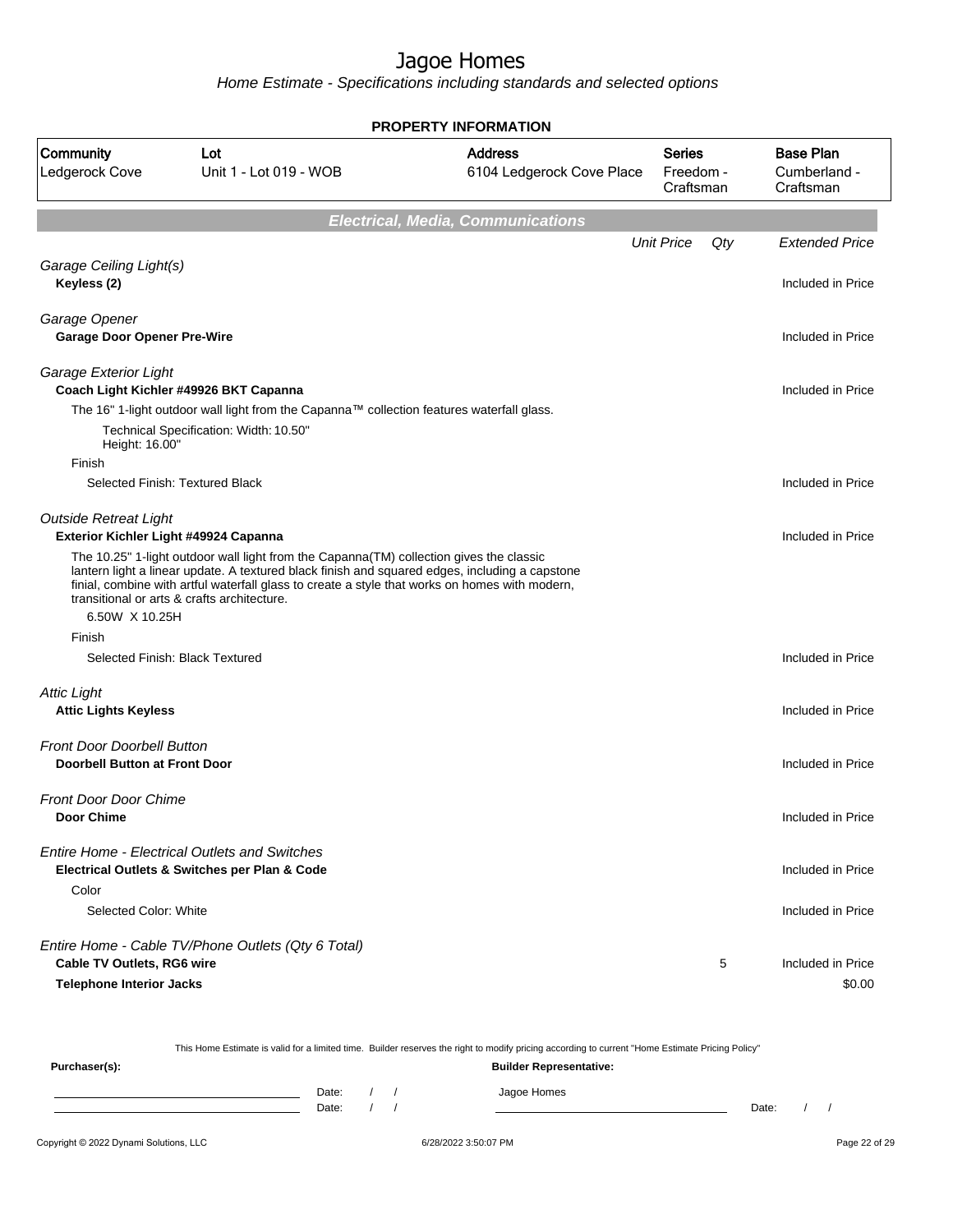|                                                                             |                                                                                                                                                                                                                          | <b>PROPERTY INFORMATION</b>                 |                                         |       |                                               |
|-----------------------------------------------------------------------------|--------------------------------------------------------------------------------------------------------------------------------------------------------------------------------------------------------------------------|---------------------------------------------|-----------------------------------------|-------|-----------------------------------------------|
| Community<br>Ledgerock Cove                                                 | Lot<br>Unit 1 - Lot 019 - WOB                                                                                                                                                                                            | <b>Address</b><br>6104 Ledgerock Cove Place | <b>Series</b><br>Freedom -<br>Craftsman |       | <b>Base Plan</b><br>Cumberland -<br>Craftsman |
|                                                                             |                                                                                                                                                                                                                          | <b>Electrical, Media, Communications</b>    |                                         |       |                                               |
| Entire Home - Additional Cable TV Outlet                                    |                                                                                                                                                                                                                          |                                             | <b>Unit Price</b>                       | Qty   | <b>Extended Price</b>                         |
| <b>Additional Cable TV Outlet</b>                                           | Includes one additional cable television outlet to be installed in choice of location.                                                                                                                                   |                                             |                                         |       | \$80.00                                       |
| Comments: Bed 2, 3,4                                                        | Entire Home - Braced and Wired for Future Ceiling Fan at Existing Ceiling Light<br>Light Location Braced and Wired for Future Ceiling Fan<br>Includes addition of bracing and box for ceiling fan addition with a switch |                                             | \$115.00                                | 3     | \$345.00                                      |
| Fan<br><b>Comments: Owner's</b>                                             | Entire Home - Braced and Wired for Future Ceiling Fan with Switch<br>Light Outlet with 2 Switches, Capped with Plate Cover, Braced & Wired for Future Ceiling                                                            |                                             |                                         |       | \$200.00                                      |
| <b>Entire Home Electrical Service</b><br><b>Electrical Service 200 AMP</b>  | Includes 200 AMP electric service upgrade for the entire house.                                                                                                                                                          |                                             |                                         |       | Included in Price                             |
| <b>Exterior Electrical Service</b><br><b>Electrical Service Underground</b> |                                                                                                                                                                                                                          |                                             |                                         |       | Included in Price                             |
| <b>Smoke Detectors</b><br>Smoke Detectors, per plan                         |                                                                                                                                                                                                                          |                                             |                                         |       | Included in Price                             |
| <b>Carbon Monoxide Detectors</b><br>Carbon Monoxide Detectors, per plan     |                                                                                                                                                                                                                          |                                             |                                         |       | Included in Price                             |
|                                                                             |                                                                                                                                                                                                                          | <b>HVAC</b>                                 |                                         |       |                                               |
| <b>Entire Home Air Conditioner</b><br>14 Seer Air Conditioning System       | Up to 14 Seer Air Conditioning System                                                                                                                                                                                    |                                             | <b>Unit Price</b>                       | Qty   | <b>Extended Price</b><br>Included in Price    |
| <b>Entire Home Furnace</b>                                                  | 92% Plus High Efficiency Gas Home Furnace<br>Includes 92% plus high efficiency gas home furnace<br>Builder makes no guarantee with respect to heating and cooling cost                                                   |                                             |                                         |       | Included in Price                             |
| <b>Entire Home Furnace Filter</b><br>Aprilaire Model 2000 Series Air Filter |                                                                                                                                                                                                                          |                                             |                                         |       | Included in Price                             |
| Purchaser(s):                                                               | This Home Estimate is valid for a limited time. Builder reserves the right to modify pricing according to current "Home Estimate Pricing Policy"                                                                         | <b>Builder Representative:</b>              |                                         |       |                                               |
|                                                                             | Date:<br>$\sqrt{2}$<br>$\sqrt{2}$<br><u> 1989 - Johann Barn, amerikansk politiker (</u><br>$\sqrt{ }$<br>$\sqrt{ }$<br>Date:                                                                                             | Jagoe Homes                                 |                                         | Date: | $\prime$<br>$\prime$                          |
| Copyright © 2022 Dynami Solutions, LLC                                      |                                                                                                                                                                                                                          | 6/28/2022 3:50:07 PM                        |                                         |       | Page 23 of 29                                 |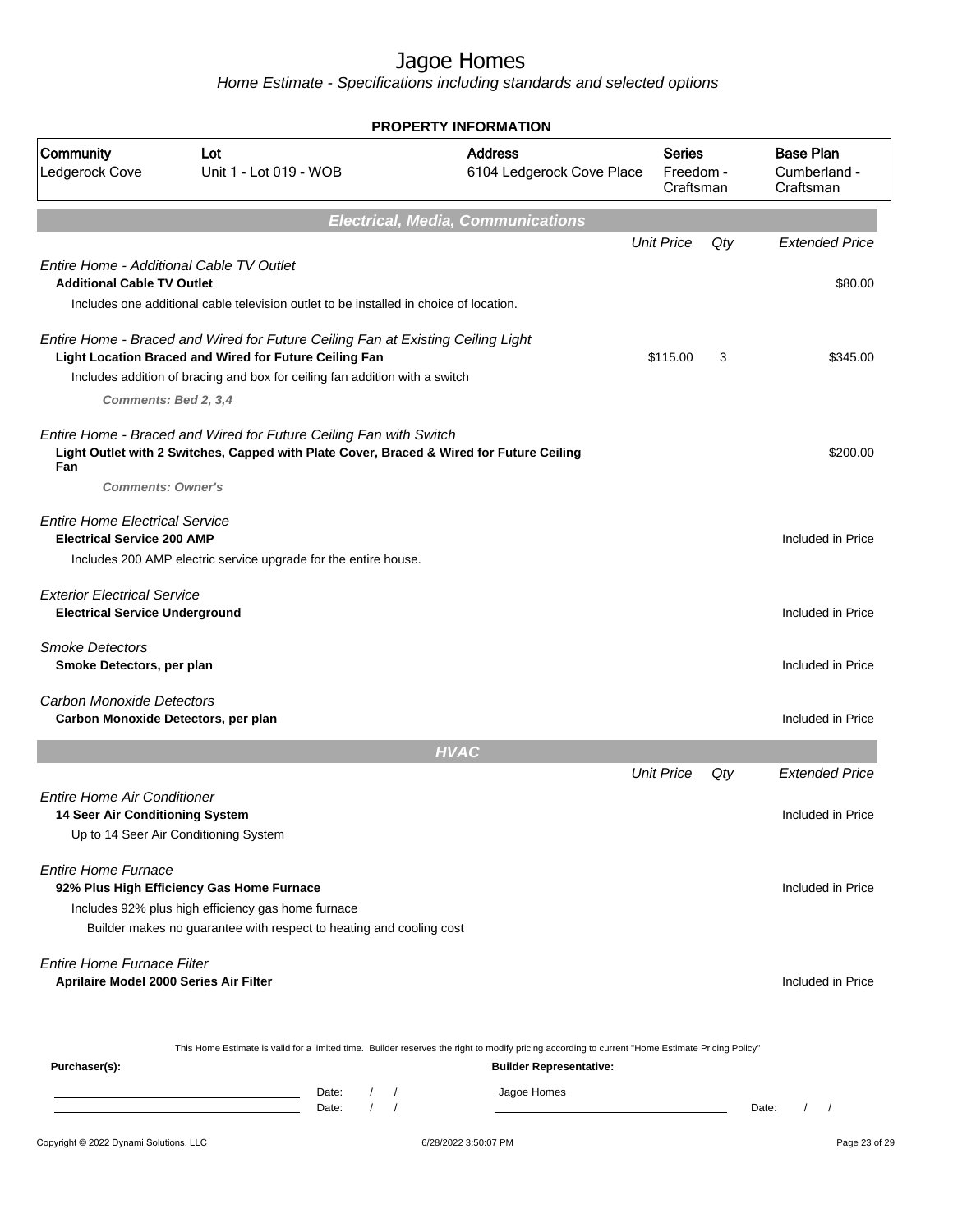Home Estimate - Specifications including standards and selected options

|                                                                    |                                                                                                                                                    | <b>PROPERTY INFORMATION</b>                 |                                         |     |                                               |
|--------------------------------------------------------------------|----------------------------------------------------------------------------------------------------------------------------------------------------|---------------------------------------------|-----------------------------------------|-----|-----------------------------------------------|
| Community<br>Ledgerock Cove                                        | Lot<br>Unit 1 - Lot 019 - WOB                                                                                                                      | <b>Address</b><br>6104 Ledgerock Cove Place | <b>Series</b><br>Freedom -<br>Craftsman |     | <b>Base Plan</b><br>Cumberland -<br>Craftsman |
|                                                                    |                                                                                                                                                    | <b>HVAC</b>                                 |                                         |     |                                               |
|                                                                    |                                                                                                                                                    |                                             | <b>Unit Price</b>                       | Qty | <b>Extended Price</b>                         |
| <b>Entire Home Thermostat</b><br><b>Programmable Thermostat</b>    |                                                                                                                                                    |                                             |                                         |     | Included in Price                             |
| <b>Indoor Air Quality</b>                                          | Honeywell Fresh Air Ventilation System                                                                                                             |                                             |                                         |     | Included in Price                             |
| <b>Entire Home Duct System</b><br><b>Flexible Duct</b>             |                                                                                                                                                    |                                             |                                         |     | Included in Price                             |
| <b>Entire Home Return Air</b><br><b>Multiple Return Air Vents</b>  | One Return per Bedroom & One Central Return                                                                                                        |                                             |                                         |     | Included in Price                             |
| <b>Laundry Dryer Vent</b><br><b>Dryer Vent Vented to Outside</b>   |                                                                                                                                                    |                                             |                                         |     | Included in Price                             |
|                                                                    |                                                                                                                                                    | <b>Floor Coverings</b>                      |                                         |     |                                               |
|                                                                    |                                                                                                                                                    |                                             | <b>Unit Price</b>                       | Qty | <b>Extended Price</b>                         |
| <b>Entire Home Carpet Selection</b><br>Mohawk Carpet   Top Card II |                                                                                                                                                    |                                             |                                         |     | Included in Price                             |
| Color                                                              | Our Proven Performer, Top Card II, offers colorfast and consistent solution dyed Everstrand<br>polyester fiber with a 15 yr Manufacturer Warranty. |                                             |                                         |     |                                               |
| Selected Color: 942 Elephant                                       |                                                                                                                                                    |                                             |                                         |     | Included in Price                             |
| <b>Entire Home Carpet Pad</b><br>6# Carpet Pad                     |                                                                                                                                                    |                                             |                                         |     | Included in Price                             |
| Family Room<br>Luxury Vinyl Plank   Mohawk Arrington               |                                                                                                                                                    |                                             |                                         |     | \$655.00                                      |
|                                                                    | Mohawk's Arrington offers a water-resistant construction, comfort underfoot, and high<br>resistance to dents and scratches in a hardwood look.     |                                             |                                         |     |                                               |
| Color                                                              |                                                                                                                                                    |                                             |                                         |     |                                               |
| Direction                                                          | Selected Color: Prairie Dust AP835                                                                                                                 |                                             |                                         |     | Included in Price                             |
|                                                                    | Selected Direction: Side to Side                                                                                                                   |                                             |                                         |     | Included in Price                             |
|                                                                    |                                                                                                                                                    |                                             |                                         |     |                                               |
|                                                                    |                                                                                                                                                    |                                             |                                         |     |                                               |

This Home Estimate is valid for a limited time. Builder reserves the right to modify pricing according to current "Home Estimate Pricing Policy" **Purchaser(s): Builder Representative:** Date: / / Jagoe Homes<br>Date: / / Jagoe Homes Date: / / Date: / /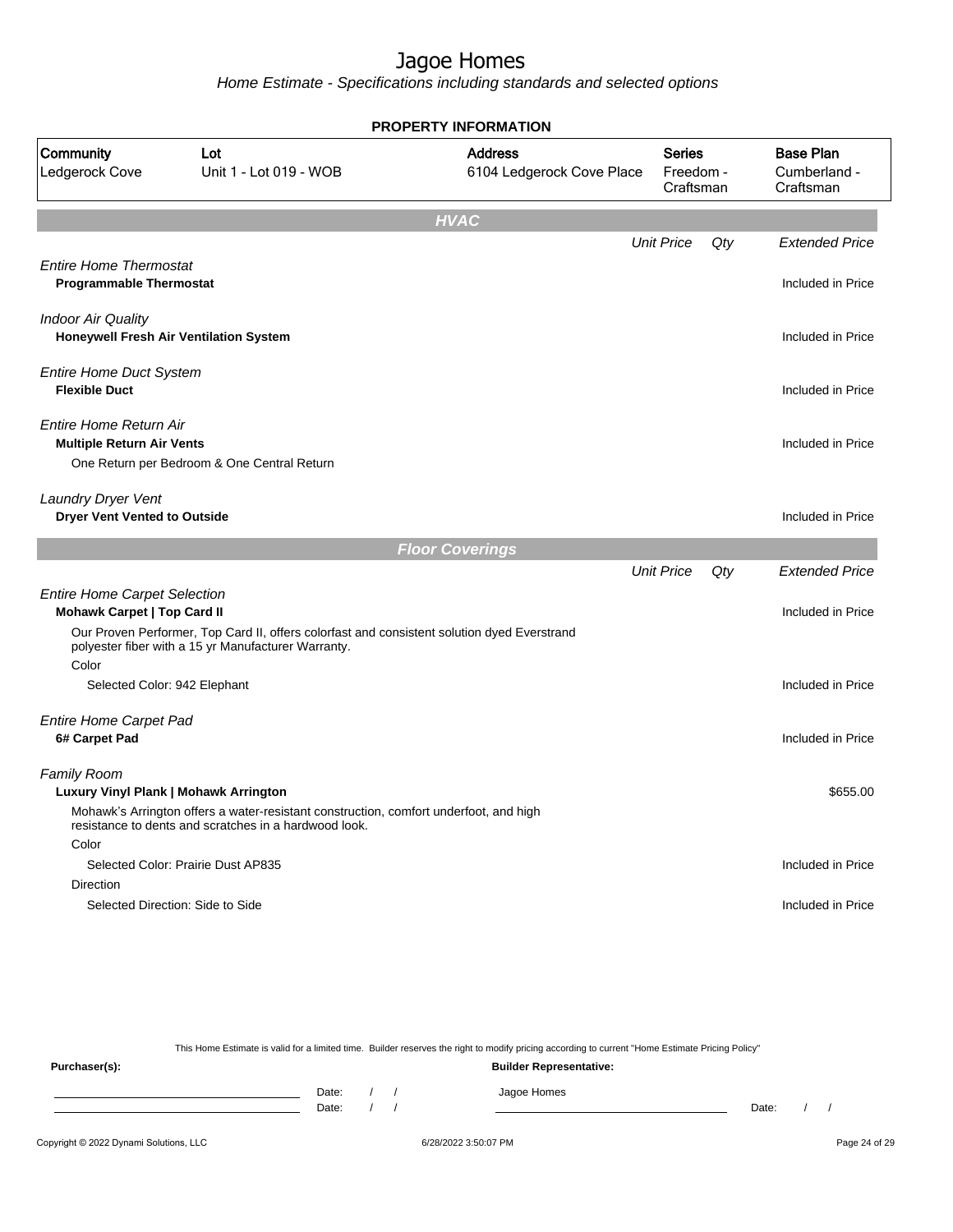Home Estimate - Specifications including standards and selected options

|                               |                                                                                                                                                | <b>PROPERTY INFORMATION</b>                 |                                         |                                               |
|-------------------------------|------------------------------------------------------------------------------------------------------------------------------------------------|---------------------------------------------|-----------------------------------------|-----------------------------------------------|
| Community<br>Ledgerock Cove   | Lot<br>Unit 1 - Lot 019 - WOB                                                                                                                  | <b>Address</b><br>6104 Ledgerock Cove Place | <b>Series</b><br>Freedom -<br>Craftsman | <b>Base Plan</b><br>Cumberland -<br>Craftsman |
|                               |                                                                                                                                                | <b>Floor Coverings</b>                      |                                         |                                               |
|                               |                                                                                                                                                |                                             | <b>Unit Price</b><br>Qty                | <b>Extended Price</b>                         |
| Foyer/Foyer Closet(s)         | Luxury Vinyl Plank   Mohawk Arrington                                                                                                          |                                             |                                         | Included in Price                             |
|                               | Mohawk's Arrington offers a water-resistant construction, comfort underfoot, and high<br>resistance to dents and scratches in a hardwood look. |                                             |                                         |                                               |
| Color                         |                                                                                                                                                |                                             |                                         |                                               |
|                               | Selected Color: Prairie Dust AP835                                                                                                             |                                             |                                         | Included in Price                             |
| Direction                     |                                                                                                                                                |                                             |                                         |                                               |
|                               | Selected Direction: Side to Side                                                                                                               |                                             |                                         | Included in Price                             |
| <b>Owner's Bath Flooring</b>  | Luxury Vinyl Plank   Mohawk Arrington                                                                                                          |                                             |                                         | Included in Price                             |
|                               | Mohawk's Arrington offers a water-resistant construction, comfort underfoot, and high<br>resistance to dents and scratches in a hardwood look. |                                             |                                         |                                               |
| Color                         |                                                                                                                                                |                                             |                                         |                                               |
|                               | Selected Color: Prairie Dust AP835                                                                                                             |                                             |                                         | Included in Price                             |
| Direction                     |                                                                                                                                                |                                             |                                         |                                               |
|                               | Selected Direction: Side to Side                                                                                                               |                                             |                                         | Included in Price                             |
| Kitchen/Dining Area/Back Hall |                                                                                                                                                |                                             |                                         |                                               |
|                               | Luxury Vinyl Plank   Mohawk Arrington                                                                                                          |                                             |                                         | Included in Price                             |
|                               | Mohawk's Arrington offers a water-resistant construction, comfort underfoot, and high<br>resistance to dents and scratches in a hardwood look. |                                             |                                         |                                               |
| Color                         |                                                                                                                                                |                                             |                                         |                                               |
|                               | Selected Color: Prairie Dust AP835                                                                                                             |                                             |                                         | Included in Price                             |
| <b>Direction</b>              |                                                                                                                                                |                                             |                                         |                                               |
|                               | Selected Direction: Side to Side                                                                                                               |                                             |                                         | Included in Price                             |
| <b>Bath 2 Flooring</b>        |                                                                                                                                                |                                             |                                         |                                               |
|                               | Luxury Vinyl Plank   Mohawk Arrington                                                                                                          |                                             |                                         | Included in Price                             |
|                               | Mohawk's Arrington offers a water-resistant construction, comfort underfoot, and high<br>resistance to dents and scratches in a hardwood look. |                                             |                                         |                                               |
| Color                         |                                                                                                                                                |                                             |                                         |                                               |
|                               | Selected Color: Prairie Dust AP835                                                                                                             |                                             |                                         | Included in Price                             |
| Direction                     |                                                                                                                                                |                                             |                                         |                                               |
|                               | Selected Direction: Side to Side                                                                                                               |                                             |                                         | Included in Price                             |
|                               |                                                                                                                                                |                                             |                                         |                                               |

This Home Estimate is valid for a limited time. Builder reserves the right to modify pricing according to current "Home Estimate Pricing Policy"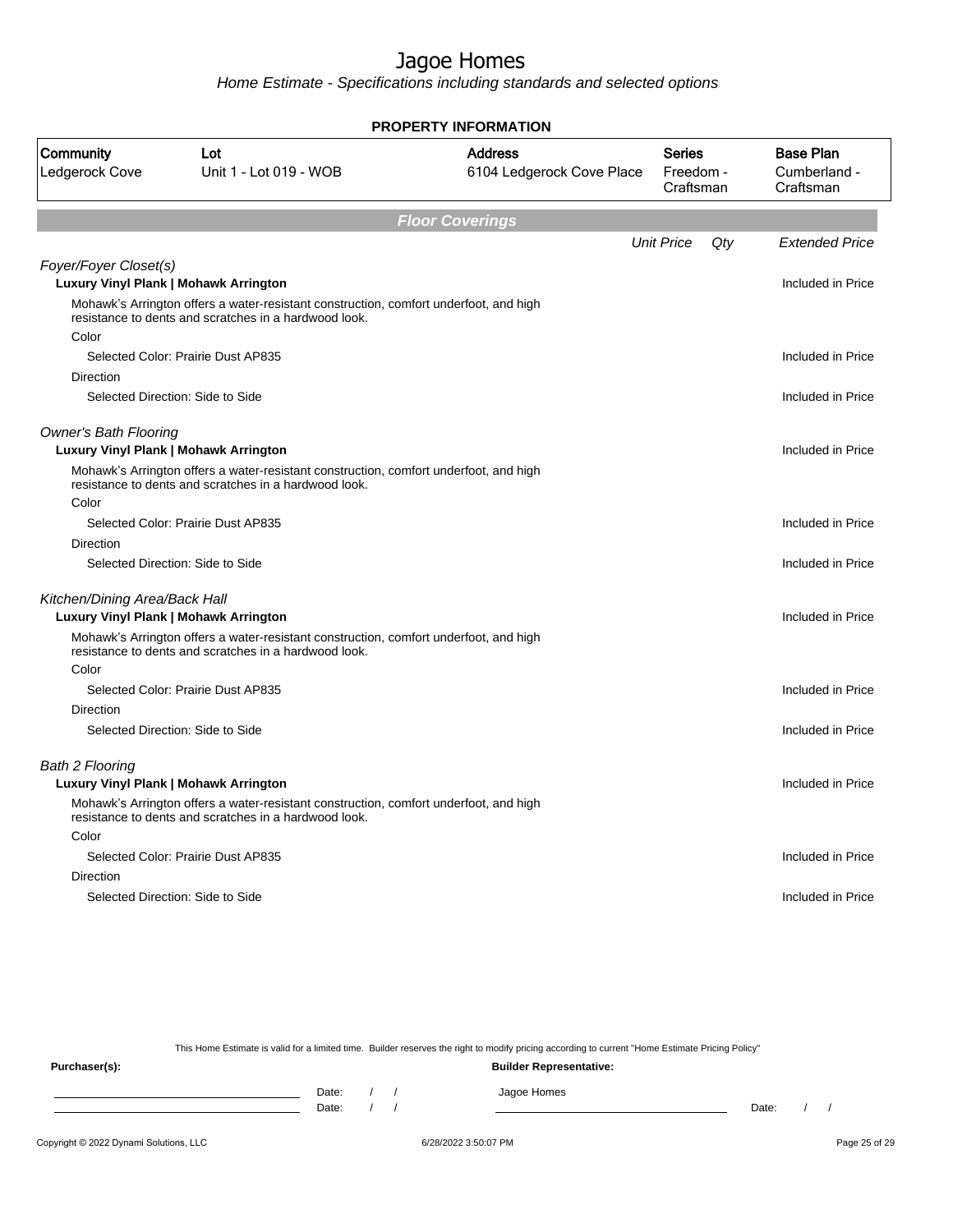Home Estimate - Specifications including standards and selected options

| PROPERTY INFORMATION                                                 |                                                                                                                                                |                                             |                                  |     |                                               |  |  |
|----------------------------------------------------------------------|------------------------------------------------------------------------------------------------------------------------------------------------|---------------------------------------------|----------------------------------|-----|-----------------------------------------------|--|--|
| Community<br>Ledgerock Cove                                          | Lot<br>Unit 1 - Lot 019 - WOB                                                                                                                  | <b>Address</b><br>6104 Ledgerock Cove Place | Series<br>Freedom -<br>Craftsman |     | <b>Base Plan</b><br>Cumberland -<br>Craftsman |  |  |
|                                                                      |                                                                                                                                                | <b>Floor Coverings</b>                      |                                  |     |                                               |  |  |
|                                                                      |                                                                                                                                                |                                             | <b>Unit Price</b>                | Qty | <b>Extended Price</b>                         |  |  |
| <b>Powder Room Flooring</b><br>Luxury Vinyl Plank   Mohawk Arrington | Mohawk's Arrington offers a water-resistant construction, comfort underfoot, and high                                                          |                                             |                                  |     | Included in Price                             |  |  |
| Color                                                                | resistance to dents and scratches in a hardwood look.                                                                                          |                                             |                                  |     |                                               |  |  |
| Direction                                                            | Selected Color: Prairie Dust AP835                                                                                                             |                                             |                                  |     | Included in Price                             |  |  |
|                                                                      | Selected Direction: Side to Side                                                                                                               |                                             |                                  |     | Included in Price                             |  |  |
| <b>Laundry Flooring</b><br>Luxury Vinyl Plank   Mohawk Arrington     |                                                                                                                                                |                                             |                                  |     | Included in Price                             |  |  |
| Color                                                                | Mohawk's Arrington offers a water-resistant construction, comfort underfoot, and high<br>resistance to dents and scratches in a hardwood look. |                                             |                                  |     |                                               |  |  |
|                                                                      | Selected Color: Prairie Dust AP835                                                                                                             |                                             |                                  |     | Included in Price                             |  |  |
| Direction                                                            | Selected Direction: Side to Side                                                                                                               |                                             |                                  |     | Included in Price                             |  |  |
|                                                                      |                                                                                                                                                | <b>Shelving</b>                             |                                  |     |                                               |  |  |
|                                                                      |                                                                                                                                                |                                             | <b>Unit Price</b>                | Qty | <b>Extended Price</b>                         |  |  |
| <b>Owner's Closet Shelf &amp; Rod</b>                                | Closet Shelf 12" Shelf & Rod - 2 Runs Width of Closet - Supported 2'0" O.C. Vented                                                             |                                             |                                  |     | Included in Price                             |  |  |
| Long Garment Hanging                                                 |                                                                                                                                                |                                             |                                  |     |                                               |  |  |
| Standard Hanging                                                     | Selected Long Garment Hanging: None                                                                                                            |                                             |                                  |     | Included in Price                             |  |  |
|                                                                      | Selected Standard Hanging: Standard Hanging (42" & 84")                                                                                        |                                             |                                  |     | Included in Price                             |  |  |
| Bedroom 2 Closet Shelf & Rod<br>Long Garment Hanging                 | Closet Shelf 12" Shelf & Rod - 2 Runs Width of Closet - Supported 2'0" O.C. Vented                                                             |                                             |                                  |     | Included in Price                             |  |  |
|                                                                      | Selected Long Garment Hanging: None                                                                                                            |                                             |                                  |     | Included in Price                             |  |  |
| Standard Hanging                                                     | Selected Standard Hanging: Standard Hanging (42" & 84")                                                                                        |                                             |                                  |     | Included in Price                             |  |  |
| Bedroom 3 Closet Shelf & Rod                                         | Closet Shelf 12" Shelf & Rod - 2 Runs Width of Closet - Supported 2'0" O.C. Vented                                                             |                                             |                                  |     | Included in Price                             |  |  |
| Long Garment Hanging                                                 | Selected Long Garment Hanging: None                                                                                                            |                                             |                                  |     | Included in Price                             |  |  |

This Home Estimate is valid for a limited time. Builder reserves the right to modify pricing according to current "Home Estimate Pricing Policy"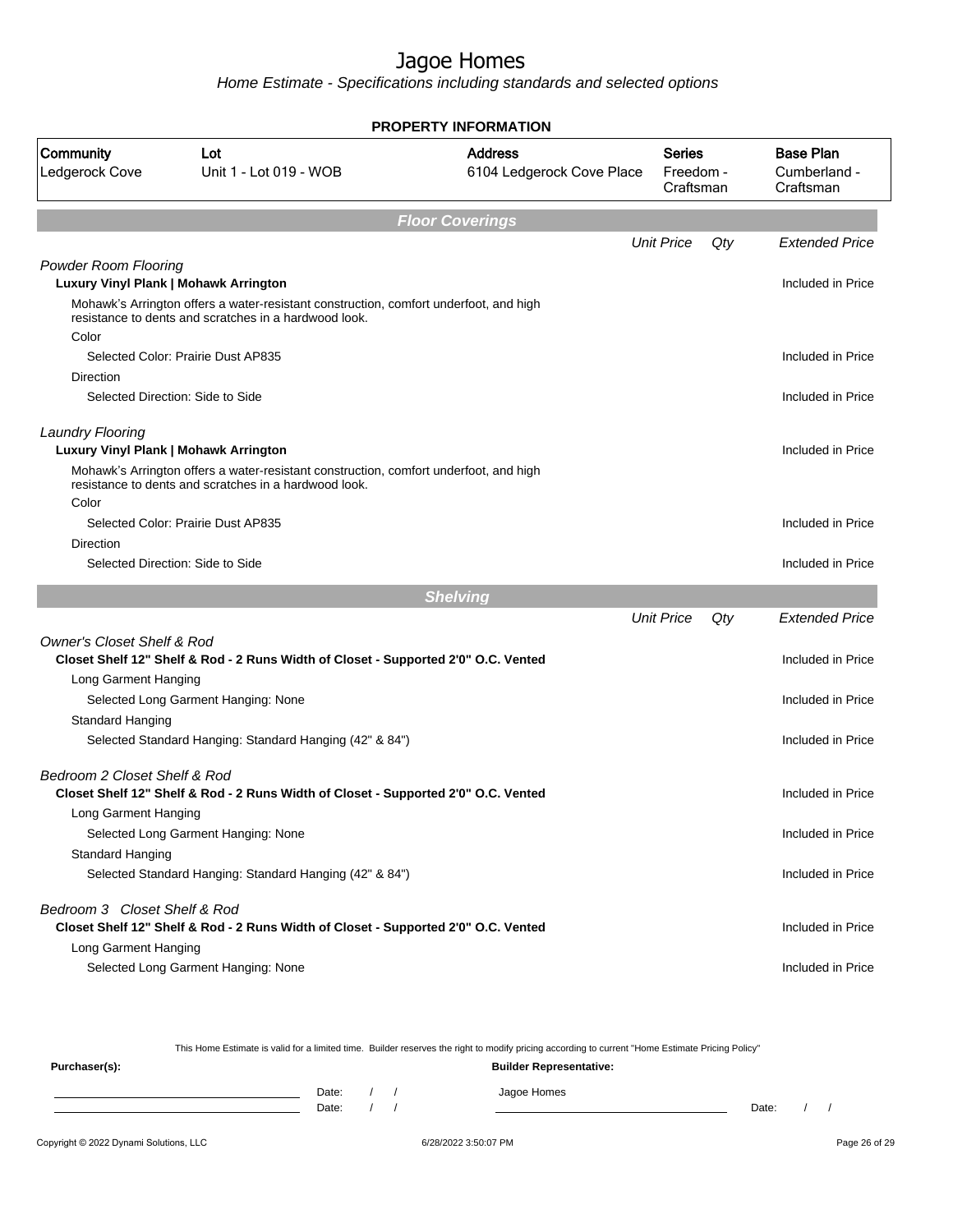Home Estimate - Specifications including standards and selected options

| <b>PROPERTY INFORMATION</b>                                                          |                                                                                                                                                                                                                         |                                             |                                         |     |                                               |  |  |  |
|--------------------------------------------------------------------------------------|-------------------------------------------------------------------------------------------------------------------------------------------------------------------------------------------------------------------------|---------------------------------------------|-----------------------------------------|-----|-----------------------------------------------|--|--|--|
| Community<br>Ledgerock Cove                                                          | Lot<br>Unit 1 - Lot 019 - WOB                                                                                                                                                                                           | <b>Address</b><br>6104 Ledgerock Cove Place | <b>Series</b><br>Freedom -<br>Craftsman |     | <b>Base Plan</b><br>Cumberland -<br>Craftsman |  |  |  |
|                                                                                      |                                                                                                                                                                                                                         | <b>Shelving</b>                             |                                         |     |                                               |  |  |  |
|                                                                                      |                                                                                                                                                                                                                         |                                             | <b>Unit Price</b>                       | Qty | <b>Extended Price</b>                         |  |  |  |
| Bedroom 3 Closet Shelf & Rod<br>Standard Hanging                                     |                                                                                                                                                                                                                         |                                             |                                         |     |                                               |  |  |  |
|                                                                                      | Selected Standard Hanging: Standard Hanging (42" & 84")                                                                                                                                                                 |                                             |                                         |     | Included in Price                             |  |  |  |
| Bedroom 4 Closet Shelf & Rod                                                         | Closet Shelf 12" Shelf & Rod - 2 Runs Width of Closet - Supported 2'0" O.C. Vented                                                                                                                                      |                                             |                                         |     | Included in Price                             |  |  |  |
| Long Garment Hanging                                                                 |                                                                                                                                                                                                                         |                                             |                                         |     |                                               |  |  |  |
|                                                                                      | Selected Long Garment Hanging: None                                                                                                                                                                                     |                                             |                                         |     | Included in Price                             |  |  |  |
| Standard Hanging                                                                     | Selected Standard Hanging: Standard Hanging (42" & 84")                                                                                                                                                                 |                                             |                                         |     | Included in Price                             |  |  |  |
|                                                                                      |                                                                                                                                                                                                                         |                                             |                                         |     |                                               |  |  |  |
| <b>Entire Home Storage Shelf</b>                                                     | Storage Shelf 12" and 16" deep- Vented (per plan)                                                                                                                                                                       |                                             |                                         |     | Included in Price                             |  |  |  |
|                                                                                      |                                                                                                                                                                                                                         | <b>Foundations</b>                          |                                         |     |                                               |  |  |  |
|                                                                                      |                                                                                                                                                                                                                         |                                             | <b>Unit Price</b>                       | Qty | <b>Extended Price</b>                         |  |  |  |
| <b>Entire Home Footing Size</b>                                                      | Custom Option (Approved) Dynami Error - 20" X 10" Continuous Concrete Footing w/ (2)<br>Rows #4 Rebar Cont. Tied 3" From Bottom of the Footing on to Vert Rebar Set Every 4"<br>O.C. or Fiber mesh Concrete (No Rebar). |                                             |                                         |     | \$0.00                                        |  |  |  |
|                                                                                      |                                                                                                                                                                                                                         | <b>Framing</b>                              |                                         |     |                                               |  |  |  |
|                                                                                      |                                                                                                                                                                                                                         |                                             | <b>Unit Price</b>                       | Qty | <b>Extended Price</b>                         |  |  |  |
| Entire Home 2 x 4 Wall Studs<br>Studs 2 x 4 @ 16" oc, SPF Grade                      |                                                                                                                                                                                                                         |                                             |                                         |     | Included in Price                             |  |  |  |
| Entire Home 2 x 6 Wall Studs                                                         | Studs 2 x 6 @ 24" oc, SPF Grade (Per Plan)                                                                                                                                                                              |                                             |                                         |     | Included in Price                             |  |  |  |
| <b>Entire Home Exterior Wall Sheathing</b>                                           | Exterior Wall Sheathing (7/16" OSB &/or 1/2" Styrofoam)                                                                                                                                                                 |                                             |                                         |     | Included in Price                             |  |  |  |
| Entire Home Exterior Wall House Wrap<br><b>Exterior Wall Covering House Wrap</b>     |                                                                                                                                                                                                                         |                                             |                                         |     | Included in Price                             |  |  |  |
| <b>Entire Home Foundation Plates</b><br><b>Foundation Plates treated yellow pine</b> |                                                                                                                                                                                                                         |                                             |                                         |     | Included in Price                             |  |  |  |
|                                                                                      | Entire Home - Sub Floor (Where Applicable)<br>Sub Floor 3/4" OSB T&G, glued & screwed or nailed                                                                                                                         |                                             |                                         |     | Included in Price                             |  |  |  |
|                                                                                      |                                                                                                                                                                                                                         |                                             |                                         |     |                                               |  |  |  |

This Home Estimate is valid for a limited time. Builder reserves the right to modify pricing according to current "Home Estimate Pricing Policy"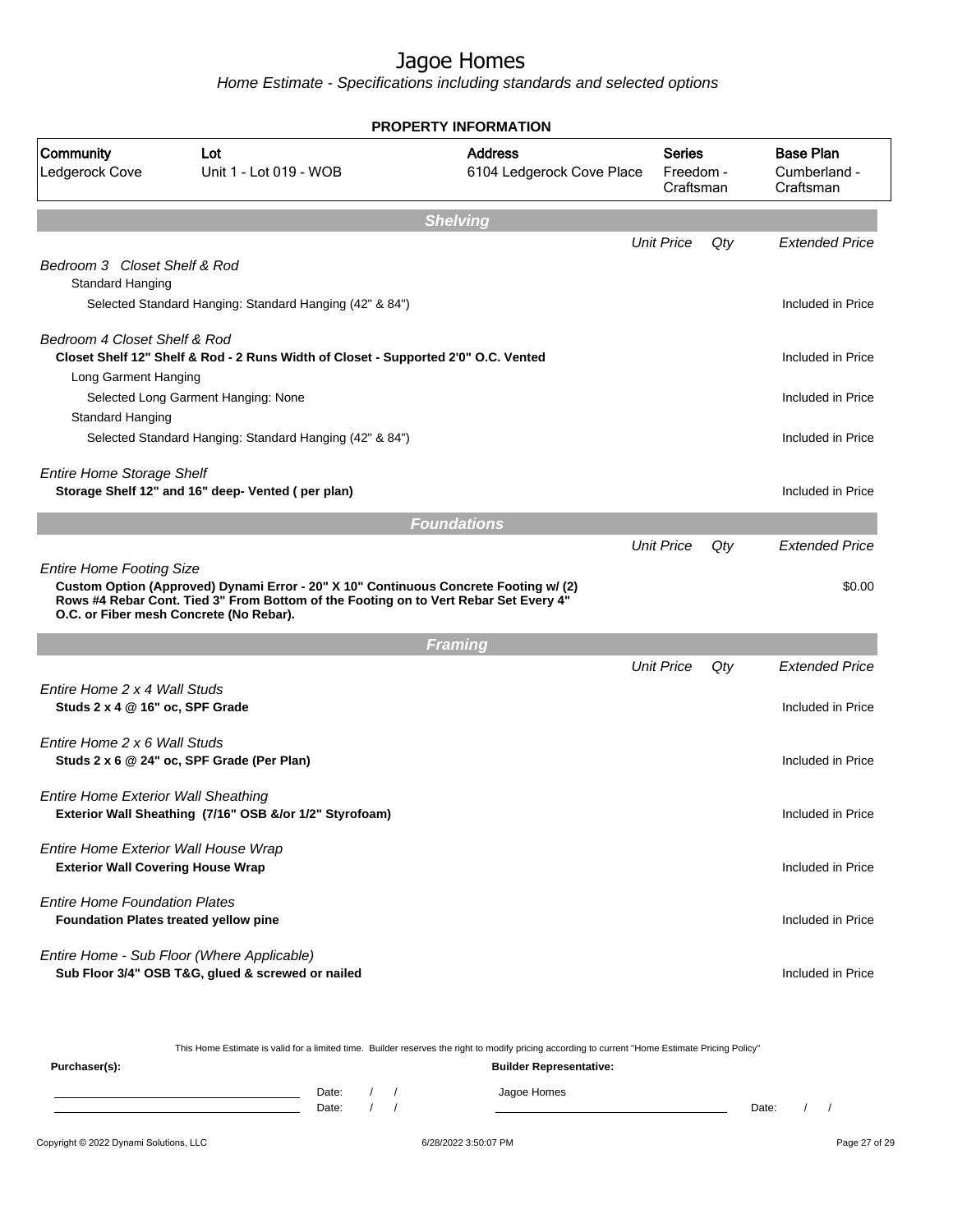Home Estimate - Specifications including standards and selected options

|                                                                                                      |                                                                                                      | <b>PROPERTY INFORMATION</b>                 |                                         |     |                                               |
|------------------------------------------------------------------------------------------------------|------------------------------------------------------------------------------------------------------|---------------------------------------------|-----------------------------------------|-----|-----------------------------------------------|
| Community<br>Ledgerock Cove                                                                          | Lot<br>Unit 1 - Lot 019 - WOB                                                                        | <b>Address</b><br>6104 Ledgerock Cove Place | <b>Series</b><br>Freedom -<br>Craftsman |     | <b>Base Plan</b><br>Cumberland -<br>Craftsman |
|                                                                                                      |                                                                                                      | <b>Framing</b>                              |                                         |     |                                               |
|                                                                                                      |                                                                                                      |                                             | <b>Unit Price</b>                       | Qty | <b>Extended Price</b>                         |
| Main Level Ceiling Heights<br>Interior Flat Ceiling Height 9'0"<br>Certain ceiling heights may vary. |                                                                                                      |                                             |                                         |     | Included in Price                             |
| Per Plan Roof Trusses<br><b>Roof Trusses</b>                                                         |                                                                                                      |                                             |                                         |     | Included in Price                             |
| <b>Roof Sheathing</b><br>Roof Sheathing 7/16" OSB                                                    |                                                                                                      |                                             |                                         |     | Included in Price                             |
| Main Level Floor System                                                                              | Floor Truss System, 1st Floor, 14" Deep, Spaced per Plan                                             |                                             |                                         |     | Included in Price                             |
| 2nd Level Ceiling Heights<br>Interior Flat Ceiling Height 8'0"<br>Certain ceiling heights may vary.  |                                                                                                      |                                             |                                         |     | Included in Price                             |
| 2nd Floor Floor System<br>14" I-Joists (Spacing per Mfg)                                             |                                                                                                      |                                             |                                         |     | Included in Price                             |
|                                                                                                      |                                                                                                      | <b>Landscaping &amp; Yard</b>               |                                         |     |                                               |
| Exterior Lawn Sod<br>Basins)                                                                         | Sod All of Yard, Fescue & Bluegrass (Excludes Areas with Brush & Trees & Retention                   |                                             | <b>Unit Price</b>                       | Qty | <b>Extended Price</b><br>Included in Price    |
| Shrubs & Trees                                                                                       | Shrubs & Trees 5/18" shrubs, 3/3' upright shrubs, 1 tree and landscape mulch                         |                                             |                                         |     | Included in Price                             |
|                                                                                                      |                                                                                                      | <b>Ventilation</b>                          |                                         |     |                                               |
|                                                                                                      |                                                                                                      |                                             | <b>Unit Price</b>                       | Qty | <b>Extended Price</b>                         |
| <b>Bath Vent Fans</b><br><b>Bath Fans Vented to Exterior</b>                                         |                                                                                                      |                                             |                                         |     | Included in Price                             |
|                                                                                                      | Kitchen Range Hood or Microwave Hood Vent<br>Kitchen Range Hood or Microwave Hood Vented to Exterior |                                             |                                         |     | Included in Price                             |
| Roof Whirlybird                                                                                      | Aluminum Turbine Ventilator "Whirlybird", by design                                                  |                                             |                                         |     | Included in Price                             |

This Home Estimate is valid for a limited time. Builder reserves the right to modify pricing according to current "Home Estimate Pricing Policy"